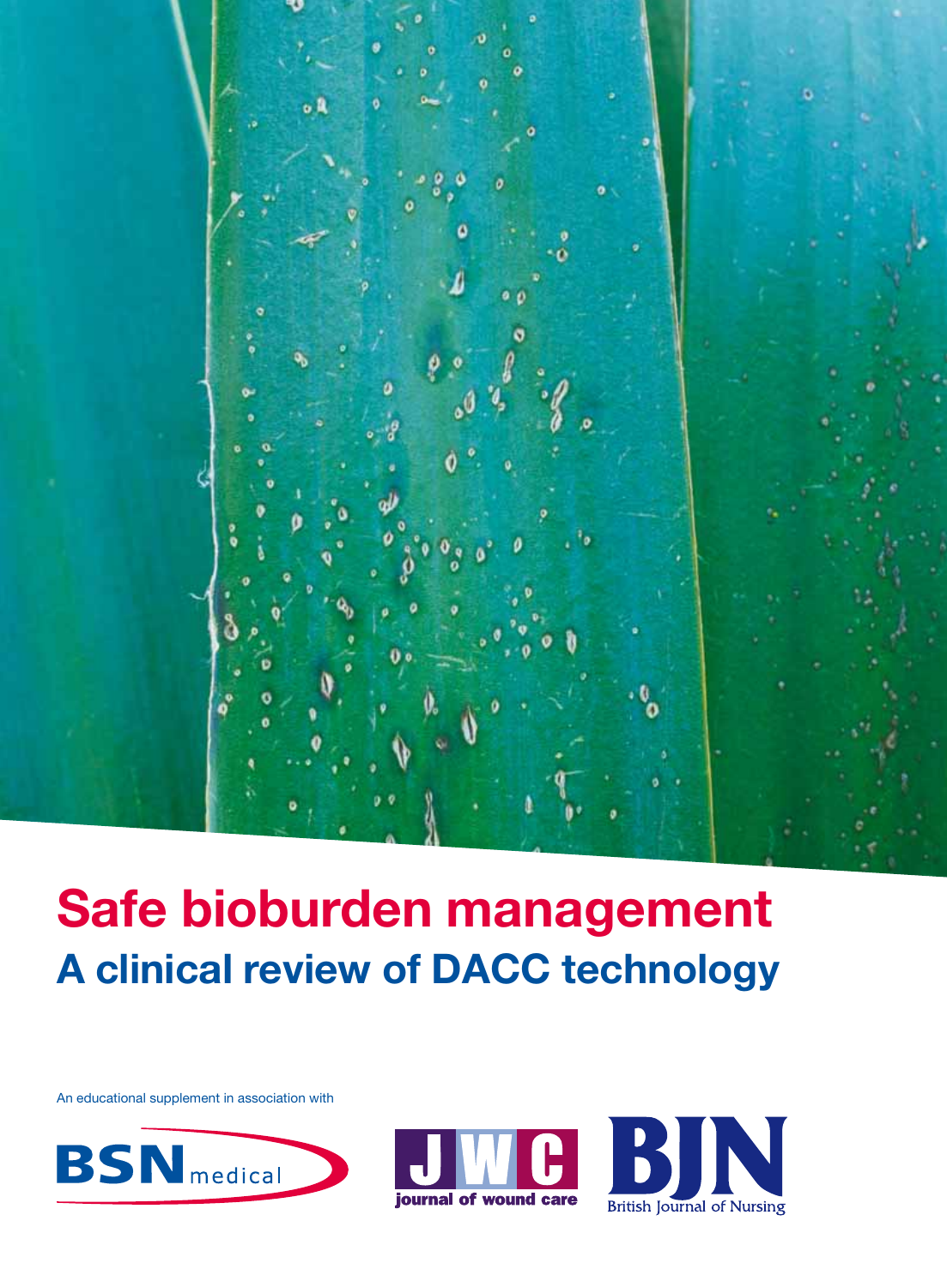# **Contents**

| Safe, long-term management of bioburden that helps promote healing: |            |
|---------------------------------------------------------------------|------------|
| <b>Evidence review of DACC technology</b>                           | <b>S3</b>  |
| <b>Laboratory evidence</b>                                          | <b>S6</b>  |
| <b>Clinical evidence</b>                                            | <b>S9</b>  |
| <b>Negative pressure wound therapy</b>                              | <b>S16</b> |
| <b>Other evidence</b>                                               | <b>S19</b> |
| <b>References</b>                                                   | <b>S28</b> |
|                                                                     |            |
|                                                                     |            |

#### Declaration of interest

This supplement was commissioned and supported by BSN medical.

Keith Cutting is an independent consultant who received a fee for his contribution. Jim McGuire is a consultant for, and recipient of a grant and research support from, BSN medical. He received a fee for his contribution to this document.

#### **Disclaimer**

Currently, the information about the combined use of Cutimed Sorbact and negative pressure wound therapy in this document is not cleared for use in the US and does not comply with the regulatory standards of the US. This information is being supplied for educational purposes only and is not part of the cleared intended uses of the management of moderate to heavily exudating partial- to full-thickness wounds (including clean, colonised, contaminated or infected wounds) and to bind hydrophobic microbes. BSN is not aware of any risks or safety concerns relevant to this use but is not recommending its use until cleared. The authors of this supplement were renumerated by BSN medical.

#### © 2015 MA Healthcare Ltd

All rights reserved. No reproduction, transmission or copying of this publication is allowed without written permission. No part of this publication may be reproduced, stored in a retrieval system, or transmitted in any form or by any means, mechanical, electronic, photocopying, recording, or otherwise, without the prior written permission of MA Healthcare Ltd or in accordance with the relevant copyright legislation.

Although the editor, MA Healthcare Ltd and BSN medical have taken great care to ensure accuracy, neither MA Healthcare Ltd nor BSN medical will be liable for any errors of omission or inaccuracies in this publication.

Published on behalf of BSN medical by MA Healthcare Ltd.

Publishing Director: Anthony Kerr Editor and Associate Publisher, Medical Education: Tracy Cowan Writer: Aysha Mendes Designer: Leigh Godfrey Published by: MA Healthcare Ltd, St Jude's Church, Dulwich Road, London SE24 0PB, UK Tel: +44 (0)20 7501 6726 Email: anthony.kerr@markallengroup.com Web: www.markallengroup.com

Cover photo: oedema on yucca; Geoff Kidd/Science Photo Library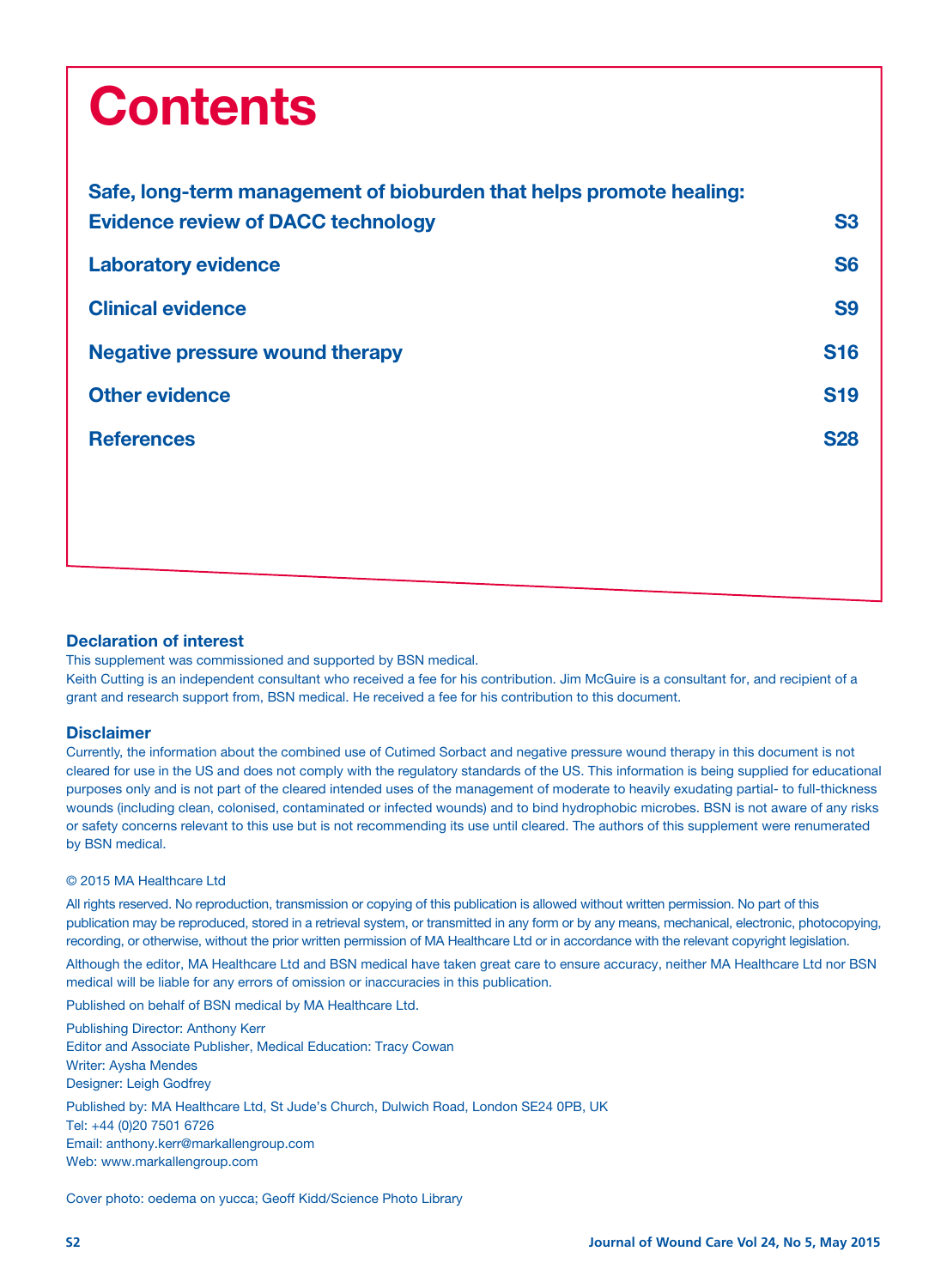## Safe, long-term management of bioburden that helps promote healing Evidence review of DACC technology

Unlike common antimicrobial dressings, the Cutimed Sorbact range does not kill pathogens, but instead binds them to its surface, so they can be safely removed at dressing change. As a result, it can be used long term with minimal risk of side effects. This supplement describes the evidence base on the efficacy of DACC technology

The purpose of this supplement is to review t<br>evidence on the use of Cutimed Sorbact in t<br>treatment of chronic wounds. The evidence<br>comprises laboratory tests and clinical studi<br>including comparative studies, case series a he purpose of this supplement is to review the evidence on the use of Cutimed Sorbact in the treatment of chronic wounds. The evidence comprises laboratory tests and clinical studies reports. It is generally accepted that clinicians need to ensure that wound management is evidence based,<sup>1</sup> although, in general, little comparative data is available on the efficacy of modern wound management devices. Most randomised controlled trials (RCTs) usually measure the effect of a treatment/product on wound closure, whereas the use of endpoints that record intermediate aspects of healing, such as a viable wound bed or the elimination of infection,<sup>1</sup> are generating increasing interest and gaining in popularity. Such endpoints may be more relevant to clinicians, who often choose a product/treatment that will achieve an intermediate goal on the way to the final outcome of a healed wound. To close this gap, case series and case studies can provide valuable evidence that is of direct clinical relevance. This supplement contains a wide selection of data, including a large number of case series and case studies, many of which focus on reduction of infection as well as healing.

### Bioburden: a cause of wound chronicity

A critical component of wound healing (and thus an important intermediate endpoint) is the management of wound surface bioburden. All wounds have bacteria on their surface. The presence of free-floating, non-replicating planktonic microorganisms on the wound surface is referred to as contamination. This is essentially a benign state where transient microorganisms do not induce a host response or delay healing.<sup>2</sup> These planktonic bacteria evaluate the local environment and may attach to the wound bed and/or each other, or continue in a planktonic state. Following confirmation that the local environment is able to sustain microbial growth, irreversible attachment occurs. The bacteria divide and form larger groups of

multiple species of microorganisms on the wound surface and a state of colonisation is reached.<sup>2</sup> This represents microbial habitation and replication, which is largely unrecognised by the host and does not delay healing.

Microbes within the colony attach to the wound bed and anchor themselves to the tissues. They then begin to secrete an extracellular polymeric substance (EPS) that surrounds and protects the colony from the host's immune system and extrinsically applied antimicrobial agents. Once the microbial colony reaches a certain critical mass or quorum, the cells begin to secrete 'quorum-sensing molecules' that attract other microbes to the biofilm. As the biofilm grows, it begins to expand into a multispecies community by including other microorganisms on the wound surface. A critical point is reached when the biofilm triggers a local inflammatory event from the host's immune system.3 Exudate is produced in the wound bed and provides the biofilm with a source of fluid and nutrients.4 Once the biofilm's microbial population has reached a certain size or density, individual bacterial cells escape from the colony where they revert to a planktonic phenotype and float away from the main biofilm (Fig 1). These small entities may reattach at another location and form new biofilms of their own. At this time, they are most susceptible to topical and systemic antimicrobials.<sup>5</sup>

Keith Cutting, MN, RGN, RMN, Dip N (Lond), Cert Ed (FE), Visiting Professor, Buckinghamshire New University, High Wycombe, Buckinghamshire, UK

James McGuire, DPM, PT, CPed, FAPWHc, Director, Leonard Abrams Center for Advanced Wound Healing, Philadelphia, USA; Associate Professor, Temple University School of Podiatric Medicine, Philadelphia, USA



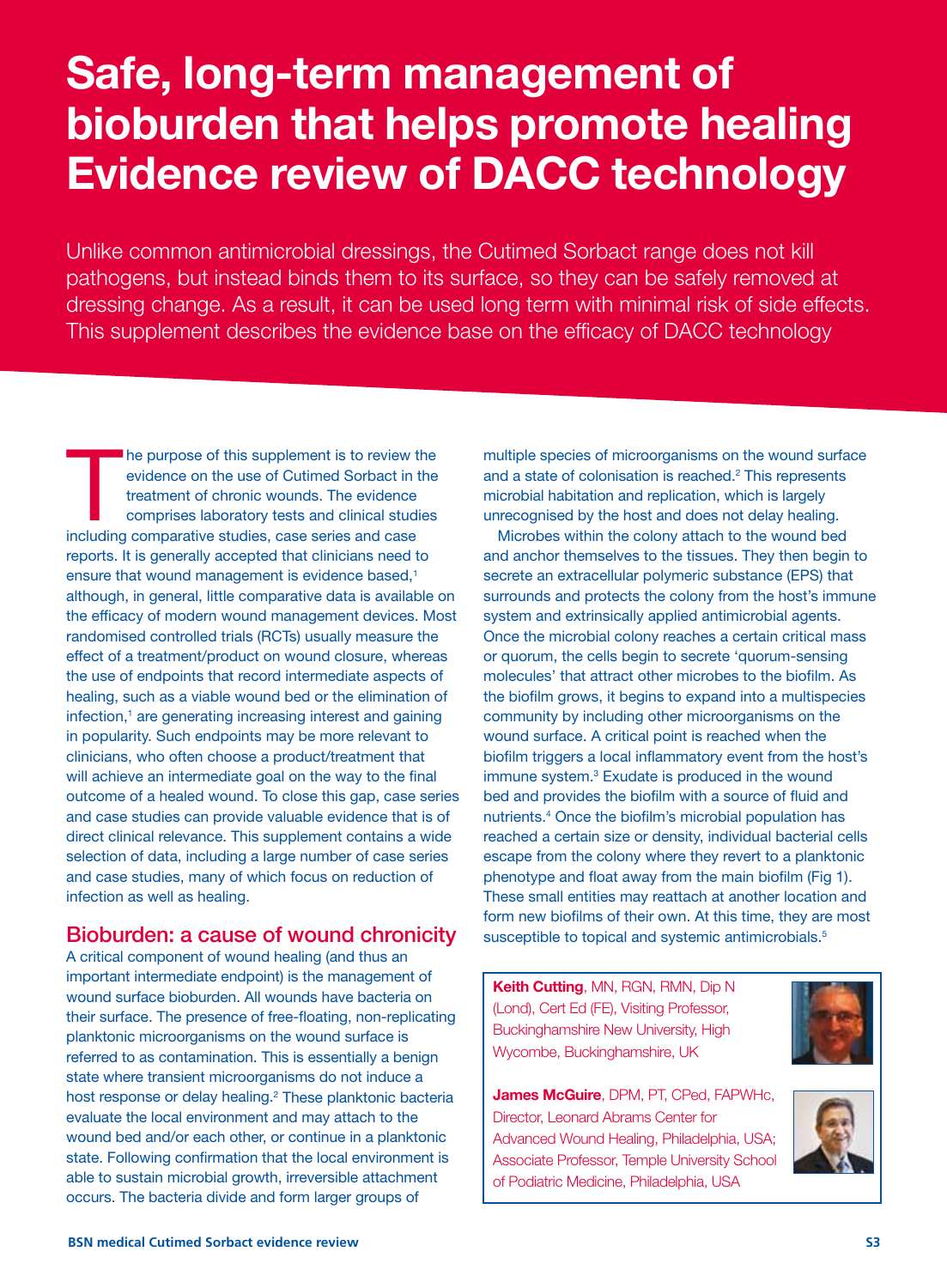Microbes bind to both each other and the host extracellular matrix to protect themselves from marauding neutrophils and macrophages. While these predatory cells can engulf and destroy individual planktonic bacteria, they have difficulty penetrating the surface of a mature biofilm. Bacteria within a biofilm decrease their rate of cell division and invasive exotoxin production, and thereby conserve energy. The biofilm will gradually increase in size and constantly stimulate an inflammatory response from the host in order to provide a steady flow of fluids and nutrients to the colony. In this way, the biofilm ensures its survival and remains a constant threat to the host.<sup>6</sup>

Characterisation of biofilm is currently at an indeterminate stage, despite the recognised and underlying prolonged inflammation associated with wound biofilm infection.<sup>7</sup>

When the mature biofilm releases planktonic bacteria into a host environment, these microorganisms revert to a more aggressive form of behaviour: they divide rapidly and emit exotoxins that allow the microorganisms to spread



Lamb Peter Lamb Peter

Fig 1. Biofilm in the wound bed: individual bacterial cells escape from the colony and revert to a planktonic phenotype.

#### Box 1. Difference between polar and non-polar molecules

#### Polar

Molecules with a partial positive electrical charge at one end and a partial negative charge at the other. Water is a polar molecule

#### Non-polar

The electrons are distributed more symmetrically because asymmetrical distribution would lead to partial charges and polar molecules. A rule is that substances dissolve in like substances. Therefore, non-polar substances such as oil cannot dissolve in water as it is a polar molecule

within the host and form new biofilms. Alternatively, if large enough numbers of these bacteria are released into the bloodstream, they can cause an acute infection, where the host immune system responds with the generation of the classical signs of infection: pain, fever, swelling (oedema) and redness (erythema). Ascending cellulitis from the site of the wound is a potential development as the bacteria and their exotoxins migrate along lymphatic channels in a proximal direction.8 At this point, fever, chills, night sweats and a general malaise will quickly overwhelm the patient, who will become very ill.

A number of therapeutic interventions is available to address biofilm infection and help create an environment, whereby the wound can progress towards granulation tissue formation and epithelialisation. However, bacteria have adapted to overcome our attempts to reduce their numbers by developing innate and induced resistance to antibiotics and the ability to form biofilms that are impervious to topical antiseptics.<sup>9,10</sup>

#### Cell surface hydrophobicity: a key component of biofilm formation

A surface is hydrophobic if it repels or does not mix with water. A hydrophobic effect occurs when non-polar substances aggregate in aqueous solution and repel water molecules. A common, everyday example of this is the separation that soon occurs after water and oil are mixed together. The difference between polar and non-polar is described in Box 1.

Hydrophobic reaction plays an important role in biofilm formation. It is well known that bacteria flourish in a moist environment, e.g. biofilm formation on water pipes, indwelling catheters, and wound colonisation.<sup>11,12</sup> When



Fig 2. The principle of hydrophobic interaction.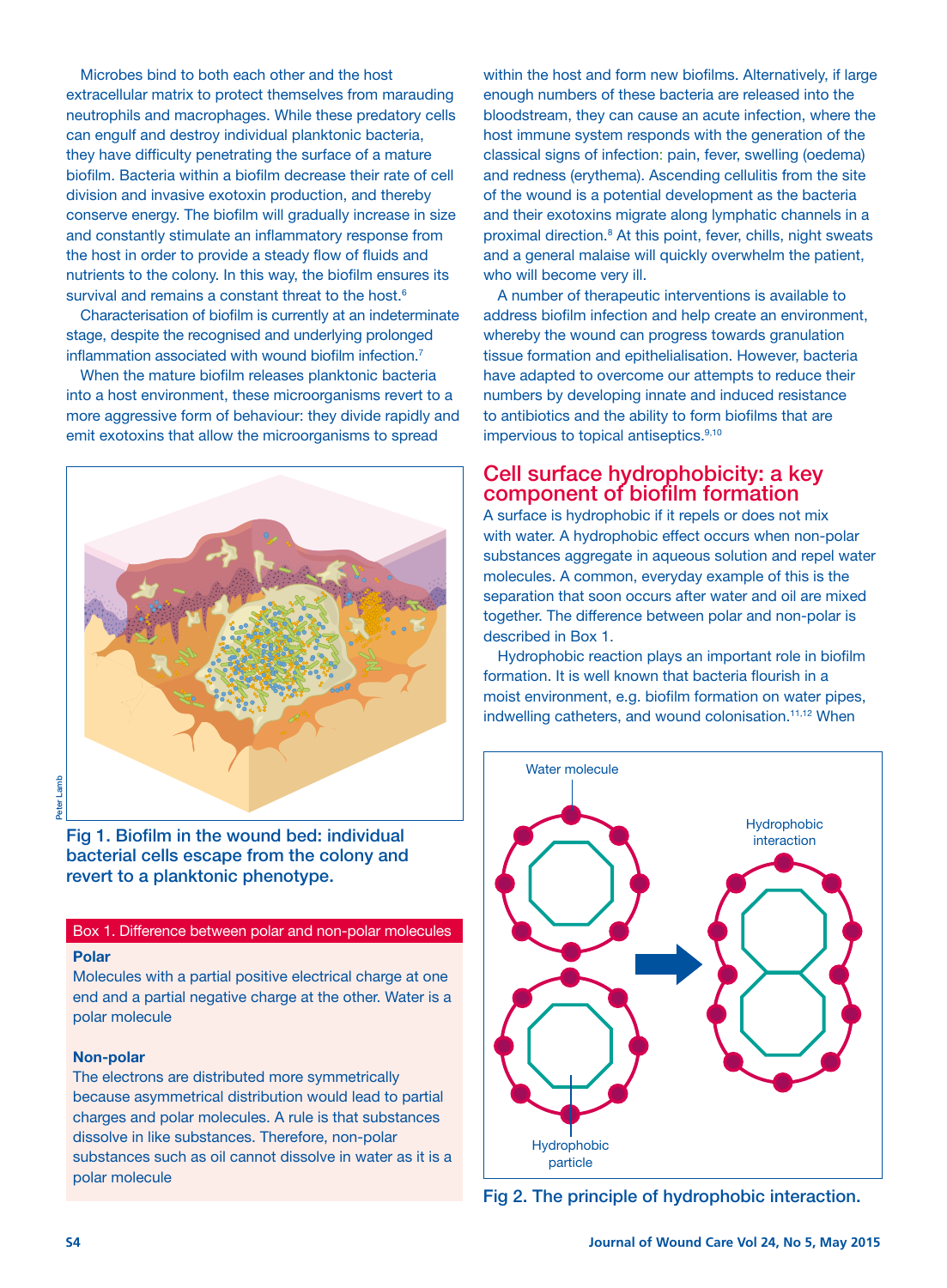in wet surroundings, many pathogenic microorganisms use hydrophobic interaction to attach to a surface, such as damaged wound tissue or other bacteria, as part of the process of biofilm formation.<sup>11,13,14</sup> These hydrophobic interactions take place when cells exhibit cell-surface hydrophobicity (CSH). The cells, which are located on the extracellular matrix (ECM) of the damaged tissue, bond together and expel water molecules. In this way, the cells aggregate and are held together by the surrounding water molecules (Fig 2). Pathogenic bacteria that exhibit CSH rely on these hydrophobic properties to attach to the wound bed, form colonies<sup>15</sup> and initiate the infective process.16 Aerobic bacteria such as *Staphylococcus aureus*, including the meticillin-resistant types, and *Streptococcus* spp, anaerobes such as *Peptostreptococci*, and numerous fungi and yeasts all exhibit varying degrees of CSH.17-19 The extent of CSH varies between bacterial species, as well as between members of the same species. There is also evidence that bacteria within a wound may respond to various environmental conditions by altering their degree of CSH, as well as their toxin production.20

The chronic wound with its biofilm, poor wound-bed circulation and subsequent lack of adequate oxygenation provides the ideal environment for the development of CSH in many wound pathogens.<sup>20</sup> The risk of systemic antibiotic toxicity and/or the increased risk of selection for resistance means that antibiotic therapy should be reserved for the treatment or prevention of systemic infection. This, and the cytotoxicity commonly seen with many topical antiseptics, encouraged the development of a new technology to address the problem.21

#### Introducing a new paradigm

As more became known about CSH of bacteria, the possibility of using this characteristic against pathogens became attractive. The use of CSH to bind bacteria to dressing fibres and then remove them from the wound at dressing change introduced a paradigm shift in wound bed management. It was clear this might not only make it possible to prevent biofilm formation, but also to reduce inflammation by eliminating the endotoxin release triggered by the cell-wall disruption of bacteria killed by the use of antiseptics and antibiotics. Common antiseptics and antibiotics work in several ways to kill bacteria. After the bacterial cell wall is ruptured, intracellular antigenic material and cell wall endotoxins are released into the wound fluid. Following the deaths of millions of bacteria, the wound fluid becomes decidedly inflammatory. Trapping bacteria onto a hydrophobic material therefore becomes an attractive way of managing wound bioburden and improving healing.

Hydrophobic dressings that bind bacteria are not commonly referred to as antimicrobials because the microorganisms are not killed by the hydrophobic

interaction, but instead are simply collected for removal. The use of a highly hydrophobic dressing material that reduces the microbial load offers an attractive alternative to non-antibiotic treatments or can be used as an additional measure when reducing antibiotic usage in superficial infections.<sup>16,22</sup>

## DACC technology

The Cutimed Sorbact range of dressings contains dialkylcarbamoyl chloride (DACC), which is a synthetically produced derivative of a naturally occurring hydrophobic fatty acid found in a spider's web. (Spider silk is partly hydrophobic, which explains why cobwebs cannot be wetted, but instead form droplets of water on their surface.) Cutimed Sorbact dressings are coated with DACC, which mediates the irreversible binding of bacteria that exhibit CSH (Fig 3).

Large numbers of adherent or 'trapped' bacteria can then be removed from the wound at each dressing change (Fig 4). They are removed without disrupting the bacterial cell wall, thereby avoiding the resultant increase in inflammation observed with traditional antibiotics or antiseptics.<sup>22</sup>

Numerous bacteria and fungi that exhibit CSH have been shown to attach to the DACC-coated material, including *Staphylococcus aureus*, *Pseudomonas aeruginosa*, *Enterococcus faecalis*, *Candida albicans* and the dermatophyte *Trichophyton rubrum*. 16,23,24 DACC-coated dressings rapidly and effectively bind *Staphylococcus aureus* and *Pseudomonas aeruginosa* within 30 seconds of contact and continue to exhibit effective binding of bacteria for 2 hours.16,23 Once bound to the DACC coating, bacteria exhibit a decreased rate of replication, slower metabolism, and decreased production of bacterial toxins.16

The passive 'trapping mechanism' exhibited by DACCcoated dressings avoids the risk of microbial resistance seen with antibiotics and some antiseptics, which gives it a significant advantage over common antimicrobial dressings. They also avoid release of large amounts of antigenic, inflammatory, intracellular contents into the exudate commonly seen with use of antibiotics and antiseptics.

Cutimed Sorbact differs from silver, iodine, or PHMBimpregnated dressings in that it does not release chemicals into the wound to kill bacteria or kill bacteria absorbed into the dressing. Because there is minimal risk of sensitisation, allergy, systemic absorption, cytotoxicity, microbial resistance, or skin or wound discolouration, The dressing range can be used on patients who are sensitive to other wound dressings and can be safely used for microbial prophylaxis on a long-term basis or until there are no clinical signs of infection and the wound is granulating. It is also safe to use on infants, children, adolescents and the elderly.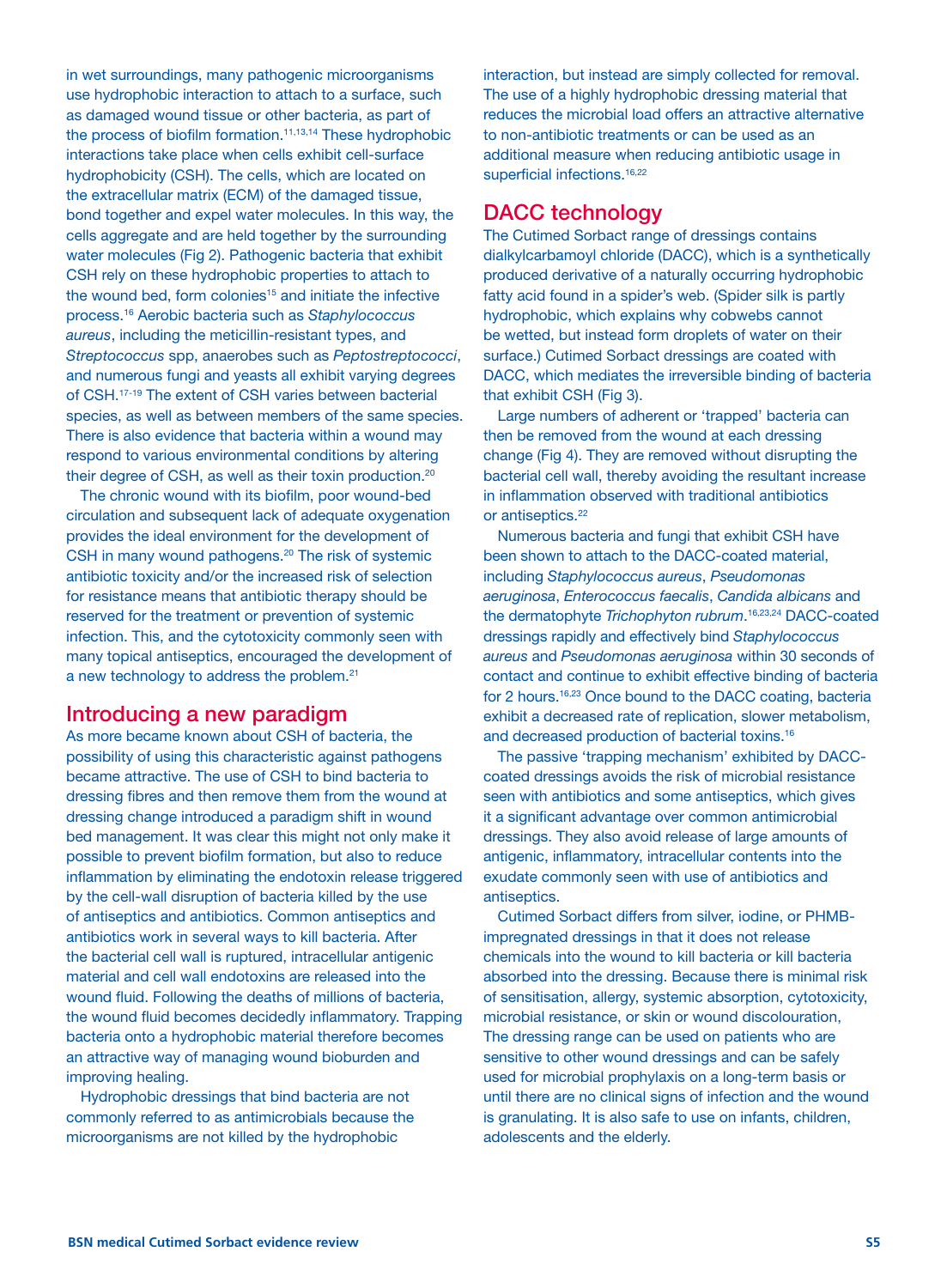## *In vitro* and clinical experience of Cutimed Sorbact: the evidence base

In the previous chapter, Keith Cutting and James McGuire explored the link between infection and wound chronicity and explained how Cutimed Sorbact can be used to promote healing in chronic wounds. The following sections summarise the existing evidence for the Cutimed Sorbact range of dressings

## Laboratory evidence

The previous chapter has provided an overview of the causes of local infection and wound biofilm, as well as an insight into how the cell surface hydrophobicity of a microorganism can help the wound healing process and where the Cutimed Sorbact range fits into this picture. The coming sections will review (but not critique) the available evidence on the use of Cutimed Sorbact to reduce bacterial bioburden and stimulate wound healing. While this review will cover clinical evaluations in a later section, it will begin here with the early laboratory evidence of antimicrobial properties and the principle of hydrophobic interaction on which Cutimed Sorbact rests.

### Early studies

One of the earliest animal studies on the hydrophobic principle compared the efficacy of a 'hydrophobised' wound dressing with that of an active charcoal dressing and a hydrophilic dressing on *Staphylococcus aureus* wound infections in pigs.<sup>25</sup> The researchers created wounds measuring 2x2cm with a dermatome following a thermal injury in 4-week-old piglets and inoculated these wounds with the *Staphylococcus aureus* strains, with infections developing within a few days. Treatment with the hydrophobised dressing resulted in signs of healing, such as an elimination of inflammation around the wounds, on days 3 and 4, and all traces of infection were removed by days 5 and 6. In contrast, wounds treated with active charcoal dressings or hydrophilic dressings continued to show signs of infection. The authors concluded that active removal of *Staphylococcus aureus* cells with the hydrophobised dressing likely decreased the number of multiplying bacteria, resulting in a rapid onset of wound healing. This study provided early evidence on the efficacy of the hydrophobic principle in reducing wound bioburden, albeit using a porcine model.

Over a decade later, Bowler et al.<sup>26</sup> investigated the ability of different dressings to sequester and retain microorganisms associated with wound fluid. This compared the ability of a Hydrofiber dressing, two alginate dressings and a hydrophobic dressing (Cutimed Sorbact) to sequester and bind *Staphylococcus aureus* and *Pseudomonas aeruginosa* in a simulated wound fluid. A suspension of maximal recovery diluent (MRD) and foetal calf serum was used as it maintained stable bacterial populations over the 4-hour test period. While the Hydrofiber and two calcium alginate dressings all successfully sequestered the challenge organisms from the simulated wound fluid, the hydrophobic and Hydrofiber dressings absorbed and retained significantly more of the *Staphylococcus aureus* and *Pseudomonas aeruginosa* within their dressing matrix than did the alginate dressings (p<0.05). The hydrophobic and Hydrofiber dressings retained approximately 60–80% of the bacterial challenge concentrations, whereas the alginates retained only about 10% of the *Staphylococcus aureus* and 30–40% of the *Pseudomonas aeruginosa*. Of the dressings, the hydrophobic one was the most effective in retaining *Pseudomonas aeruginosa* (mean percentage retained: 79% versus 70% for the Hydrofiber dressing and 41% and 32% for the two alginates). The author speculated that this was because the CSH of *Pseudomonas aeruginosa* is three times that of *Staphylococcus aureus*, with the former bacteria therefore binding aggressively to the hydrophobic dressing.

#### *In vitro* evidence on irreversible binding of bacteria to DACC-coated wound dressings

Over the next few years, Ljungh undertook scientific research into levels of CSH exhibition in bacteria and fungi, as well as the factors that influence this. They acknowledged that CSH expression can vary between bacterial species, and that variations can occur even within the strains of the same species.<sup>16</sup> In 2006, Ljungh et al. set out to quantify the numbers of different types of bacteria and fungi that bound to Cutimed Sorbact during an *in vitro* test. The aim was to predict the likelihood of binding *in vivo*. 16

The investigators measured the numbers of bacteria and fungi (*Staphylococcus aureus*, *Pseudomonas aeruginosa*, *Enterococcus faecalis*, *Bacteroides fragilis*,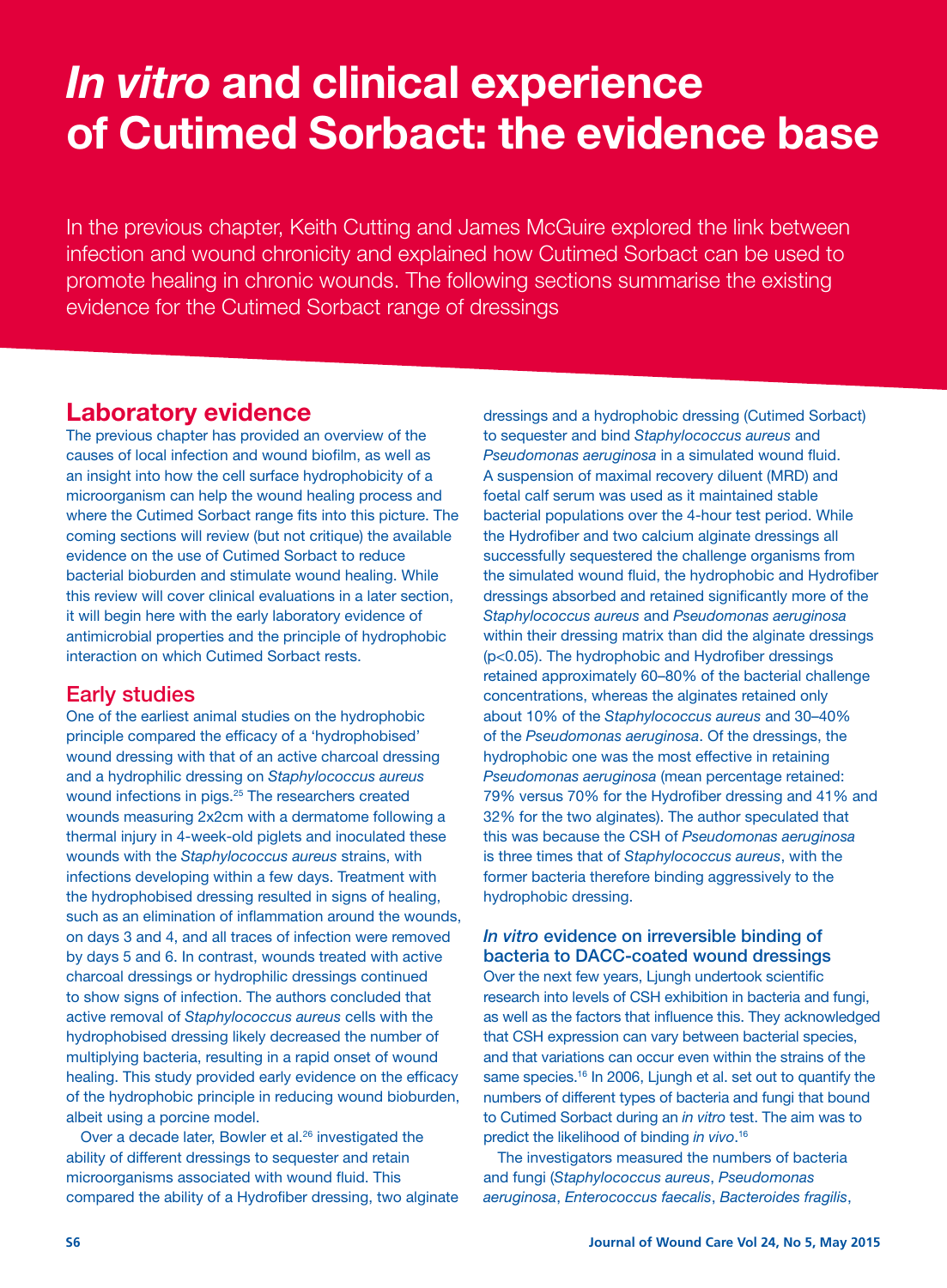

Fig 3. Binding action of Cutimed Sorbact: *Staphylococcus aureus* (yellow), *Pseudomonas aeruginosa* (purple), *Enterococcus faecalis* (blue), *Klebsiella spp.* (green) bound to the dressing and each other. x4000 magnification. (Colours are false)

*Fusobacterium nucleatum* and *Candida albicans*) that bound to the surface of a 1cm<sup>2</sup> single layer of Cutimed Sorbact in a simulated wound environment over a time period ranging from 0.5 minutes to 20 hours. They used bioluminescence (the production and emission of light by a living organism) and the species-specific standard curve to quantify the microbial adenosine triphosphate (ATP) of the microorganisms. (ATP is a molecule found in living cells, and is a direct measure of bacterial density and health. ATP bioluminescence can be used to quantify the extent of bioburden present, as the result is directly proportional to the amount of ATP in the sample.)

Results showed high levels of binding for all of the microorganisms, indicating that it is likely to be able to bind >108 (or >100,000,000) of *Staphylococcus aureus*, >106.7 of Enterococcus faecalis, >10<sup>6</sup> of *Bacteroides fragilis* and 10<sup>7.5</sup> of *Fusobacterium nucleatum*. Complete saturation (where no more microorganisms could bind to the dressing) was achieved only for *Candida albicans*. The test showed that binding increased after 10 minutes and peaked at 2 hours. When observing a mixed culture, the researchers observed that as well as binding to the dressing, the microbes coaggregated and bound to each other (Fig 4).

Ljungh et al.16 undertook a second *in vitro* test to determine whether irrigating the wound with disinfectant or antiseptic or applying a lidocaine cream (Emla) before applying a dressing would affect the CSH levels expressed by the microbes and, therefore, the action and efficacy of Cutimed Sorbact. Suspensions of bacteria were washed and incubated with each of the eight substances at room temperature for 15 minutes. The salt aggregation test (SAT) was used before and after incubation. Only the Emla



Fig 4. Cutimed Sorbact's action on hydrophobic microorganisms

abolished expression of CSH; however, as expected, the modified starch polymer with glycerol (Askina Hydrogel) also decreased CSH expression, rendering hydrophobic dressings less effective. This study indicated that Emla and Askina Hydrogel should not be used concurrently with Cutisorb Sorbact (Cutimed Sorbact). However, as will be seen later, hydrogels are frequently combined with Cutimed Sorbact with satisfactory or positive results.27,28

Nearly 10 years later, Ronner et al.29 undertook *in vitro* experiments to determine the binding capacity of the DACC-coated dressing. The aim was to demonstrate comparable binding of *Staphylococcus aureus* and multiple MRSA strains to the dressing.

The group used 11 isolates from different inpatient and outpatient wounds, as well as a known MRSA strain obtained from the culture collection at University of Gothenburg (CCUG 35603) as a control. To study the binding of bacteria to the dressing surface, an inoculum of each strain was added to the wound dressing and a bioluminescence technique was used to quantify the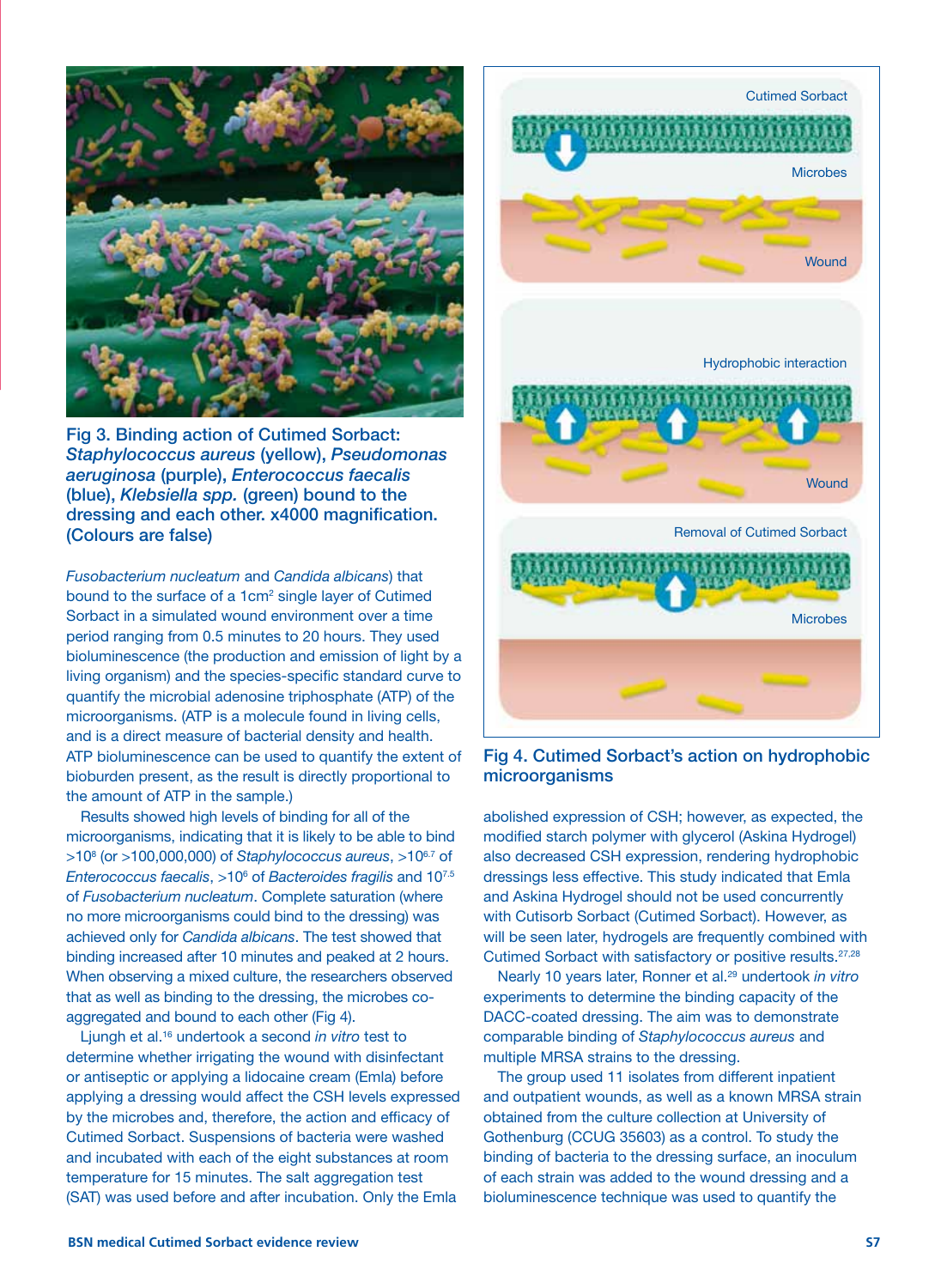





#### Fig 7. Marked hydrophobic bonding was achieved with *Clostridium difficile* spores<sup>30</sup>

bacterial ATP levels against a reference standard curve. The binding capacity for all 11 strains of *Staphylococcus aureus,* including MRSA, was in the same range:



#### Fig 6. Exposure of high CSH was associated with greater hydrophobic attachment at 3 hours<sup>30</sup>

 $0.7$ –2.9 x 10 $\textdegree$  colony forming units (CFU)/cm<sup>2</sup>. The antibiotic-resistance properties of the nine MRSA strains appeared to have minimal effect on this binding capacity. Comparison of the binding capacity of *Staphylococcus aureus* to a DACC-coated dressing vs. an uncoated control showed that the DACC-coated material bound significantly more bacteria: mean  $1.5x10^6$  vs.  $6.8x10^4$  CFU/cm<sup>2</sup> (p<0.0001; Fisher's exact test) (Fig 5). The authors stated that this is preliminary evidence that Cutimed Sorbact is effective against antibiotic-resistant pathogens.

In 2009, Hastings investigated the effects of CSH levels and exposure time on the hydrophobic interaction of *Staphylococcus aureus* and *Clostridium difficile* cells with Cutimed Sorbact.30 The number of cells from a suspension that bound to the dressing was estimated using ATP luminometry. The result, presented in a poster, showed that the expression of high CSH was associated with greater hydrophobic attachment by the 3-hour mark (Fig

| Table 1. Summary of in vitro evidence on hydrophobic interaction and dressings |                                                      |                                                                                                          |                                                                                                                                                         |  |
|--------------------------------------------------------------------------------|------------------------------------------------------|----------------------------------------------------------------------------------------------------------|---------------------------------------------------------------------------------------------------------------------------------------------------------|--|
| <b>Study</b>                                                                   | <b>Comparators</b>                                   | <b>Outcome measures</b>                                                                                  | <b>Main results</b>                                                                                                                                     |  |
| Bowler et al. <sup>26</sup> (1999)                                             | One Hydrofiber and two<br>calcium alginate dressings | Ability to sequester and<br>bind potentially pathogenic<br>microorganisms via simulated wound<br>fluid   | Hydrophobic and hydrofiber<br>dressings have a superior ability to<br>absorb and retain Staphylococcus<br>aureus and Pseudomonas aeruginosa             |  |
| Ljungh et al. $16$ (2006)                                                      | N/A                                                  | Effect of microbes' CSH levels on<br>their ability to bind to a hydrophobic<br>dressing                  | Microbes expressing CSH are likely to<br>bind to hydrophobic dressings; hydro-<br>phobic dressings should be used on<br>wounds with medium/high exudate |  |
| Hastings <sup>30</sup> (2009)                                                  | N/A                                                  | Ability of hydrophobic dressing to<br>bind Clostridium difficile cells/spores,<br>Pseudomonas aeruginosa | Pathogens with high CSH bind to<br>hydrophobic dressings in higher<br>numbers                                                                           |  |
| Cooper and Jenkins <sup>31</sup><br>(2013)                                     | N/A                                                  | Ability of Cutimed Sorbact to bind<br>MRSA and Pseudomonas aeruginosa<br>biofilms; efficacy of DACC      | <b>Cutimed Sorbact effectively binds</b><br>biofilms and DACC enhances this<br>process                                                                  |  |
| Ronner <sup>29</sup> (2014)                                                    | DACC-coated dressing vs.<br>uncoated control         | <b>Binding capacity of Staphylococcus</b><br>aureus vs. MRSA                                             | DACC-coated dressing bound<br>significantly more bacteria (p<0.0001)                                                                                    |  |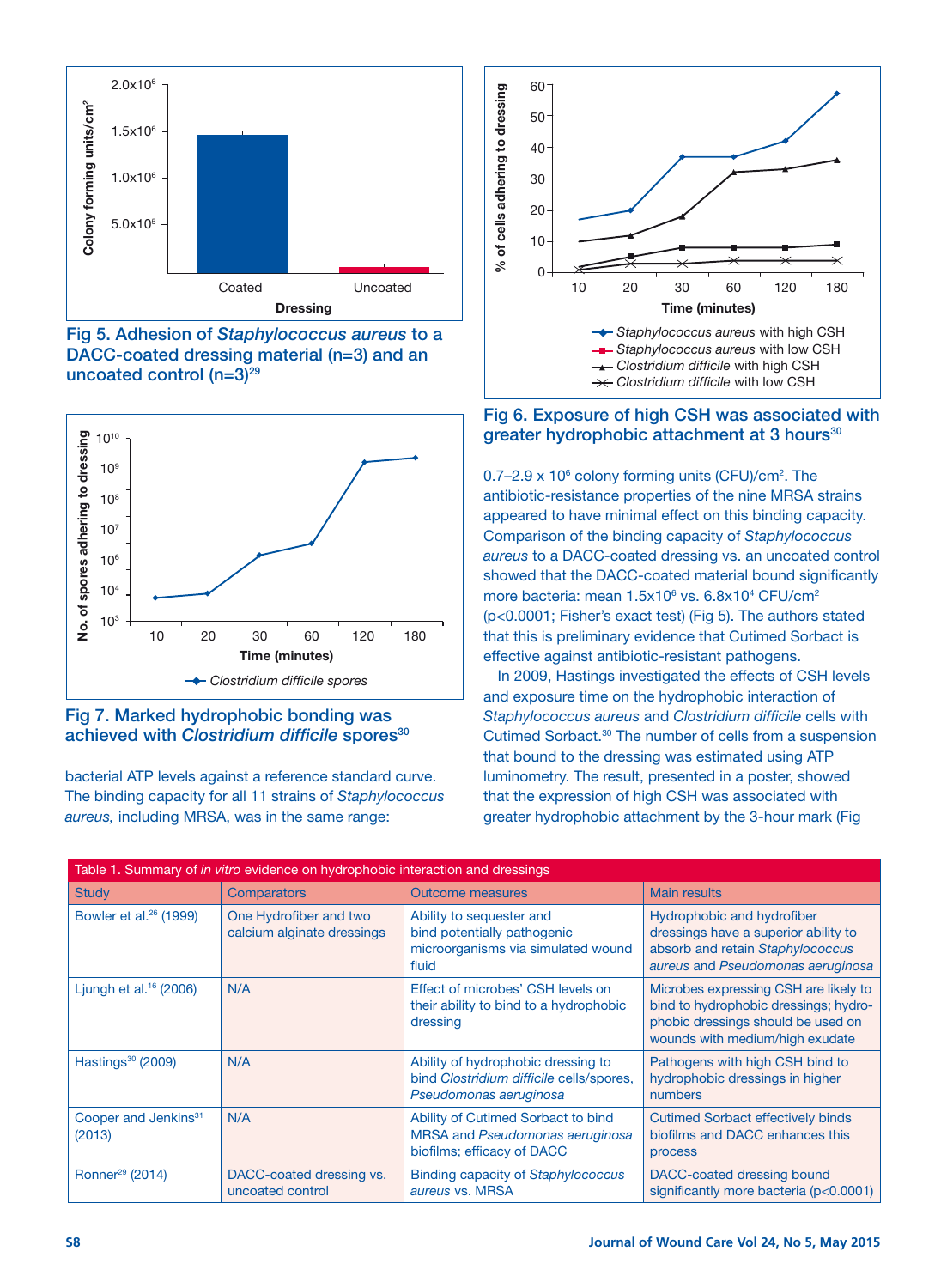





#### Fig 9. Binding of *Pseudomonas aeruginosa*  biofilm to a DACC-coated dressing material and an uncoated control<sup>31</sup>

6). Marked hydrophobic bonding was also achieved with *Clostridium difficile* spores (Fig 7). Hastings observed that removal of *Clostridium difficile*, particularly spores, might prove advantageous for patients who are susceptible to this infection.

#### Effects on MRSA and *Pseudomonas aeruginosa* biofilms

While Ljungh et al.<sup>16</sup> and Hastings<sup>30</sup> have demonstrated the efficacy of Cutimed Sorbact in binding planktonic bacteria, Cooper and Jenkins<sup>31</sup> describe, in a poster, an *in vitro* test

measuring its ability to bind biofilms of methicillin-resistant *Staphylococcus aureus* (MRSA) and *Pseudomonas aeruginosa*. This was the first *in vitro* study to an attempt to bind Cutimed Sorbact to bacterial biofilms.

Isolated cultures of MRSA and *Pseudomonas aeruginosa* (from patients with chronic leg ulcers) were cultivated for 24 hours in 24-well plates. Using sterile samples of Cutimed Sorbact with and without DACC coating, dressing samples were examined at intervals of up to 3 hours. SEM images showed that biofilms of MRSA and *Pseudomonas aeruginosa* irreversibly bound to a greater extent to the coated dressing samples than the uncoated ones. The *Pseudomonas aeruginosa* biofilms demonstrated a higher affinity to Cutimed Sorbact than did the MRSA biofilms (Figs 8 and 9), based on an arbitrary scoring system. The authors concluded that Cutimed Sorbact effectively binds to biofilms and the DACC coating enhances this process.

These *in vitro* studies are also summarised in Table 1.

## Clinical evidence

This section outlines all of the existing clinical evidence available on Cutimed Sorbact. Peer-reviewed evaluations with sufficient sample sizes are described in the text below. The rest of the evidence is summarised in Tables which appear at the end of this supplement.

#### Leg ulcers

#### Using molecular diagnostics to measure the bacterial load

A non-comparative double-blind pilot study by Gentili et al.,32 which set out to measure the reduction in bacterial burden in chronic leg ulcers treated with Cutimed Sorbact, found that the hydrophobic dressing resulted in positive clinical outcomes in 15 out of 20 chronic leg ulcers treated (75%), as well as a marked decrease in the bacterial load in ten (50%) of these cases.

As standard culture tests are unable to isolate and quantify the full range of bacterial species in a wound, Gentili et al. used a molecular alternative — panbacterial real-time polymerase chain reaction (RT-PCR) technique — which is able to determine the total bacterial load. Twenty chronic leg ulcers (arterial or venous) of 19 patients were rinsed with 0.9% sodium chloride saline solution before being surgically debrided and treated with Cutimed Sorbact for 4 weeks. Patients also received compression therapy. Dressings were changed and wounds rinsed twice a week. Punch biopsies were taken at the beginning and end of the 4-week follow-up period. A sample of superficial wound fluid and tissue debris was obtained from the Cutimed Sorbact dressing at each dressing change. Data were recorded on the wound size and amount of necrotic, granulation, fibrin and epithelial tissue present, as well as pain levels. Wounds were photographed at each weekly dressing change. Quality of life was assessed using the standardised SF36 questionnaire.

Quantitative real-time PCR was used to determine the total amount of bacteria from both the biopsies and swabs.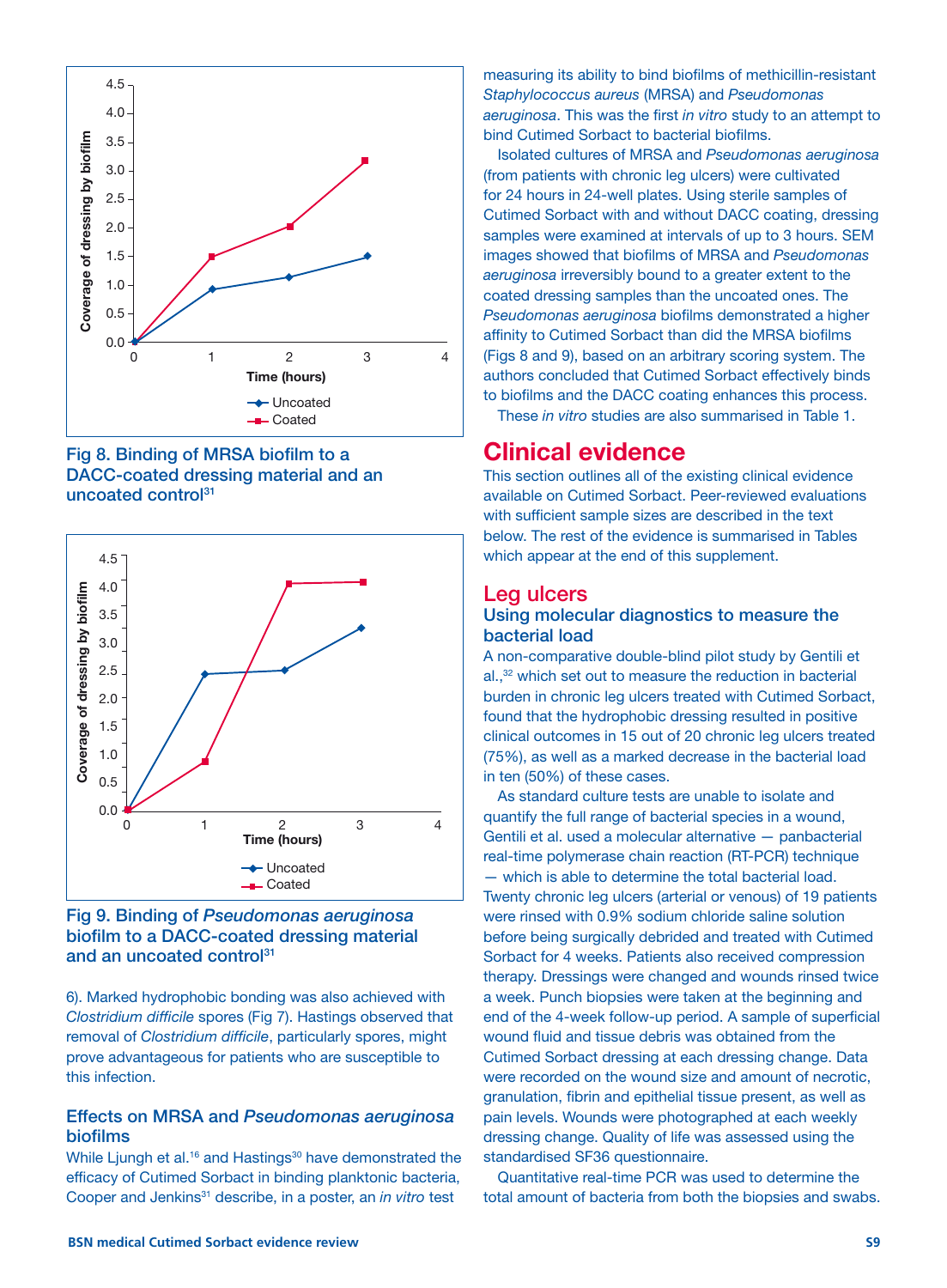Of the 20 wounds treated with Cutimed Sorbact, there was a significant improvement in seven (77.5% average area reduction), two of which healed completely, and eight wounds improved (>50% reduction; mean reduction: 38.3%). Of the remaining five wounds, four increased in area (mean increase of 34.5%) and one was static.

The panbacterial RT-PCR showed a significant reduction in the bacterial load in 10 of the 15 (66%) healing chronic wounds. There was a 58% mean reduction in area in these wounds and, based on the biopsy results, a statistically significant (p=0.0243) 254-fold decrease in the total bacterial load. However, analysis of swabs from these same wounds, which were collected weekly for 4 weeks, showed no significant variation in bacterial load.

Five of the above 15 healing wounds (mean reduction: 50% of affected area) saw only a non-significant 5.3-fold reduction in bacterial load, based on biopsies, despite their positive clinical outcomes. Like the other 10 wounds, there was no change in bacterial load according to the swabs.

The remaining five static/deteriorating wounds (mean wound area increase of 27%) saw a non-significant 5.2-fold decrease in bacterial load according to the biopsies and no significant change in bacterial load based on the swabs.

While there is no explanation for the inconsistent PCR swab results, the authors warn of other reports that demonstrate inconsistent swab results.<sup>33</sup> The authors note that chronic wounds at an advanced stage of healing may still be colonised by a high number of bacteria at the surface, even though deep-tissue infection has been eradicated and recommend that, when carrying out PCR studies, analysis must be carried out with biopsies.<sup>32</sup>

#### Reduction in clinical signs of infection

Bruce found that use of Cutimed Sorbact Hydroactive resulted in a reduction in the clinical signs of infection in almost all of the 14 wounds they surveyed.34 She evaluated the efficacy of Cutimed Sorbact Hydroactive in reducing signs of infection, as well as its effect on exudate management and healing, in a small multicentre evaluation undertaken in the UK and Ireland. The sample comprised 13 patients (7 males) with a mean age of 70 years (range 52–87). Thirteen wounds were chronic (had remained unhealed for >6 weeks), and the mean baseline wound duration was 12 months (range: 2 weeks to 33 months). All wounds exhibited clinical signs of infection, although the paper does not specify if antibiotics were required. Wound types comprised VLUs (VLUs) (n=9), traumatic wounds (n=4) and a mixed arterial ulcer (n=1). The VLUs had been treated with compression therapy. The clinicians were encouraged to use Cutimed Sorbact Hydroactive for 28 days or until signs of infection had reduced.

At the end of the treatment period, only two wounds were still classified as infected. These wounds had the shortest treatment periods, of 2 and 4 weeks, in contrast with the 8-week mean treatment length. The effect of the dressing on clinical signs of infection is depicted in Table 2.

In terms of progression towards healing, 11 wounds

Table 2. Effect of Cutimed Sorbact Hydroactive on the clinical signs of infection ( $n=14$  wounds) $34$ 

| <b>Clinical sign</b> | <b>Baseline</b><br>No. of wounds (%) | Endpoint<br>No. of wounds (%) |
|----------------------|--------------------------------------|-------------------------------|
| Erythema             | 9(64%)                               | $0(0\%)$                      |
| Heat                 | 6(43%)                               | $0(0\%)$                      |
| Oedema               | 8 (57%)                              | 1(7%)                         |
| Pain                 | 12 (86%)                             | 2(14%)                        |

(79%) reduced in size, six (43%) by 75%. There was an associated reduction in signs of inflammation, with the baseline figure of 11 inflamed wounds (79%) reducing to four (29%) by the end of the evaluation. This was accompanied by an increase in epithelial tissue in five wounds. All but one wound had 'copious' or moderate baseline exudate levels, reducing to five wounds at the end of the evaluation, with five other wounds now producing light exudate levels and four no exudate. Similarly, all but two wounds were initially 'significantly' or 'moderately' malodourous, whereas by the end of the treatment period nearly the same proportion (79%; n=11) experienced only 'light' or 'no' malodour. Slough was present in six wounds at the start of the evaluation reducing to two at the end. Only three patients had a healthy periwound skin at baseline but this increased to seven, owing to the dressing's ability to vertically absorb and trap exudate. All of the clinicians found Cutimed Sorbact Hydroactive easy to apply and remove. Only one patient had pain at dressing removal, and then it was 'bearable'. Asked to score on a range of 0 to 10 how comfortable the dressing was under compression, patients gave it a mean score of 6, where the lower the score, the more dissatisfied the patient).

#### Reducing the need for antibiotics

Newer literature from Brambilla et al.<sup>35</sup> contained data showing that use of Cutimed Sorbact reduced the need for antibiotics in patients with clinical signs of infection. The 63-patient multicentre study, conducted in centres across Germany, Italy and Austria, involved patients with VLUs of less than 1 year's duration. Mean baseline wound surface area was  $5.1 \pm 12.0 \text{cm}^2$ . The patients' ages ranged from 41 year to 92 years. Of the wounds, 82% showed signs of inflammation, 4% were covered with necrosis and 59% by slough. Most patients had either heavy (24%) or moderate (76%) exudate levels. Almost all (93%) had pronounced erythema around the wound margins.

The treatment protocol, which lasted for 6–12 weeks, comprised one week of short-stretch compression bandages (Comprilan or Tensoplast) to control oedema, followed by Cutimed Sorbact if the wound was infected, and, once the oedema had resolved, application of Jobst UlcerCare compression therapy. Initially, dressing changes took place daily but this frequency decreased when the signs of infection reduced.

Following treatment, 85% of the wounds either healed (full closure) or reduced in size (by 43.8–92.4%). There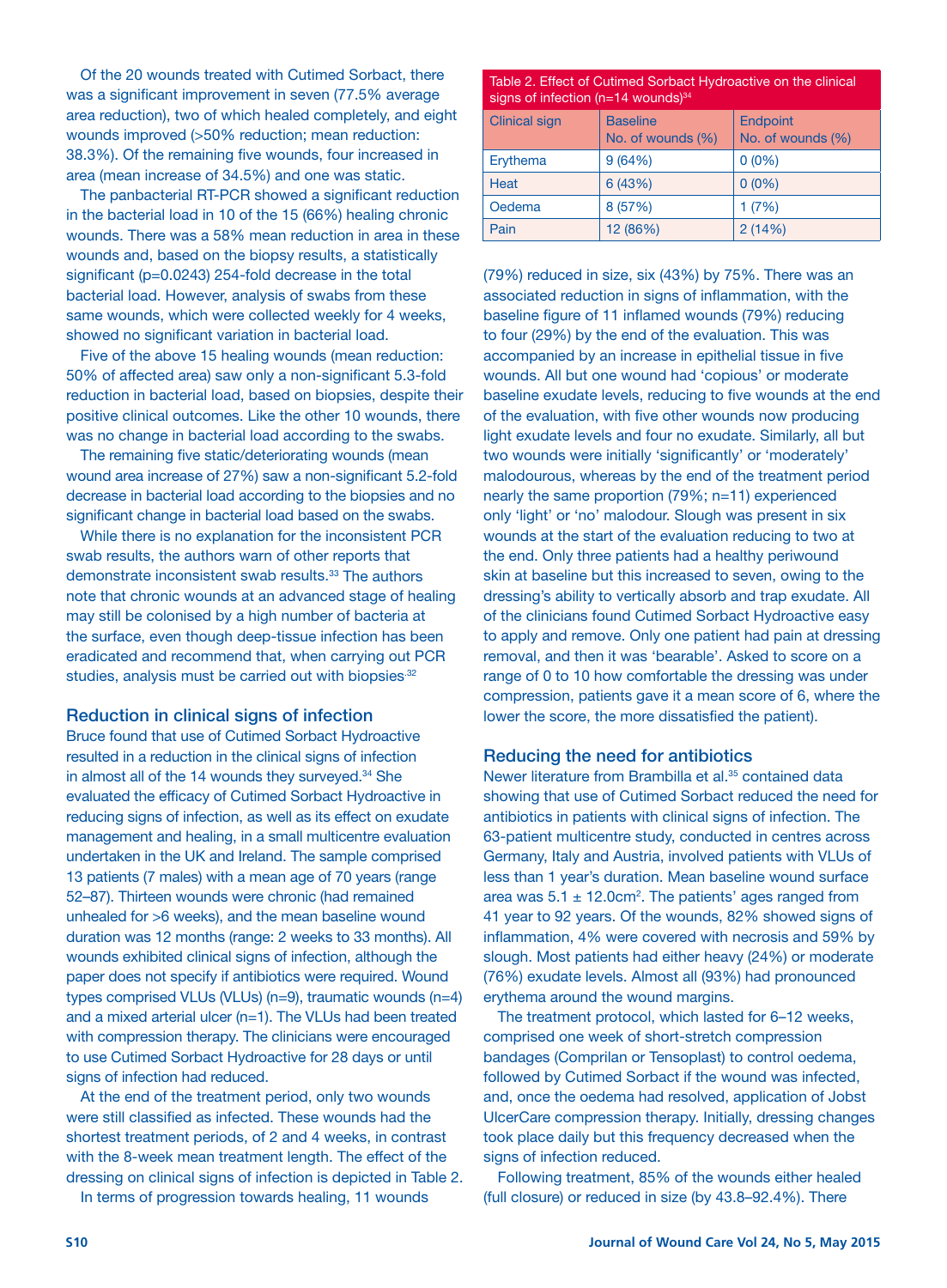

Fig 10. Comparison of bacterial loads at day 0 and day  $4^{36}$ 

was also an improvement in wellbeing. Cutimed Sorbact was applied to 48% of patients with clinical signs of infection (erythema, itching, pain and malodour). In none of these cases were antibiotics required, although two other patients did develop an infection that had to be treated systemically. An overall reduction of redness was also noted. Patients experienced a substantial improvement in wellbeing and, as a result, patient adherence was high.

Comparative trial of DACC technology vs. silver

The only published comparative study on the use of Cutimed Sorbact in patients with chronic leg ulcers yielded results that favoured the hydrophobic dressing.<sup>36</sup> The investigators compared the efficacy of Cutimed Sorbact with Aquacel Ag (ConvaTec) in controlling the bacterial load in patients with critically colonised or locally infected chronic leg ulcers prior to skin grafting in a hospital in Italy. A silver dressing was chosen as the comparator because of persistent concerns about silver's potential toxicity and the risk of bacterial resistance.<sup>37</sup>

The patients (n=40) were randomised to the two groups (n=20 in each one). The grafting procedure took place after an observation period of 4 days, during which time the allocated dressing was changed daily. With the exception of dressing used, the treatment protocol was the same for both groups. Swab samples were taken to quantify the bacterial load at inclusion and on the final day of the observation period. No antibiotics were used.

The two groups were comparable in terms of age, sex, leg ulcer aetiology, wound size and duration, and bacterial load. Thirty patients had VLUs and 10 had arterial leg ulcers. All ulcers had an ABPI of >0.6. On entry, the mean wound surface area was 50cm<sup>2</sup> and the mean wound duration was 32 months. All patients completed the evaluation. Results showed that while the mean bacterial load was similar in both groups at inclusion, after 4 days of prophylactic dressing use it had reduced by a significantly greater proportion in the Cutimed Sorbact group than

in the silver group: mean 73% vs. 42%, respectively (p<0.00001) (Fig 10). Both dressings were reported to be easy to apply and remove, and neither caused any adverse events. Ulcer-related pain scores were similar in both groups. Two patients in the silver group reported intense burning after dressing application, which lasted for a few hours and then disappeared without further problem.

#### Pressure ulcers Case-control evaluation

While there is extensive evidence on Cutimed Sorbact in patients with pressure ulcers (PUs), most of it is anecdotal. However, a small Italian randomised clinical trial involving patients with infected pressure ulcers found that Cutimed Sorbact helped improve the wound bed characteristics, and significantly reduced periwound oedema and erythema. This case-control trial (n=33), conducted by Mussi and Salvioli,<sup>38</sup> set out to compare reduction of signs of infection between patients treated with Cutimed Sorbact and a control group, as well as to note comparative effects on autolytic debridement. Patients had at least one infected PU (n=36 PUs); the categories were not specified but are referred to elsewhere in literature as severe.<sup>39</sup>

Patients were randomised (method not specified) into either the control group (n=14) or the Sorbact group (n=19). The two groups were similar in terms of patient demographics and morbidity. The control group received specific therapy according to local guidelines; this included mobilisation, appropriate nutrition, broad-spectrum systemic antibiotics, topical treatment with 'povidoneiodine' solution, collagenase and medicated plasters. In the Sorbact group, the hydrophobic dressing was used as a topical medication instead of the plaster. It is not clear whether the povidone-iodine and collagenase were also used with the Sorbact, which could be seen as a limitation. Medication was changed, on average, once a day.

Treatment with Cutimed Sorbact improved the colour of the wound bed (95% of Sorbact patients vs. 72% of control patients; p=0.034), significantly reduced periwound oedema and erythema (79% vs. 57%; p=0.028), aided debridement and resulted in a faster healing time  $(9 \pm 2)$ days vs  $11 \pm 2.1$  days; p=0.041) (Fig 11). While there was a small increase in granulation tissue formation, as well as a decrease in ulcer volume in the Cutimed Sorbact group, this was not significant.

#### Diabetic foot ulcers Reducing signs of infection

The efficacy of Cutimed Sorbact in the treatment of infected or at-risk chronic diabetic foot ulcers (DFUs) was demonstrated in a case-series evaluation, in which most of the wounds saw a reduction in the number and severity of signs of infection and all wounds decreased in size. This non-randomised case series, undertaken by Haycocks and Chadwick in the UK, set out to examine the dressing's ability to reduce signs, symptoms and risk of infection in 19 patients with 29 DFUs.<sup>40</sup>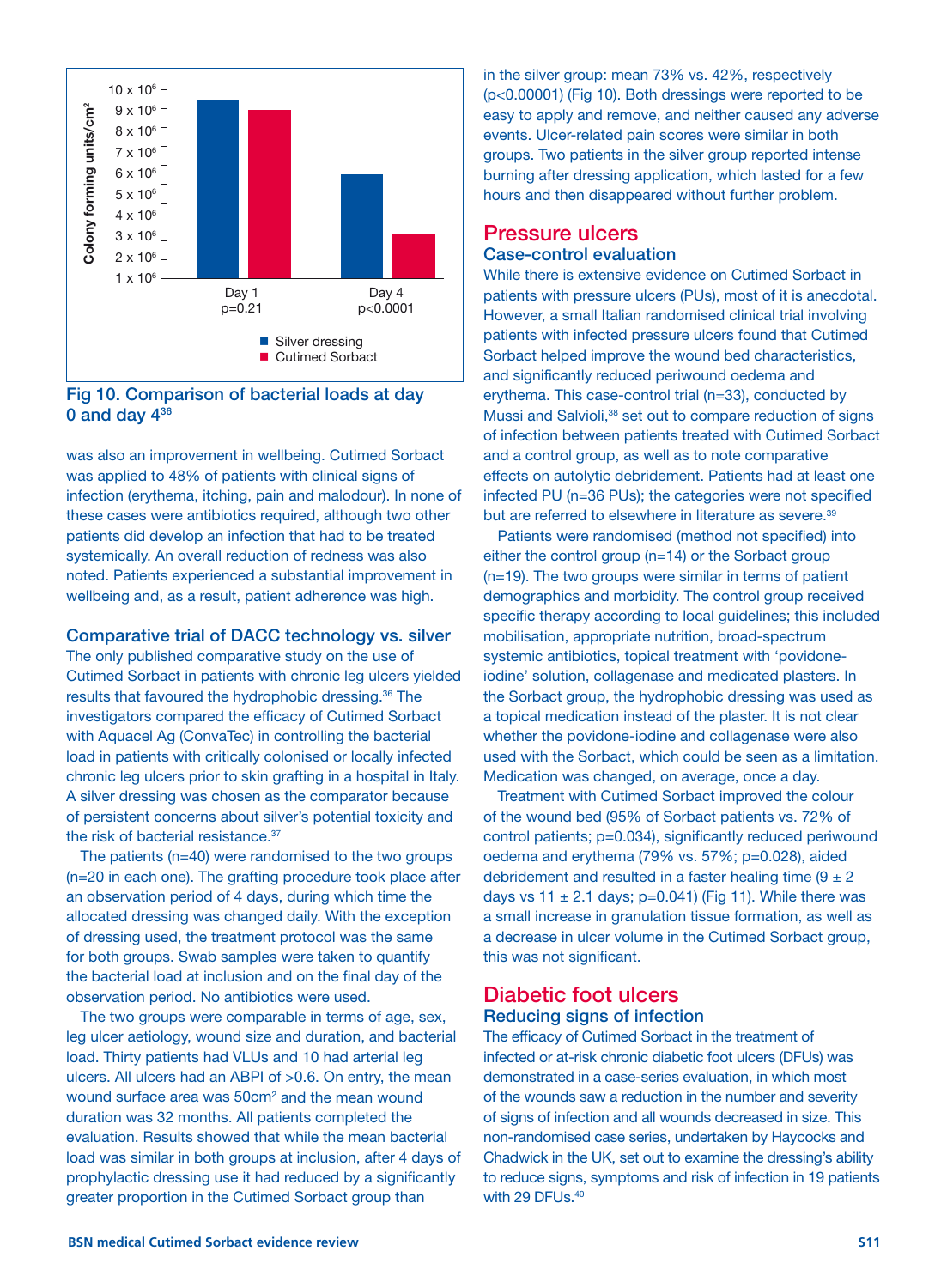



Participants in this single-centre open evaluation had active DFUs (mean duration: 11 months) that were treated with Cutimed Sorbact over a 4-week period (or until the ulcer healed). The patients, who had peripheral neuropathy, had a vascular supply that could support healing, as evidenced by at least one palpable foot pulse. On entry, the mean ulcer duration was 11 months (range: 3 weeks – 9 years) and the mean wound size was 4919mm<sup>3</sup> (range 34,500–12mm<sup>3</sup>). Participants received appropriate debridement and offloading.

On entry, 22 of the 29 DFUs had two or more signs of infection (erythema, heat, oedema, pain, malodour, high exudate levels) $41$  and most (n=21; 95%) were being treated with systemic antibiotics. At the end of the 4-week treatment period, all of the signs of local infection had resolved, with the exception of only one sign (high exudate level) in one wound. Nevertheless, this wound still reduced in size, while there was also an improvement in the quality of its margins. There was a similar improvement in terms of maceration, with seven of the eight macerated wounds resolving at week 4. However, it should be noted that a large proportion of patients also received systemic antibiotics.

Of the 29 wounds, eight (27.6%) healed completely, 10 reduced by>75% (34.5%), 10 reduced by >50% (34.5%) and one reduced by 25%. All patients (or carers) rated the dressing as 'excellent' in terms of comfort, acceptability and ease of use, and all clinicians considered its ease of use to be 'excellent'. Patients and clinicians regarded it as an uncomplicated and comfortable method of treating DFUs.

## Fungal skin infections

#### An alternative to pharmaceutical treatment

In 2009, Johansson et al.<sup>24</sup> found that Cutimed Sorbact Ribbon Gauze is a potential alternative to pharmaceutical treatments for interdigital fungal infections in the diabetic foot. Unlike pharmaceutical treatments, however, Cutimed Sorbact is not associated with adverse effects and antibiotic resistance.

The sample in this non-randomised open pilot study comprised 20 consecutive patients with a topical interdigital fungal infection who were attending a diabetic foot clinic in Sweden. All patients had experienced previous fungal infections for which they had received topical pharmaceuticals. The investigating podiatrist applied Sorbact ribbon gauze (2x50cm) at the first visit. Patients were instructed to wash and dry their feet, apply the dressing and change their socks daily for 10 days. The patients attended the clinic on days 1, 5 and 10 when the investigating podiatrist assessed whether the lesion had deteriorated, remained unchanged, improved or healed. A blinded observer with no connection to the investigator or patient also assessed photographs of the lesion. A significant change was defined as an increase or decrease in wound size of >50%, and healing as intact skin with no localised reaction. Patients self-assessed on the days they did not attend clinic. Culture swabs were taken before inclusion and on days 1, 5 and 10 for fungal screening.

The sample comprised 20 patients (14 male; 6 female) aged 26 –74 years. By day 10, 50% (n=10) of the wounds had healed, 25% (n=10) had improved, 20% remained unchanged (n=4) and 5% (n=1) deteriorated. By day 10, 55% (n=11) of patients had no fungal growth; of these, 82% (n=9) either improved or healed, demonstrating a strong correlation between no growth and improved healing.

No adverse reactions were reported. This is noteworthy considering that, in the only comparable study42 on the treatment of fungal infections in patients with diabetes (in this case with antifungal agents), local skin reactions occurred in 4–5% of the sample (n=429) despite excellent healing rates. However, the difference in size between Schopf's<sup>42</sup> and Johansson's<sup>24</sup> study means it is difficult to make a fair comparison.

The blinded observer's assessment supported the clinical observation about the number of healed digits, but differed in terms of the percentage that had improved or remained unchanged (10% and 35% respectively). The authors said this discrepancy could be owing to the poor quality of the photographs taken.

Three quarters of the patients found the dressing 'very easy' or 'easy' to use, with only three patients finding it 'difficult'. The investigator considered the dressing 'very easy' or 'easy' to use in all patients. The investigators commented that use of an independent assessor helped to validate their results (Table 3).

#### Multiple wound types

#### Early evaluation on effect on *Staphylococci* One of the first clinical evaluations was conducted by Friman in the late 1980s.<sup>43</sup> This was a non-comparative study investigating the ability of Cutimed Sorbact to eliminate signs of local infection in 31 patients, the majority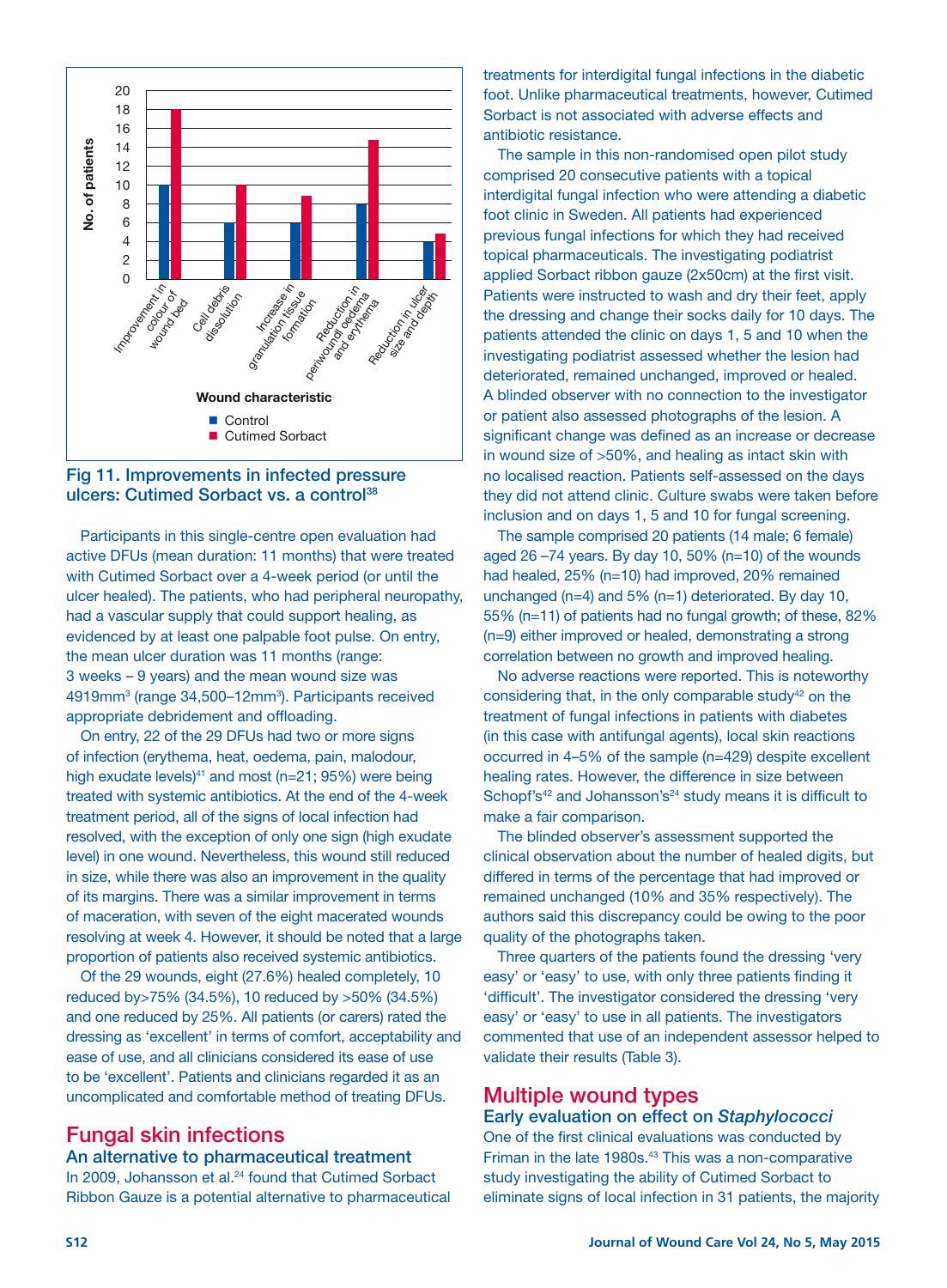of whom were immunocompromised and/or had poor blood perfusion (68%). Results showed that the infection reduced in just over two thirds of the wounds.

At the start of the evaluation, 32 wounds of varying aetiologies were deemed to be infected based on the presence of pus. The wounds were treated with Cutimed Sorbact and assessed at least twice a week. Treatment continued until wounds had either healed, as determined by no signs of local infection, or until treatment was considered unsuccessful. The median treatment period was 9 days.

Infection improved in 22 of the 32 wounds (69%), with the highest rate of improvement occurring in the first week. The remaining wounds deteriorated or remained unchanged. Cultures taken at the start of the evaluation showed that seven wounds grew only *Staphylococcus aureus*. A final culture taken at the end of the evaluation showed that this bacterium was still present in six of these seven wounds, but none of them showed signs of clinical infection. However, culture from wounds that had shown mixed bacterial flora on entry now revealed that the *Staphylococci* had been eradicated. Nursing staff found the dressings easy to apply and noted that they were effective in softening even sticky debris. No serious adverse effects were observed.

#### Early evaluation

In 2004, Von Hallern et al.<sup>44</sup> investigated the efficacy of Cutisorb Sorbact (as the dressing is referred to in this paper) in reducing infection in 36 patients with 'multiple types of infectious and secondary healing wounds' (wound aetiologies were not specified). No antiseptic solutions or ointments were used, and surgical debridement and irrigation with Ringer's solution was only performed if necessary. Swabs taken at the start of treatment deep inside the wounds and from wound margins revealed the presence of *Staphylococcus aureus*, *Pseudomonas*, coagulase-negative *Staphylococcus*, beta-hemolysing *Streptococcus*, *Enterococcus faecalis*, *Escherichia coli* and *Klebsiella oxytoca*. Cutisorb Sorbact was covered with an absorbent compress or hydroactive dressing. Systemic antibiotics were required in only two cases (6%). Dressings were initially changed daily and then on alternate days in the first 2–4 days of treatment.

The researchers noted that, generally after 8–10 days, signs of local infection, which were not specifically described, completely subsided and the condition of the wound improved (no numbers were given). No tolerability issues or complications were reported.

#### Effect on bacterial strains

The following year, these results were supported by a large evaluation, which showed that Cutisorb Sorbact (again, as the dressing was termed in this paper) reduced bacterial counts, based on analysis of deep-wound swabs.45

A total of 418 patients with colonised and infected wounds treated with Cutisorb Sorbact were observed from June 2003 to March 2005. Wound types comprised:

| Table 3. Results of the assessments made by the study<br>investigator and the blinded observer $(n=20 \text{ patients})^{24}$ |               |         |  |  |  |
|-------------------------------------------------------------------------------------------------------------------------------|---------------|---------|--|--|--|
|                                                                                                                               | Day 5         | Day 10* |  |  |  |
| <b>Deteriorated</b>                                                                                                           | $\mathcal{P}$ | 1(1)    |  |  |  |
| Unchanged (<50% reduction in size)                                                                                            |               | 4(7)    |  |  |  |
| Improved (>50% reduction in size)<br>11<br>5(2)                                                                               |               |         |  |  |  |
| <b>Healed</b><br>10(10)<br>0                                                                                                  |               |         |  |  |  |
| Bracketed figures relate to the photo evaluations                                                                             |               |         |  |  |  |

traumatic wounds (27%), abscesses, furuncles (boils) and phlegmons (purulent inflammation and infiltration of connective tissue) (20%), postoperative wounds (18%), pressure ulcers (18%), leg ulcers (13%), and (preoperative) diabetic gangrene (5%). (Some of the traumatic wounds were contaminated.) The authors did not indicate how they defined colonised or infected wounds. Baseline wound durations ranged from a few hours to 48 months and treatment with Cutisorb Sorbact lasted from 2 to 53 days.

Wounds were irrigated with an antiseptic and Ringer's solution, any necrotic tissue was debrided, and the Cutisorb Sorbact dressing was applied. Signs of infection usually decreased markedly in the first 2–8 days of treatment. The investigators observed that, in some of the wounds (number not specified), a thin layer of fibrin was replaced by a fine layer of well-perfused granulation tissue within 2–3 days. After 10–12 days, it was usually possible to switch to a foam dressing. None of the patients discontinued treatment with Cutisorb Sorbact owing to a deterioration in the wound or intolerance to it.

The researchers also obtained deep-wound swab specimens (using brush biopsy) for bacteriological analyses from 9% of patients (n=38) with a variety of chronic (e.g. VLUs and PUs) and postoperative wounds (e.g. post-open forefoot amputation, fistula excisions and evacuation of infected heamatomas). On the initial swabs, presence of bacteria such as *Staphylococcus aureus*, MRSA, *Pseudomonas*, *Streptococci* and *Escherichia coli* was confirmed. While the frequency of biopsy swabs was not specified, the authors reported a quantitative decrease in bacterial strains and noted that, in some cases, microbes were detected on the Sorbact dressings that were no longer showing as present on the swabs. Cutisorb Sorbact was therefore found to result in microbial elimination, supporting the observed reduction in clinical signs of infection.

#### Efficacy on infected wounds

A non-randomised European multicentre evaluation, published in 2008, found that Cutimed Sorbact eradicated local wound infection in 84% of the multiple wound types assessed.<sup>28</sup>

A total of 116 patients attending four wound-healing centres in Germany, Austria and Switzerland were recruited into the evaluation. All patients had wounds that were infected or at high risk of infection. The participating clinicians were instructed to use Cutimed Sorbact as part of their normal therapeutic regimen for them. The centres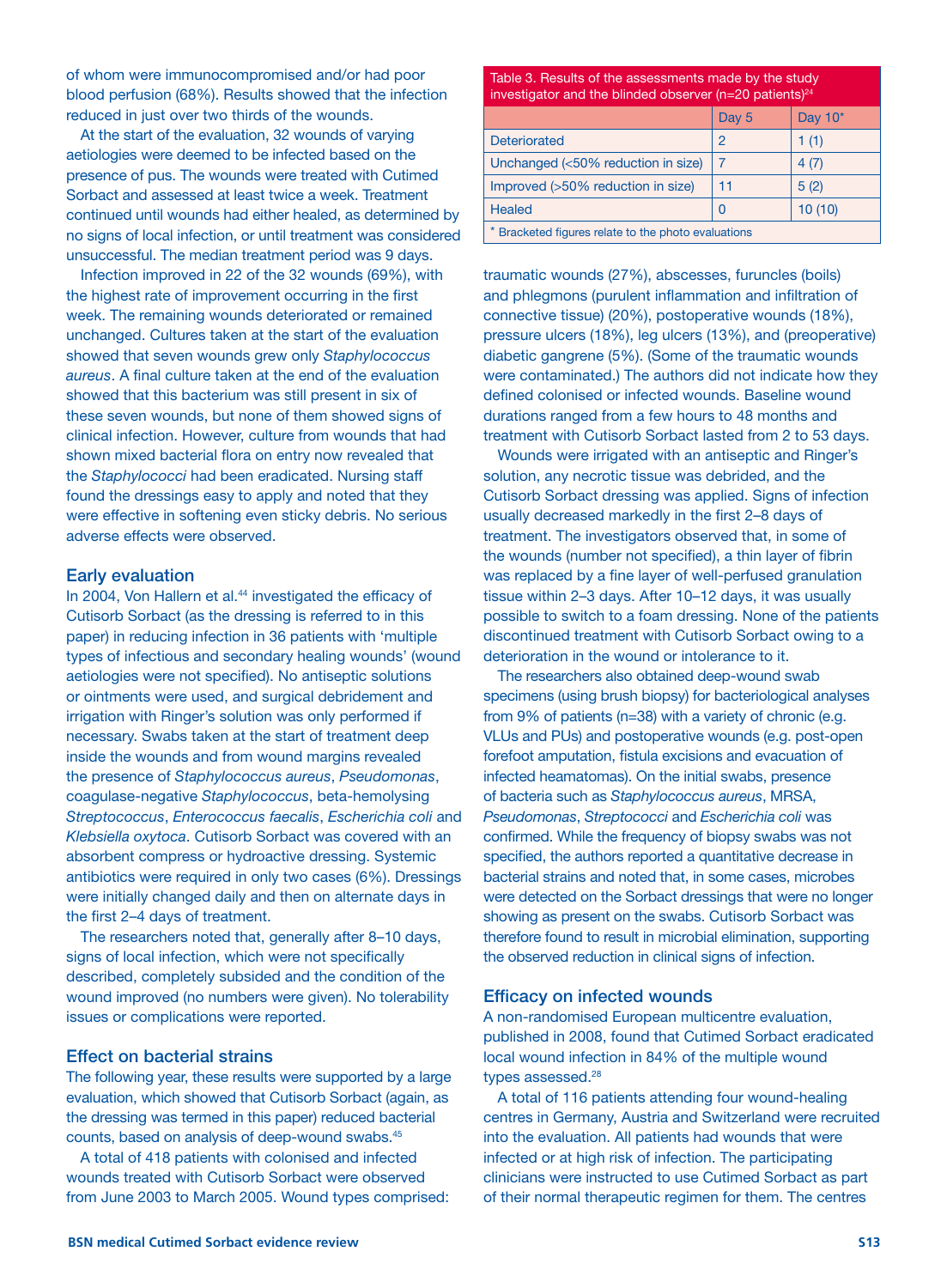had historically shared the same treatment protocols.

The mean age of the sample was 63 years (range: 27–95), and 47% were female. Wound aetiologies comprised: diabetic foot ulcers (22%), postoperative wounds (18%), 'post-infectious' (16%), PUs (10%), arterial leg ulcers (9%), mixed aetiology leg ulcers (8%), VLUs (7%), traumatic wounds (5%), ulcers with other aetiologies (3%) and burns/corrosion (2%). Baseline wound duration ranged from 1 day to 54 months old (mean: 6 months).

Wounds were classified as either infected or noninfected (critical colonisation was not included as a diagnostic criterion). At the first assessment, 98 (84%) of the wounds were categorised as infected, based on the presence of the following clinical signs: skin irritation, erythema, oedema, pain, increased exudate and malodour. Following treatment with Cutimed Sorbact, the infection was eradicated in 79 (81%). (Systemic infection (<10%) was also treated with antibiotics.)

The mean treatment period was 37 days (range: 4–134 days). The mean dressing change frequency was 2.5 per week. After treatment with Cutimed Sorbact, 24 wounds healed (21%), 84 improved (72%), seven were stagnating (6%) and one had deteriorated (1%).

With regards to pain, which was assessed at dressing change, the percentage of patients reporting no wound pain increased from 52% at baseline to 84% by the end of treatment; there were reductions in mild pain (33% vs 15%), moderate pain (4% vs 1%) and severe pain (10% vs 1%). (Data were missing for one patient.) There were no reported side-effects, no discolouration of wounds and no product-specific odour during the treatment course. Most clinicians (97%) rated ease of use as 'good' or 'very good'. Results for the dressing's compatibility with other products indicated that hydrogel was the best secondary dressing. Interestingly, this runs contrary to *in vitro* findings reported by Ljungh et al.<sup>16</sup> earlier.

The authors deemed Cutimed Sorbact to be a costeffective alternative to other antimicrobial products and noted that the variety of shapes and sizes allows for flexible treatment of different wound types.

#### Effect on healing outcomes

In a UK evaluation, Hampton<sup>46</sup> undertook an evaluation of 21 patients with recalcitrant wounds of different aetiologies at high risk of clinical infection. The results found that use of Cutimed Sorbact promoted healing in almost all (96%) of these non-healing wounds.

Patients with non-healing wounds (no signs of healing had been observed in the previous 3 months) were recruited into the evaluation. Wounds were debrided when appropriate. Clinical infection was an exclusion criterion. The sample comprised 21 patients (mean age: 83 years) with the following wound types: PUs (n=7); mixed aetiology leg ulcers (n=5); VLUs (n=4); sinus wounds (n=2); an arterial leg ulcer  $(n=1)$ ; a surgical wound  $(n=1)$ ; and a traumatic wound (n=1). Most wounds (70%) were covered with devitalised tissue (described as black, black/yellow, yellow, or yellow/

red). Cutimed Sorbact was applied for 4–10 weeks, depending on the stage of healing reported at week 4.

During the first 4 weeks, six wounds (29%) healed, 14 (67%) were progressing towards healing, with granulation or epithelial tissue present, and the remaining patient remained static. There was a concomitant reduction in malodour and exudate levels: malodour was present in 5 wounds (28%) at day 1 compared with none at 4 weeks; the number of patients with high or moderate exudate levels fell from a baseline of 19 (90%) to 15 (73%) at week 4, with a reduction in all seven cases (33%) with high baseline exudate levels. Correspondingly, dressing change frequency decreased from an average of three times weekly to an average of one or two times weekly. The number of patients with a healthy periwound skin increased from 8 (38%) at enrolment to 14 (68%) at week 4. Pain scores also improved significantly over the test period. Fourteen patients agreed to a litmus strip measure; the pH level reduced to <7.4 in nine of these patients (64%), resulting in a more acidic environment conducive to healing. Baseline pH levels and the healing outcomes of the remaining five patients were not specified.

#### Effects on healing outcomes

A Canadian evaluation by Sibbald et al.47 investigated the overall effect of Cutimed Sorbact in promoting healing in 14 patients with chronic DFUs (n=8) or chronic VLUs (n=6). Inclusion criteria were adequate blood supply to heal (ABPI >0.5), no uncontrolled systemic disease and the absence of medication that could prevent wound healing. The entire sample comprised 13 men and one woman with a mean age of 60.8 years (range 18–85). All wounds (n=14) were >1 month in duration. In all cases, the underlying aetiology was treated, standard wound care was provided, and wounds were debrided as necessary. The treatment period with Cutimed Sorbact was 4 weeks.

Of the 14 wounds, 10 improved. The remaining four wounds occurred in patients with independent factors thought to have delayed healing, such as complex coexisting diseases and poor adherence to a pressure-offloading device. The mean wound area of the entire sample reduced from a baseline of  $1.74 \text{cm}^2$  to  $1.15 \text{cm}^2$  at week 4 (p=0.337), showing a trend towards a reduction in size. In addition, mean pain scores, measured on a numerical scale (0–10), reduced from a baseline of 3 to 2.07 at week 4 (p=0.145). The dressings were found to be easy to apply and remove, and there were no serious adverse events.

Signs of superficial and deep infection were objectively assessed using the NERDS (Non-healing wounds; Exuding wounds; Red and bleeding granulation tissue; Debris on wound surface (yellow or black); Smell) and STONES (Size – bigger; Temperature – increased; Os (probe to or exposed bone); New or satellite areas of breakdown; Exudate, oedema, erythema; Smell) clinical criteria.47 The authors noted that there was no difference in NERDS and STONE scores, although unfortunately they did not provide any supporting baseline and endpoint data.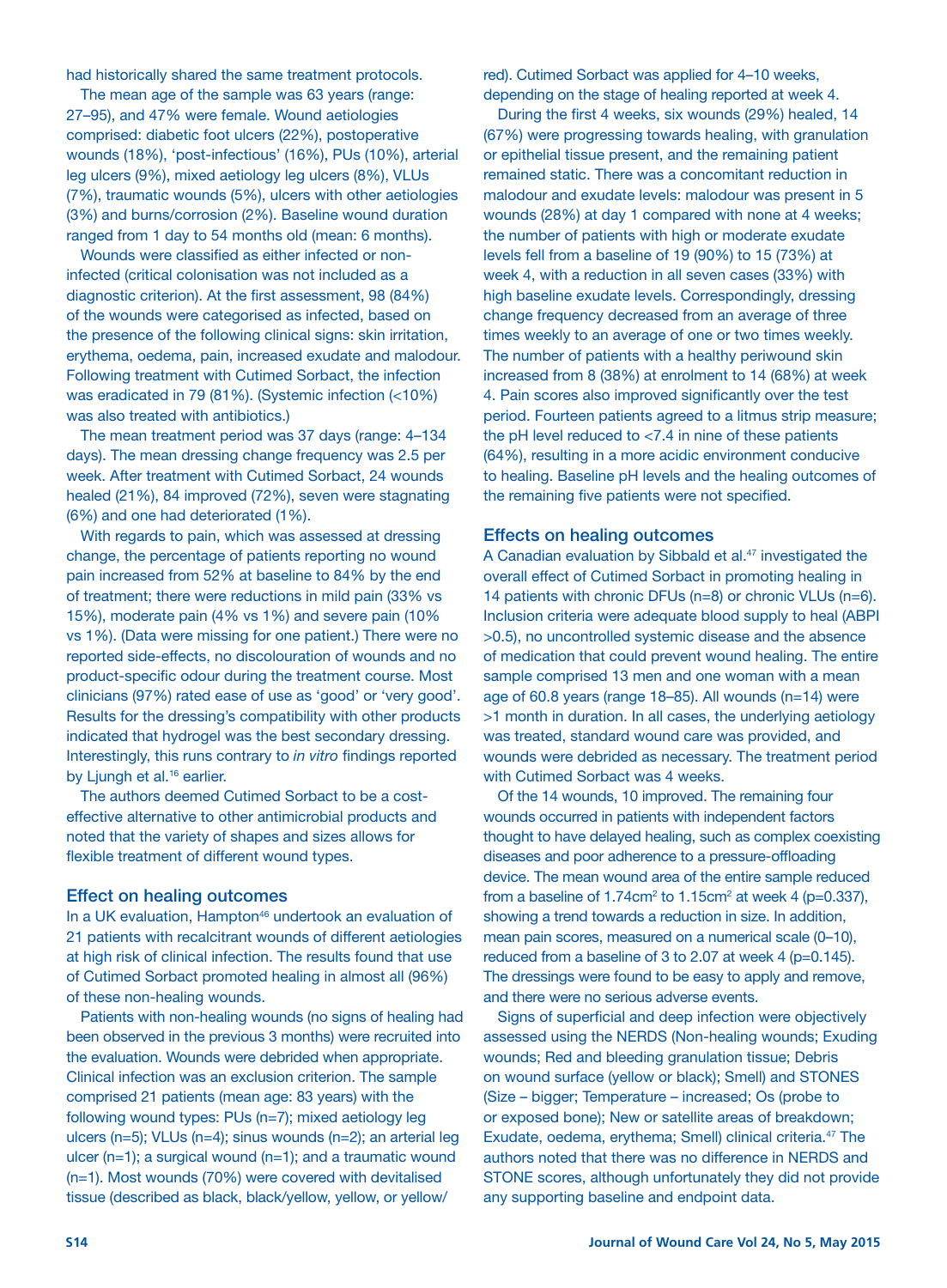| Table 4. Summary of the key peer-reviewed clinical evidence on the Cutimed Sorbact dressing range* |                                                                |                                                                  |               |                                                                                                                                     |                                                                                                                                                                                                              |
|----------------------------------------------------------------------------------------------------|----------------------------------------------------------------|------------------------------------------------------------------|---------------|-------------------------------------------------------------------------------------------------------------------------------------|--------------------------------------------------------------------------------------------------------------------------------------------------------------------------------------------------------------|
| Author                                                                                             | <b>Study design</b>                                            | Aetiology                                                        | <b>Sample</b> | <b>Outcome measures</b>                                                                                                             | <b>Main findings</b>                                                                                                                                                                                         |
| Leg ulcers                                                                                         |                                                                |                                                                  |               |                                                                                                                                     |                                                                                                                                                                                                              |
| Gentili et al. <sup>32</sup><br>(2011)                                                             | Non-comparative<br>double-blind pilot<br>study                 | Chronic arterial<br>ulcers and VLUs                              | $n=20$        | <b>Wound healing</b><br>and size; bacterial<br>burden                                                                               | Positive clinical outcomes in 75%<br>of cases and marked decrease in<br>bacterial load in 50% of cases                                                                                                       |
| Bruce <sup>34</sup> (2012)                                                                         | Multicentre study                                              | VLUs; traumatic;<br>mixed arterial                               | $n = 14$      | Signs of infection;<br>exudate; wound<br>size                                                                                       | Reduced oedema, pain, odour,<br>exudate; 79% of wounds reduced<br>in size                                                                                                                                    |
| Brambilla et al. <sup>35</sup><br>(2013)                                                           | Multicentre study                                              | <b>VLUs</b>                                                      | $n=63$        | Healing and wound<br>size; QoL (survey<br>based on Tübingen<br>questionnaire)                                                       | Reduction in wound size or<br>complete healing in 85% of cases;<br>improved QoL                                                                                                                              |
| Mosti et al. <sup>36</sup><br>(2015)                                                               | Comparative study:<br>Cutimed sorbact vs.<br><b>Aquacel Ag</b> | <b>Critically colonised</b><br>or infected chronic<br>leg ulcers | $n = 40$      | <b>Reduction in</b><br>bacterial load prior<br>to skin grafting                                                                     | After 4 days, the mean percentage<br>reduction was 73% vs. 42% in<br>favour of Cutimed Sorbact                                                                                                               |
| <b>Pressure ulcers</b>                                                                             |                                                                |                                                                  |               |                                                                                                                                     |                                                                                                                                                                                                              |
| Mussi and<br>Salvioli <sup>38</sup> (2004)                                                         | Case-control trial                                             | <b>PUs</b>                                                       | $n=33$        | Wound bed colour;<br>oedema and<br>erythema; effect<br>on debridement;<br>healing time                                              | Sorbact improved wound bed<br>colour, oedema and erythema,<br>aided debridement and resulted in<br>faster healing time                                                                                       |
| Diabetic foot ulcers                                                                               |                                                                |                                                                  |               |                                                                                                                                     |                                                                                                                                                                                                              |
| Haycocks and<br>Chadwick <sup>40</sup><br>(2011)                                                   | Non-randomised<br>single-centre open<br>case series            | <b>DFUs</b>                                                      | $n=19$        | Wound size; pain;<br>signs, symptoms,<br>risk of infection:<br>maceration;<br>malodour; healing;<br>ease of use                     | 100% of wounds reduced in size;<br>all patients reported reduction<br>in pain; reduced infection,<br>maceration, exudate, erythema<br>and malodour; all patients and<br>carers rated dressing as 'excellent' |
| <b>Fungal skin infections</b>                                                                      |                                                                |                                                                  |               |                                                                                                                                     |                                                                                                                                                                                                              |
| Johansson et<br>al. <sup>24</sup> (2009)                                                           | Non-comparative<br>non-randomised<br>open pilot study          | Interdigital fungal<br><b>infections</b>                         | $n=20$        | Wound healing;<br>fungal growth; ease<br>of use                                                                                     | Day 10, 75% improved, 50% had<br>healed; 55% had no fungal growth<br>and 82% of these had healed or<br>improved; patients and investigator<br>found dressing 'very easy' or<br>'easy' to use                 |
| Multiple wound types                                                                               |                                                                |                                                                  |               |                                                                                                                                     |                                                                                                                                                                                                              |
| Von Hallern et<br>al. <sup>44</sup> (2004)                                                         | Pilot study                                                    | Multiple types of in-<br>fectious/secondary<br>healing wounds    | $n=36$        | Signs of infection<br>and bacteria (swab)                                                                                           | Signs of infection subsided;<br>marked improvement in wound<br>conditions; progress in granulation<br>and epithelialisation; no antibiotics<br>needed in 94% of cases                                        |
| Von Hallern and<br>Laing <sup>45</sup> (2005)                                                      | <b>Observational study</b>                                     | Varied infected<br>wounds                                        | $n = 418$     | Microbial count;<br>pain; comfort;<br>patient/nurse<br>satisfaction                                                                 | Microbial elimination supporting<br>reduction in clinical signs of<br>infection                                                                                                                              |
| Kammerlander et<br>al. $28(2008)$                                                                  | Non-randomised<br>multicentre<br>evaluation                    | Varied wound types                                               | $n = 116$     | Inflammation; local<br>infection; healing;<br>tolerability;<br>compatibility with<br>other products;<br>ease of product<br>handling | Cutimed Sorbact improved 72% of<br>wounds; 21% healed completely.<br>Of infected wounds, 81% healed<br>and 93% saw an improvement                                                                            |
| Hampton <sup>46</sup> (2007)                                                                       | Observational study                                            | Varied non-healing<br>wounds                                     | $n = 21$      | Reduced bioburden;<br>inflammation,<br>exudate and<br>malodour                                                                      | Healing progression in 96% of<br>wounds; complete healing in 29%<br>wounds over 4 weeks                                                                                                                      |
| Sibbald et al. <sup>47</sup><br>(2012)                                                             | Non-comparative<br>clinical evaluation                         | DFUs; VLUs                                                       | $n = 16$      | <b>Eradication of</b><br>superficial and deep<br>infection; healing                                                                 | Improved healing in 71% of pa-<br>tients; no significant difference in<br>infection                                                                                                                          |
| * Von Hallern 2004 <sup>44</sup> and 2005 <sup>45</sup> were not peer reviewed                     |                                                                |                                                                  |               |                                                                                                                                     |                                                                                                                                                                                                              |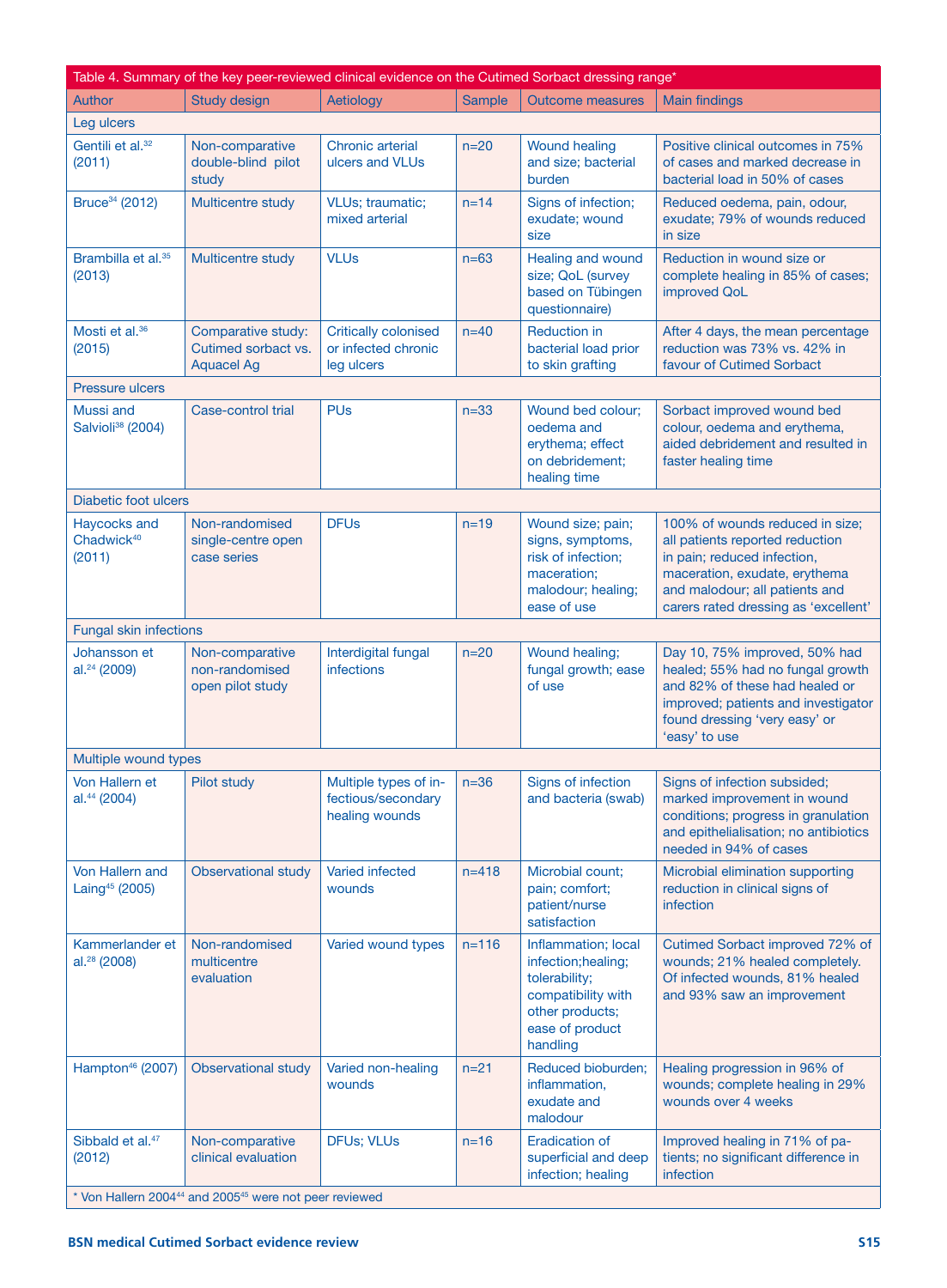#### Effect on autolytic debridement

In 2010, Stephen-Haynes et al. undertook a multicentred clinical audit of the use of Cutimed Siltec and Cutimed Sorbact Gel on 32 patients.<sup>48</sup> Only the results relating to Cutimed Sorbact are summarised here. The 14 patients treated with Cutimed Sorbact Gel presented with leg ulceration (n=8), PUs (n=2) and other wound types (n=4). The authors stated that the 'majority' of wounds had been present for >3 months but did not specify exactly how many this was. Baseline wound characteristics were also not described. While some success was noted with regards to its use on critically colonised wounds, the consensus among the clinicians who applied the dressing was that its main benefit related to its ability to autolytically debride sloughy tissue. Cutimed Sorbact Gel facilitated autolytic debridement in five wounds and supported granulation tissue formation and epithelialisation in a further four. Three wounds remained static and three deteriorated (one patient continually removed the dressing and the other two had high exudate levels, for which Cutimed Sorbact Gel is not indicated).

The results of all of the clinical evaluations described in this section are summarised in Table 4.

## Negative pressure wound therapy

The benefits of negative pressure wound therapy (NPWT) in wound management are manifold. It is used to create moist conditions, drain exudate, reduce periwound oedema, increase granulation, reduce malodour and pain, stabilise wound margins, stimulate angiogenesis and, ultimately, achieve wound closure and prepare the wound.<sup>48-50</sup>

Foam or gauze dressings are most often used as wound fillers to deliver negative pressure to the wound bed and ensure equal distribution across its surface. Both fillers are seen to be of equal clinical efficacy in human studies, 51 but with different benefits and drawbacks. For example, foam is more absorbent but gauze is more malleable where a wound's margins or depth, for instance, require more flexible treatment. Clinicians are best placed to determine which option is best suited to each individual case.

Either of these options can also be impregnated with an antimicrobial such as PHMB or silver, although there is no evidence that NPWT reduces bacterial colonisation.<sup>52</sup>

Foam, however, has been reported to cause more pain during dressing change as a result of tissue ingrowth caused by its open pore structure.<sup>53,54</sup> A liner can be used to provide a wound contact layer which can avoid adherence, therefore promoting atraumatic removal and protection of vulnerable underlying structures. Cutimed Sorbact may be used as both a liner and an effective alternative wound filler and has been found to distribute negative pressure to the wound bed as effectively as gauze or foam. 55

#### Animal study: Cutimed Sorbact versus foam and gauze: vascular effects

A porcine laboratory study by Malmsjö et al.<sup>56</sup> compared the effects of Cutimed Sorbact with those of gauze or foam as a contact layer in NPWT. In particular, it assessed their performance in relation to pressure transduction to the wound bed, fluid retention, wound contraction and microvascular blood flow.

Circular wounds, measuring 6cm in diameter, were created on the pigs' back, to which NPWT was applied for 72 hours. Each parameter was assessed on 8 pigs. The results showed that the three different types of wound filler all provided similar pressure transduction (measured at settings ranging from 20mmHg to 160mmHg), but wound contraction was more pronounced for foam (e.g. 89.7%  $\pm$  1.3% at -120 mmHg) than for gauze (94.6% 0.7%) and Cutimed Sorbact (93.1%  $\pm$  1.4%) (p<0.05), which the authors attributed to foam's open cell structure. (The reduction in wound diameter was calculated as a percentage of the area before negative pressure was applied.)

Cutimed Sorbact and foam were found to remove fluid from wounds more efficiently than gauze, with the two dressings retaining approximately 2000mg vs. over 6000mg for gauze.

In terms of microvascular flow, which was measured 1 minute after application of NPWT, blood flow decreased in the immediate vicinity of the wound edge (0.5cm away from it), only to increase 2.5cm from the edge, while remaining unaltered at a distance of 5cm, where it was not affected by the NPWT. The increase at 2.5cm was similar with all wound fillers, but the decrease at 0.5cm was greatest with foam:  $-33.0 \pm 4.1\%$  for foam, compared with -22.2  $\pm$  4.5% for gauze and -21.4  $\pm$  5.8% for Cutimed Sorbact (with microvascular blood flow being expressed as a percentage change relative to the baseline values).

The authors stated that the reduction in blood flow achieved with NPWT stimulates angiogenesis and granulation tissue formation, which can help promote healing,57,58 but that there is a risk of ischaemia if the circulation is already impaired. They concluded that this early preliminary evidence indicates that foam may therefore help maximise hypoperfusion, thereby stimulating angiogenesis, while gauze and Cutimed Sorbact may be preferable when vascularisation of tissue is in doubt.

They also proposed that Cutimed Sorbact and foam were more effective than gauze at removing fluid from these porcine wounds during NPWT as a result of their hydrophobic properties.

#### Animal study: Cutimed Sorbact versus foam and gauze: tissue ingrowth

One year later, the same investigators<sup>59</sup> published further preclinical evidence, again using a porcine model (n=8), to compare the above three wound fillers, although this time the outcomes were the quality and characteristics of granulation tissue formation, as well as microdeformation and the ingrowth of tissue. The same methods of creating the wounds and applying the NPWT were used as before.<sup>56</sup> Biopsy and histological examination showed that Cutimed Sorbact produced more granulation formation, leucocyte infiltration and tissue disorganisation in the wound bed than gauze, but less than foam.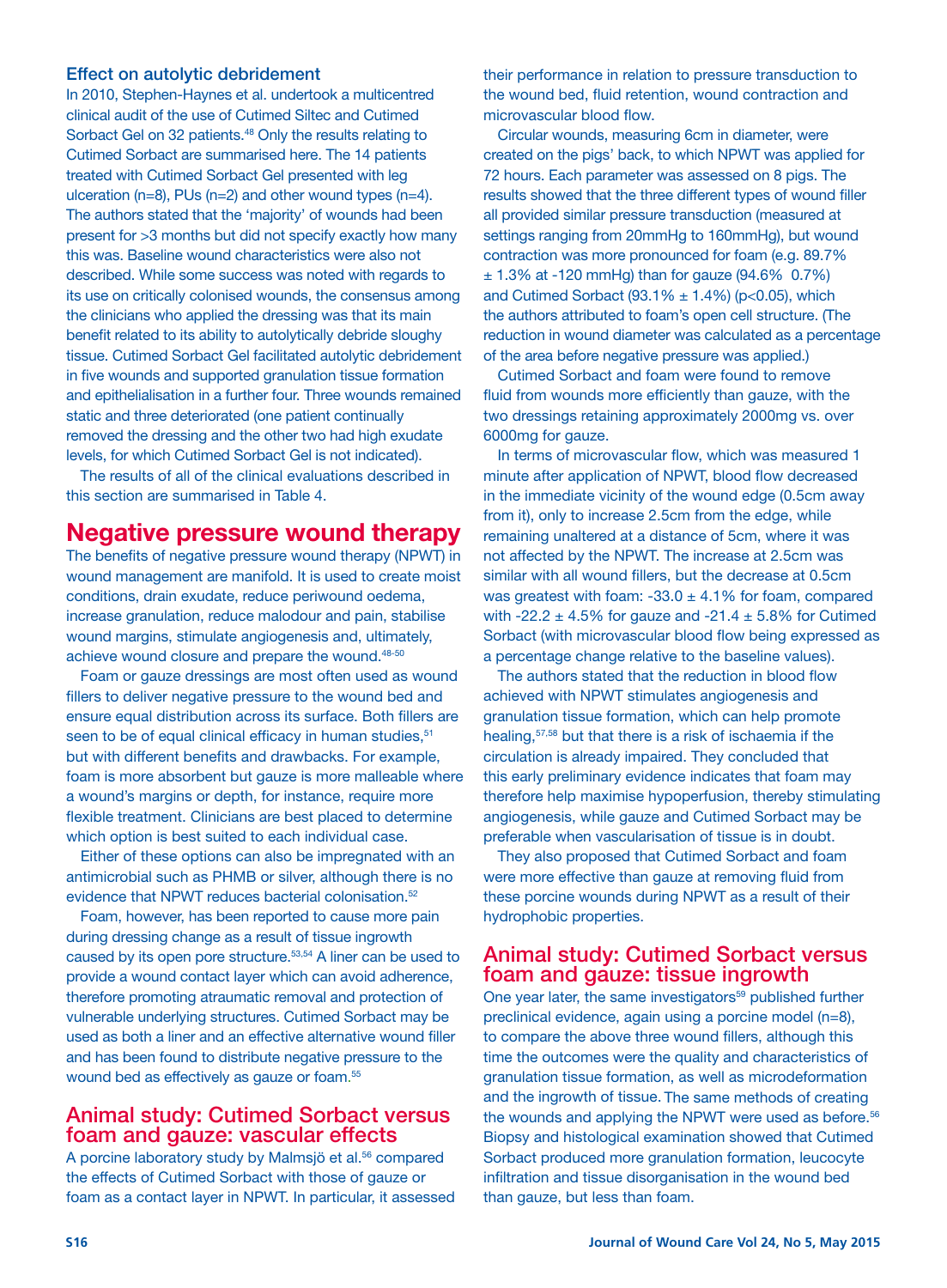The quantity of granulation tissue formation in each case was assessed blindly by two surgeons using a grading scale of 0–5 (where 0 is no granulation and 5 is fully granulated tissue). The assessors graded Sorbact granulation at approximately 3, whereas foam was closer to 4 and gauze closer to 1. Leucocyte count was number per μm<sup>2</sup>. This was >300 per μm<sup>2</sup> for Sorbact, <200 per μm<sup>2</sup> for gauze and  $>500$  per  $\mu$ m<sup>2</sup> for foam. Tissue disorganisation was defined as the disruption of contacts between cells and differences in cell size. Depth of tissue disorganisation was approximately 400μm for Sorbact, nearer to 300μm for gauze and about 600μm for foam.

Histological analyses of the cross sections taken of the wound bed indicated that all three wound fillers caused an undulating wound bed. Such undulations are associated

with microdeformation, which is thought to stimulate angiogenesis and granulation tissue formation.<sup>60</sup>

The histological images also showed ingrowth of tissue into foam, but not into gauze or Cutimed Sorbact. Correspondingly, considerable force was required to remove the foam, compared with little force for Cutimed Sorbact and gauze:  $9.1 \pm 1.3$ mN versus  $2.1 \pm 0.4$ mN and  $1.0 \pm 0.2$ mN, respectively. (These values were calculated by a custom-made force measurement device following removal of the filler at a constant speed of 4mm/second.)

The investigators concluded that Cutimed Sorbact compared favourably with gauze in terms of its ability to promote granulation tissue, but did not have the disadvantage of tissue ingrowth associated with foam.

| Table 5. Summary of peer-reviewed evaluations and case studies on NPWT |                                                                                                                     |                                                                                                                                                                                                                                                                                                                                                                                                                                                                                                                                                                                                                                                                                                                                                                              |                                                                                                                                                                                                                                                                                                                                                                                                                                                                                                                                                                                                                                                                                                                      |  |  |  |  |
|------------------------------------------------------------------------|---------------------------------------------------------------------------------------------------------------------|------------------------------------------------------------------------------------------------------------------------------------------------------------------------------------------------------------------------------------------------------------------------------------------------------------------------------------------------------------------------------------------------------------------------------------------------------------------------------------------------------------------------------------------------------------------------------------------------------------------------------------------------------------------------------------------------------------------------------------------------------------------------------|----------------------------------------------------------------------------------------------------------------------------------------------------------------------------------------------------------------------------------------------------------------------------------------------------------------------------------------------------------------------------------------------------------------------------------------------------------------------------------------------------------------------------------------------------------------------------------------------------------------------------------------------------------------------------------------------------------------------|--|--|--|--|
| <b>Study</b>                                                           | <b>Comparators</b>                                                                                                  | <b>Outcome measures</b>                                                                                                                                                                                                                                                                                                                                                                                                                                                                                                                                                                                                                                                                                                                                                      | <b>Main results</b>                                                                                                                                                                                                                                                                                                                                                                                                                                                                                                                                                                                                                                                                                                  |  |  |  |  |
|                                                                        | <b>Evaluations</b>                                                                                                  |                                                                                                                                                                                                                                                                                                                                                                                                                                                                                                                                                                                                                                                                                                                                                                              |                                                                                                                                                                                                                                                                                                                                                                                                                                                                                                                                                                                                                                                                                                                      |  |  |  |  |
| Malmsjö<br>$et$ al. $56$<br>(2012)                                     | <b>Gauze and</b><br>foam vs.<br><b>Cutimed</b><br>Sorbact                                                           | Animal study: effects on pressure transduction<br>to the wound bed, contraction, microvascular<br>blood flow in the wound edge and fluid retention<br>in porcine wounds                                                                                                                                                                                                                                                                                                                                                                                                                                                                                                                                                                                                      | Results for all three dressings were similar for pressure<br>transduction.<br>Wound contraction was more pronounced for foam<br>than for gauze and Cutimed Sorbact.<br>Cutimed Sorbact and foam removed more fluid from<br>the wound, compared with gauze.<br>Foam decreased blood flow at 0.5cm away from the<br>wound edge to a greater extent than did Cutimed<br>Sorbact and gauze                                                                                                                                                                                                                                                                                                                               |  |  |  |  |
| Malmsjö<br>$et$ al. $59$<br>(2014)                                     | Gauze and<br>foam vs.<br><b>Cutimed</b><br>Sorbact                                                                  | Animal study: effects on granulation tissue for-<br>mation and ingrowth of wound bed tissue into<br>the wound filler in porcine wounds                                                                                                                                                                                                                                                                                                                                                                                                                                                                                                                                                                                                                                       | Cutimed Sorbact was associated with more granula-<br>tion tissue formation than gauze, but less than foam.<br>There was ingrowth of tissue into the foam filler, but<br>not into Cutimed Sorbact or gauze                                                                                                                                                                                                                                                                                                                                                                                                                                                                                                            |  |  |  |  |
| <b>Case series</b>                                                     |                                                                                                                     |                                                                                                                                                                                                                                                                                                                                                                                                                                                                                                                                                                                                                                                                                                                                                                              |                                                                                                                                                                                                                                                                                                                                                                                                                                                                                                                                                                                                                                                                                                                      |  |  |  |  |
| <b>Study</b>                                                           | <b>Sample</b>                                                                                                       | <b>Clinical challenges</b>                                                                                                                                                                                                                                                                                                                                                                                                                                                                                                                                                                                                                                                                                                                                                   | <b>Outcome</b>                                                                                                                                                                                                                                                                                                                                                                                                                                                                                                                                                                                                                                                                                                       |  |  |  |  |
| Bateman <sup>62</sup><br>(2013)                                        | $n=3$ patients                                                                                                      | Non-healing surgical site infection (1): wound<br>infected with <i>Enterbacteria</i> and faecal flora;<br>measured 23x15x5cm with 50% soft necrosis,<br>thick slough, strong malodour, macerated<br>periwound skin and high exudate levels<br>Non-healing surgical site infection (2): wound<br>infected with Staphylococcus aureus; wound<br>measured 7x2x4cm and was sloughy, with<br>mild malodour, minor soft necrosis, macerated<br>periwound skin and moderate exudate levels<br>Non-healing surgical site infection (3): wound<br>infected with Pseudomonas aeruginosa; wound<br>measured 8x8x5cm and was sloughy, with<br>strong malodour and high exudate levels.<br>All patients received systemic antibiotics, with<br>NPWT plus Cutimed Sorbact as a wound liner | Non-healing surgical site infection (1): malodour<br>disappeared and slough reduced in week 1; exudate<br>volume reduced by 50% at week 2. NPWT and<br>systemic antibiotics were discontinued at week 3.<br>Wound measured 17x10x1cm at week 4<br>Non-healing surgical site infection (2): malodour<br>disappeared within 4 days and slough within 1 week.<br>NPWT was discontinued at 4 weeks, when exudate<br>reach manageable levels. Wound measured 6x1x3cm<br>at week 4<br>Non-healing surgical site infection (3): exudate level<br>reduced by 50% in 2 weeks, by which time slough had<br>also disappeared. NPWT and systemic antibiotics were<br>discontinued at week 3. Wound measured 3x3x2cm at<br>week 4 |  |  |  |  |
| Bateman <sup>61</sup><br>(2015)                                        | Non-<br>comparative<br>evaluation<br>involving<br>10 patients<br>with locally<br>infected,<br>non-healing<br>wounds | Clinical study: to determine the clinical benefits<br>of using Cutimed Sorbact as a liner for NPWT                                                                                                                                                                                                                                                                                                                                                                                                                                                                                                                                                                                                                                                                           | All wounds reduced in size within 3 weeks (mean<br>reduction: 40%). All patients had been receiving NPWT<br>before entering the evaluation. Use of Cutimed Sorbact<br>as the wound filler resulted in a reduction in the<br>subsequent NPWT treatment period in seven patients,<br>when compared with the NPWT treatment time before<br>their entry into the evaluation                                                                                                                                                                                                                                                                                                                                              |  |  |  |  |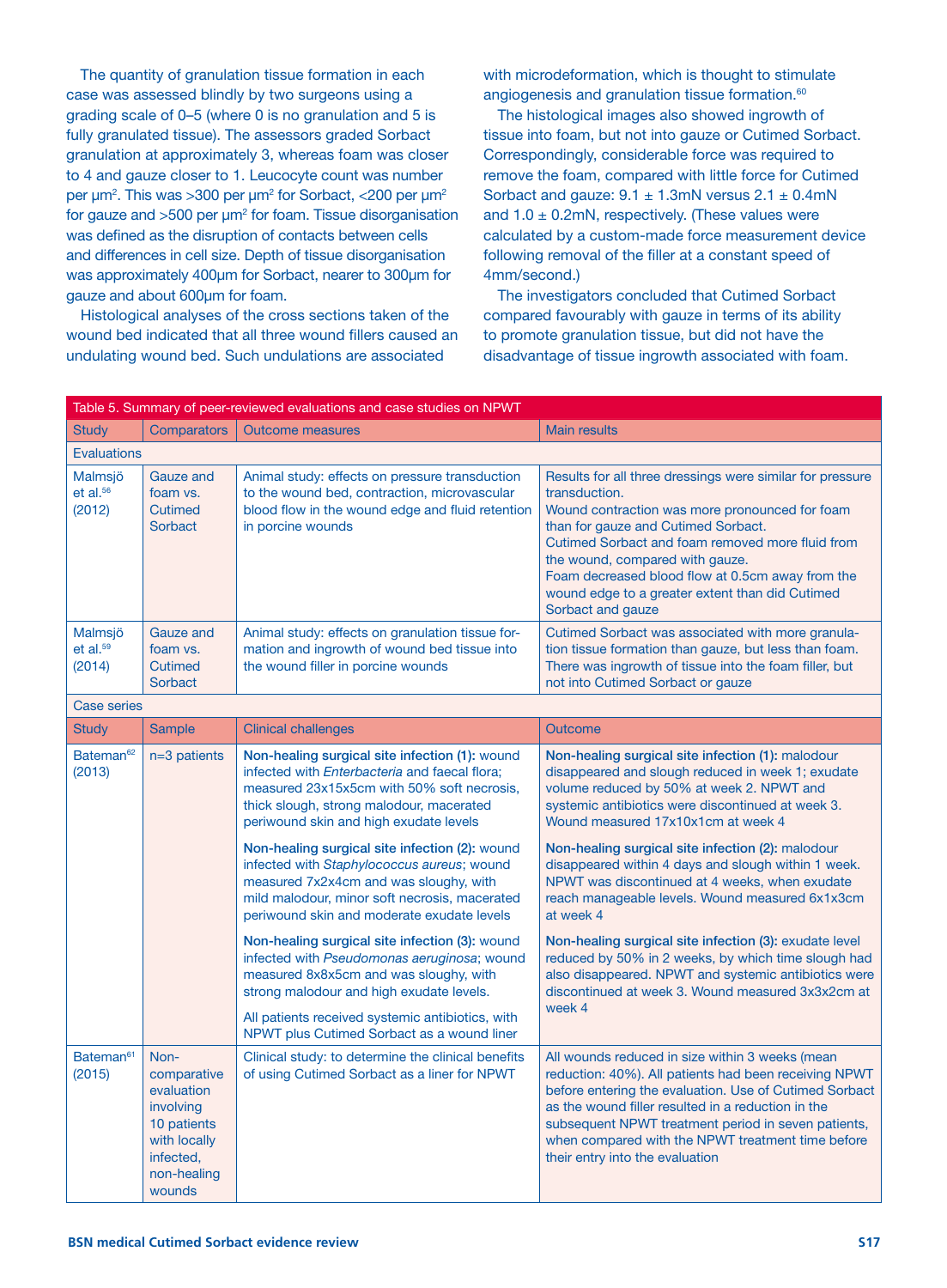| Jeffreys <sup>63</sup><br>(2014) | $n=7$ patients | Reconstruction following sacral osteomyelitits:<br>reconstruction comprised large flaps to cover<br>residual bony prominences and skin grafts to<br>cover flap donor sites. Residual raw areas were<br>left to heal by secondary intention                                                                                                                                                                                                                                                     | Reconstruction following sacral osteomyelitits:<br>Cutimed Sorbact conformed easily to the irregularities<br>of the wound surface. As it is non-adherent, dressing<br>changes were straightforward and there was no need<br>for a liner. Wound healed in 3 weeks                                                                                                                                                                                                                                                                                                                                                                                                                                                                                    |
|----------------------------------|----------------|------------------------------------------------------------------------------------------------------------------------------------------------------------------------------------------------------------------------------------------------------------------------------------------------------------------------------------------------------------------------------------------------------------------------------------------------------------------------------------------------|-----------------------------------------------------------------------------------------------------------------------------------------------------------------------------------------------------------------------------------------------------------------------------------------------------------------------------------------------------------------------------------------------------------------------------------------------------------------------------------------------------------------------------------------------------------------------------------------------------------------------------------------------------------------------------------------------------------------------------------------------------|
|                                  |                | Surgery to open sinus on amputation stump:<br>granulation tissue present was curetted during<br>surgery.<br>Facial reconstruction: deep facial burns<br>resulting in a significant soft-tissue defect. NPWT<br>used to prepare the face for reconstruction<br>Reconstruction following flash burn to arm:<br>deep burns were excised and reconstructed<br>with a dermal substitute, followed by immediate<br>skin grafting. NPWT was then applied.<br>Evacuation of haematoma: large volume of | Surgery to open sinus: Cutimed Sorbact filled the irreg-<br>ular defect well and its non-adherent nature allowed for<br>simple dressing changes. Healing progressed well and<br>the patient was able to wear a prothesis in 3 months<br><b>Facial reconstruction: Cutimed Sorbact used in order</b><br>to prevent wound infection, splint the wound and<br>facilitate outpatient dressing changes. After 1 week,<br>the wound bed was ready for reconstruction with a<br>dermal substitute. Four weeks later, the site was ready<br>for grafting<br><b>Reconstruction following flash burn: Cutimed</b><br>Sorbact dressings were removed after 1 week, when                                                                                        |
|                                  |                | exudate expected<br>Deep flame burn on arm: deep burn<br>Deep ankle wound caused by a cast follow-<br>ing a fracture: the wound extended from the<br>malleolus to the extensor retinaculum (which is<br>in front of the ankle joint). There was a 6x4cm<br>area with full-thickness necrotic tissue<br>All wounds were treated with NPWT plus<br>Cutimed Sorbact as a filler and liner                                                                                                         | the skin graft was observed to have taken well<br>Evacuation of haematoma: dressing changes took<br>place on the ward. Skin grafting took place 6 days<br>after decompression surgery post-evacuation. Graft<br>took very well<br>Deep flame burn on arm: burn was excised, and<br>a skin substitute was applied, followed by grafting.<br>Cutimed Sorbact used with NPWT in order to splint<br>the wound and prevent dislodgement of graft at first<br>dressing change. Skin graft took well<br>Deep ankle wound caused by a cast following a<br>fracture: the dressing filled the cavity completely and<br>its non-adherent nature enabled dressing changes to<br>take place on the ward. Full healing occurred without<br>need for skin grafting |

## Clinical studies

Clinical evidence relates to the use of Cutimed Sorbact as a wound liner with NPWT, and as both a filler and liner with this therapy.<sup>61</sup> Bateman described the use of Cutimed Sorbact swab as a liner in three patients with non-healing wounds complicated by SSIs.<sup>62</sup> After 3 weeks, microbiology swabs were negative and by 6 weeks the patients were being managed by conventional low-cost dressings in the community. More detail is given in Table 5.

More recently, Bateman<sup>61</sup> conducted a 10-patient case series, involving 10 patients, where a Cutimed Sorbact swab was also used as liner with NPWT. Patients had exuding, locally infected wounds that were not healing despite treatment with NPWT. Subsequent use of Cutimed Sorbact as a NPWT liner was associated with reduced treatment times and, therefore, cost savings.

The sample comprised an equal ratio of men and women, with a mean age of 51 years (range 28–68 years). Wound aetiologies were: surgical (n=5), burn (n=1), ulcer (n=2), trauma (n=2). Swab results showed that the wounds were infected with pathogens including *Staphylococcus aureus* (n=3), *Pseudomonas aeruginosa* (n=4), Strep A and B necrotising fasciitis (n=1) and *Candida albicans* (n=1).

Negative pressure wound therapy was used with gauze as the filler, which was changed twice a week, and Cutimed Sorbact as the liner, which was replaced weekly.

Wound size reduced in all patients within 3 weeks, with a mean reduction of 40% (median 38%, range 10–75%). After two weeks of treatment, there was a marked reduction in exudate levels, with the number of patients with highly exuding wounds falling from a baseline of eight to zero (Fig 12). Microbiology results were negative for 6 patients at week 1 and in all patients at week 2.

The mean treatment duration with Cutimed Sorbact as a NPWT liner was 27 days (range 14–56 days). In seven patients, the NPWT treatment period reduced after the first application of Cutimed Sorbact as a liner: mean 9 weeks (range 3–23) vs. mean 3 weeks (range 2–8) before and after this time point. This, in turn, yielded cost savings.

Finally, Jeffreys<sup>63</sup> described the first reported use of Cutimed Sorbact as both a filler and liner with NPWT. The sample comprised seven patients with complex pre- and postoperative surgical wounds, on whom Cutimed Sorbact was used because of its flexible shape and ease of handling and application. The dressing was found to be as good as gauze in terms of its ability to conform to irregular wound shapes, while eliminating the need for a separate liner saved time and money. There were no instances of dressing adherence or ingrowth of tissue into its structure. Jeffreys concluded that the patient outcomes were as good as would be anticipated with conventional wound fillers. More detail is given in Table 5.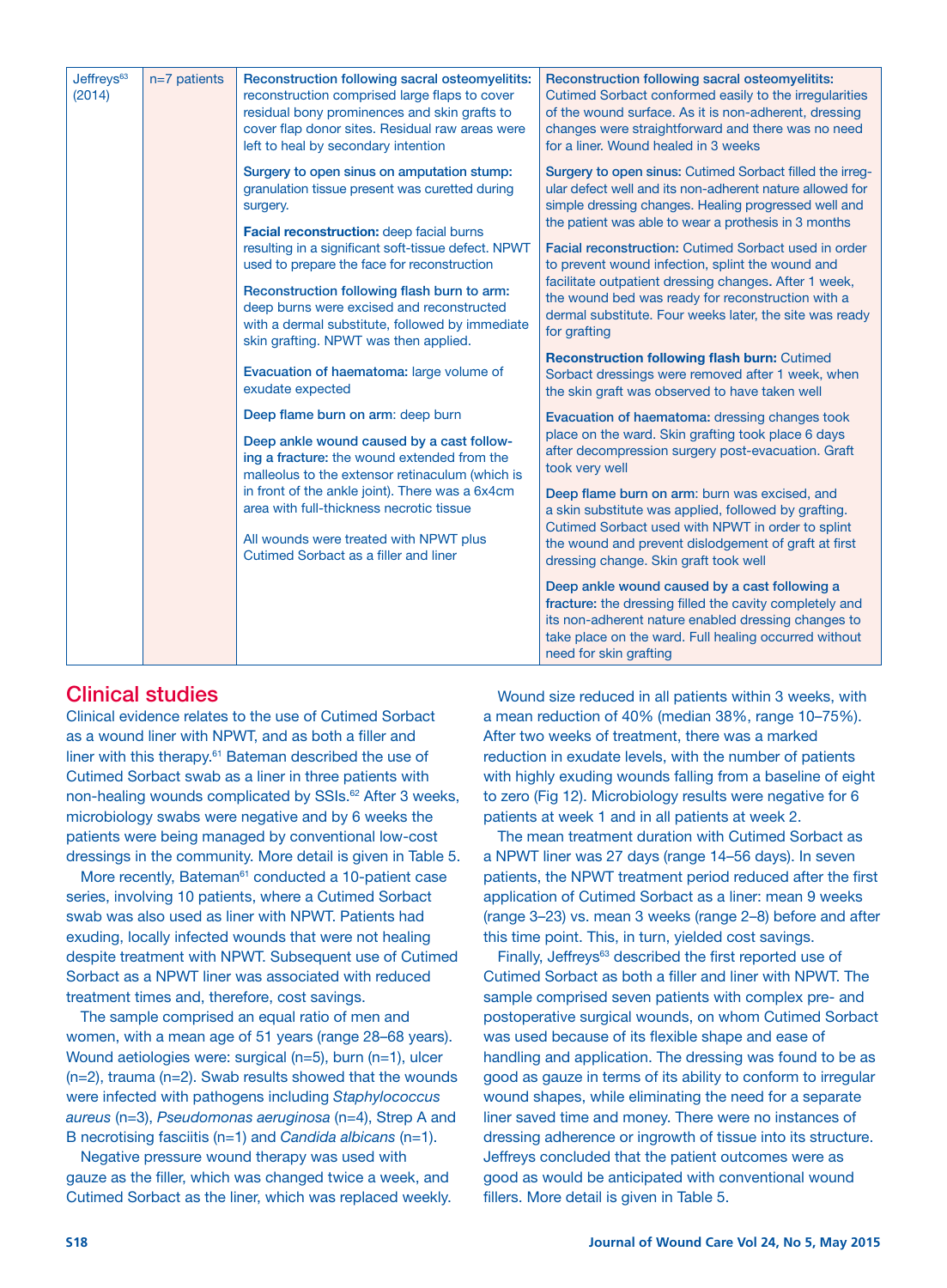## Other evidence

In addition to the published evaluations summarised above, there is a wealth of non-peer-reviewed evaluations and case series on the use of Cutimed Sorbact in different settings and wound types. These are summarised in Tables 6–8.

## Conclusion

While the evidence base on Cutimed Sorbact comprises mostly case series and clinical evaluations, it is large and covers most wound aetiologies. When viewed in its totality, it is compelling. The findings show that Cutimed Sorbact can be safely used on critically colonised and locally infected wounds for long periods of time, with no adverse events or toxicity issues. In addition, it has been found to reduce wound bioburden, evidenced by a concomitant reduction in signs such as exudate levels, slough, erythema and maceration of the surrounding tissue, malodour, ongoing pain and local warmth. This resulted in a progression towards healing in previously chronic, recalcitrant wounds, with many reducing in wound size or healing during the follow-up periods. By implication, this low-cost dressing has the potential to



Fig 12. Reduction in exudate levels.<sup>61</sup>

achieve cost savings. More comparative studies are needed to substantiate these findings, but based on clinical experience described in this supplement, it is fair to conclude that Cutimed Sorbact is a safe and effective alternative to antimicrobial wound dressings.

| Table 6. Summary of non-peer-reviewed evaluations on Cutimed Sorbact (poster presentations) |                       |                                                                                                                                                                                                                           |                                                     |                                                              |                                                                                                                                                                                                                                                                                                                                                                                                                      |
|---------------------------------------------------------------------------------------------|-----------------------|---------------------------------------------------------------------------------------------------------------------------------------------------------------------------------------------------------------------------|-----------------------------------------------------|--------------------------------------------------------------|----------------------------------------------------------------------------------------------------------------------------------------------------------------------------------------------------------------------------------------------------------------------------------------------------------------------------------------------------------------------------------------------------------------------|
| <b>Study</b>                                                                                | <b>Sample</b><br>size | Design                                                                                                                                                                                                                    | <b>Wound type</b>                                   | <b>Outcome</b><br>measures                                   | <b>Main findings</b>                                                                                                                                                                                                                                                                                                                                                                                                 |
| <b>Traumatic</b><br>wounds                                                                  |                       |                                                                                                                                                                                                                           |                                                     |                                                              |                                                                                                                                                                                                                                                                                                                                                                                                                      |
| Corsi et al. <sup>64</sup><br>(2012)                                                        | $n = 440$             | Italian comparative,<br>non-randomised<br>evaluation: DACC vs<br>antimicrobial dressings<br>(eg, silver, alginates,<br>PHMB)<br>DACC: n=320 patients<br>with 380 wounds<br>Antimicrobial dress-<br>ings: $n=120$ patients | Traumatic wounds (in<br>emergency department)       | <b>Healed versus</b><br>non-healed<br>wounds at<br>weeks 6-8 | DACC group: 77% healed<br>at 2-week follow-up. Of the<br>remaining 23%, half had a high<br>bacterial load at the first follow-up<br>and half had an infection-free<br>wound at 8 weeks.<br>Control group: 18% presented<br>with signs of infection within 2<br>weeks. Of the remainder, 78%<br>had not healed at 8 weeks                                                                                             |
| Leg ulcers                                                                                  |                       |                                                                                                                                                                                                                           |                                                     |                                                              |                                                                                                                                                                                                                                                                                                                                                                                                                      |
| Will et al. <sup>65</sup><br>(2011)                                                         | $n=29$                | German multicentre<br>non-comparative<br>evaluation                                                                                                                                                                       | Chronic venous and<br>mixed aetiology leg<br>ulcers | Healing at<br>6-12 weeks                                     | In 52% of cases, wounds<br>healed completely. Others saw<br>reductions in wound surface area<br>of 44-92%.<br>Of the infected wounds<br>(proportion not specified), 48%<br>saw a significant improvement in<br>wound status or complete healing<br>and 93% saw an improvement in<br>reddening in wound edges, even<br>in cases of chronic ulcers where<br>patients had not seen any healing<br>over extended periods |
| Brambilla et<br>al. $66(2014)$                                                              | $n = 31$              | Italian case series                                                                                                                                                                                                       | Large or multiple smaller<br>chronic VLUs           | Healing                                                      | 68% of wounds healed<br>completely or epithelialised<br>almost fully within 3 months.<br>Patient wellbeing and adherence<br>improved considerably                                                                                                                                                                                                                                                                    |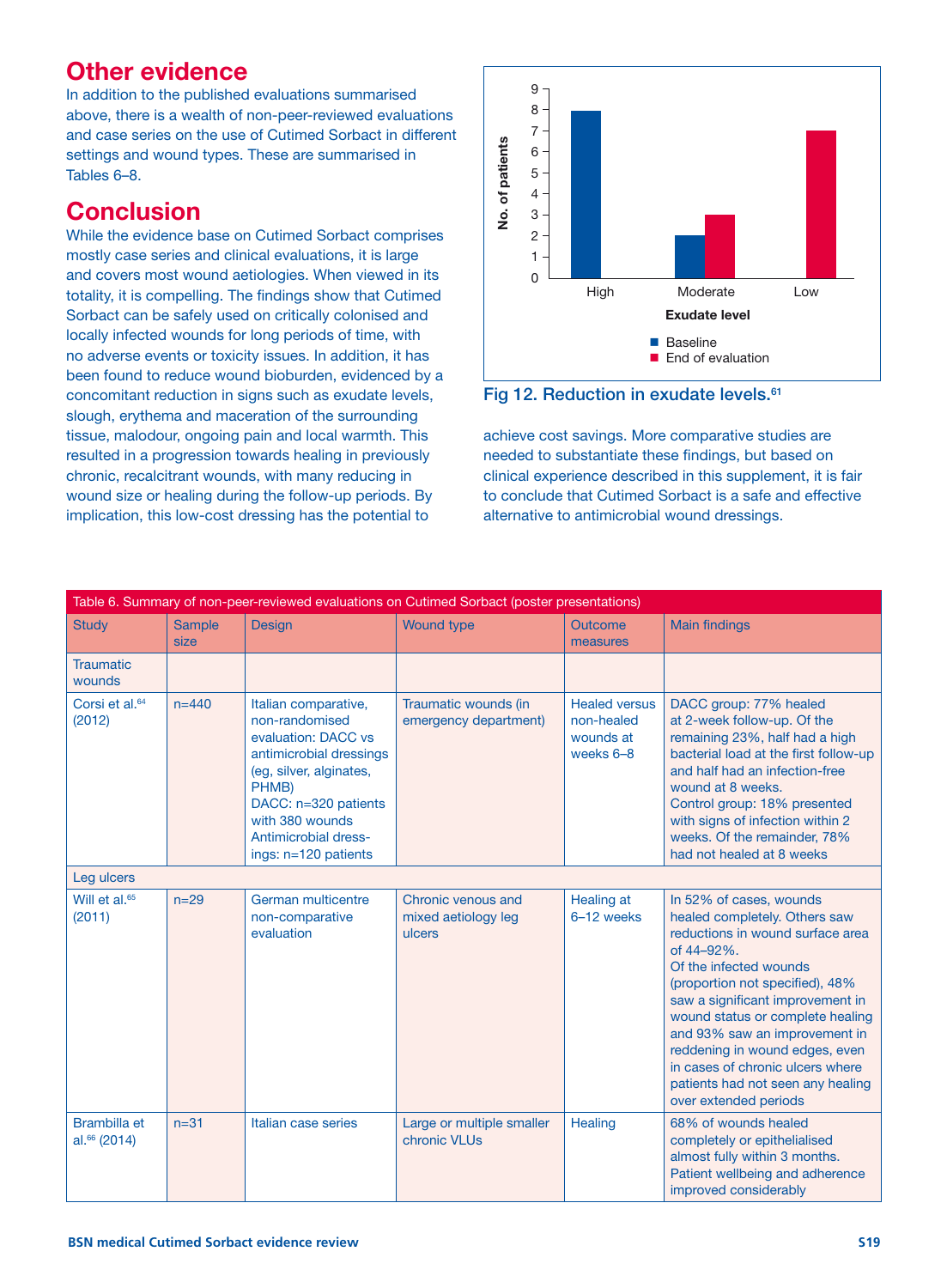| Powell <sup>67</sup><br>(2014)                    | $n=19$     | <b>UK</b> observational<br>evaluation                                            | <b>Chronic VLUs</b>                                                                                                                                                                                                                                                                                                  | Healing                                                                                  | 74% of the ulcers healed<br>completely or epithelialised<br>almost fully. Quality of life<br>(QoL) and adherence improved<br>substantially and there was an<br>overall reduction in impaired<br>mobility                                                                                                                                                                           |
|---------------------------------------------------|------------|----------------------------------------------------------------------------------|----------------------------------------------------------------------------------------------------------------------------------------------------------------------------------------------------------------------------------------------------------------------------------------------------------------------|------------------------------------------------------------------------------------------|------------------------------------------------------------------------------------------------------------------------------------------------------------------------------------------------------------------------------------------------------------------------------------------------------------------------------------------------------------------------------------|
| <b>Pressure ulcers</b>                            |            |                                                                                  |                                                                                                                                                                                                                                                                                                                      |                                                                                          |                                                                                                                                                                                                                                                                                                                                                                                    |
| Cassino et<br>al. <sup>68</sup> (2011)            | $n = 15$   | Italian observational<br>study                                                   | Deep, narrow, infected<br>PUs with moderate to<br>heavy exudate                                                                                                                                                                                                                                                      | Progression<br>towards<br>healing at 8<br>weeks                                          | 40% of the PUs healed and 60%<br>improved. The reduction in the<br>depth ranged from 55% to 80%                                                                                                                                                                                                                                                                                    |
| Multiple wound types                              |            |                                                                                  |                                                                                                                                                                                                                                                                                                                      |                                                                                          |                                                                                                                                                                                                                                                                                                                                                                                    |
| Lui et al. <sup>69</sup><br>(2008)                | $n = 15$   | Italian non-controlled<br>observational study                                    | <b>PUs: 6</b><br><b>VLUs: 9</b><br>All wounds had at least 3<br>clinical signs of infection                                                                                                                                                                                                                          | Reduction<br>in signs of<br>infection                                                    | Reduction in signs of infections,<br>as illustrated by thee case studies                                                                                                                                                                                                                                                                                                           |
| Corsi <sup>70</sup> (2012)                        | $n=80$     | Italian comparative<br>evaluation: Cutimed<br>Sorbact Gel vs silver<br>dressings | Chronic wounds on the<br>lower limb: $n=40$<br>Acute traumatic wounds:<br>n=40 (75% burns)                                                                                                                                                                                                                           | Healing at 4<br>months. Signs<br>of infection<br>and pain<br>levels                      | The average healing time in the<br>Cutimed Sorbact group was 12<br>days versus 20 days for the silver<br>group. No patients in the Cutimed<br>Sorbact group developed signs of<br>infection vs 12 in the silver group.<br>There were lower pain scores for<br>the Cutimed Sorbact group: mean<br>visual analogue score (VAS):<br>4 vs. 8. Two patients withdrew from<br>each group |
| Von Hallern <sup>71</sup><br>(2012)               | $n = 100$  | European observa-<br>tional study                                                | <b>VLUs: 35%</b><br>Arterial ulcers: 15%<br><b>DFUs: 3%</b><br><b>PUs: 13%</b><br>Postoperative dehisced<br>wounds: 24%<br>Traumatic wounds: 7%<br>Others (eg, skin tears): 3%                                                                                                                                       | Reduction<br>in levels of<br>necrotic<br>tissue and<br>signs of<br>infection.<br>Healing | After a minimum of 10 days of<br>treatment, signs of infection and<br>the amount of necrotic tissue<br>decreased in 53% and 56% of<br>the wounds respectively. There<br>was also decreased inflammation<br>and increased proliferation                                                                                                                                             |
| Lang et al. <sup>72</sup><br>(2013)               | $n = 144$  | German observational<br>study                                                    | <b>VLUs: 31%</b><br>Arterial ulcers: n=6%<br><b>DFUs: 17%</b><br><b>PUs: 21%</b><br>Postoperative dehisced<br>wounds: 1%<br>Traumatic wounds: 6%<br>Others: 18%                                                                                                                                                      | <b>Wound</b><br>healing.<br>Reduction<br>of signs of<br>infection and<br>healing         | After 12 days of treatment, the<br>number of wounds with signs<br>of infection reduced from 41%<br>to 24%. Wound completely or<br>partially covered with granulation<br>increased from 64% to 88% and<br>those with complete or partial<br>epithelialisation increased from<br>30% to 67%                                                                                          |
|                                                   |            | By infection status (critically colonised, local infection, biofilm)             |                                                                                                                                                                                                                                                                                                                      |                                                                                          |                                                                                                                                                                                                                                                                                                                                                                                    |
| <b>Von Hallern</b><br>et al. <sup>73</sup> (2007) | $n = 1934$ | German retrospective<br>evaluation                                               | Colonised and infected<br>postoperative wounds:<br>$n = 351$<br>Colonised and infected<br><b>VLUs: n=343</b><br>Contaminated, colonised<br>and infected traumatic<br>wounds: $n=396$<br>Abscesses, boils and<br>phlegmones: n=335<br>Colonised and infected<br>PUs: n=262<br>Infected diabetic<br>'gangrenes': n=247 | Safety and<br>tolerability                                                               | Only 8% of patients subsequently<br>required antibiotics. Cutimed<br>Sorbact resulted in a significant<br>reduction in use of topical disin-<br>fectants and systemic antibiotics<br>for wound management in the<br>author's hospital                                                                                                                                              |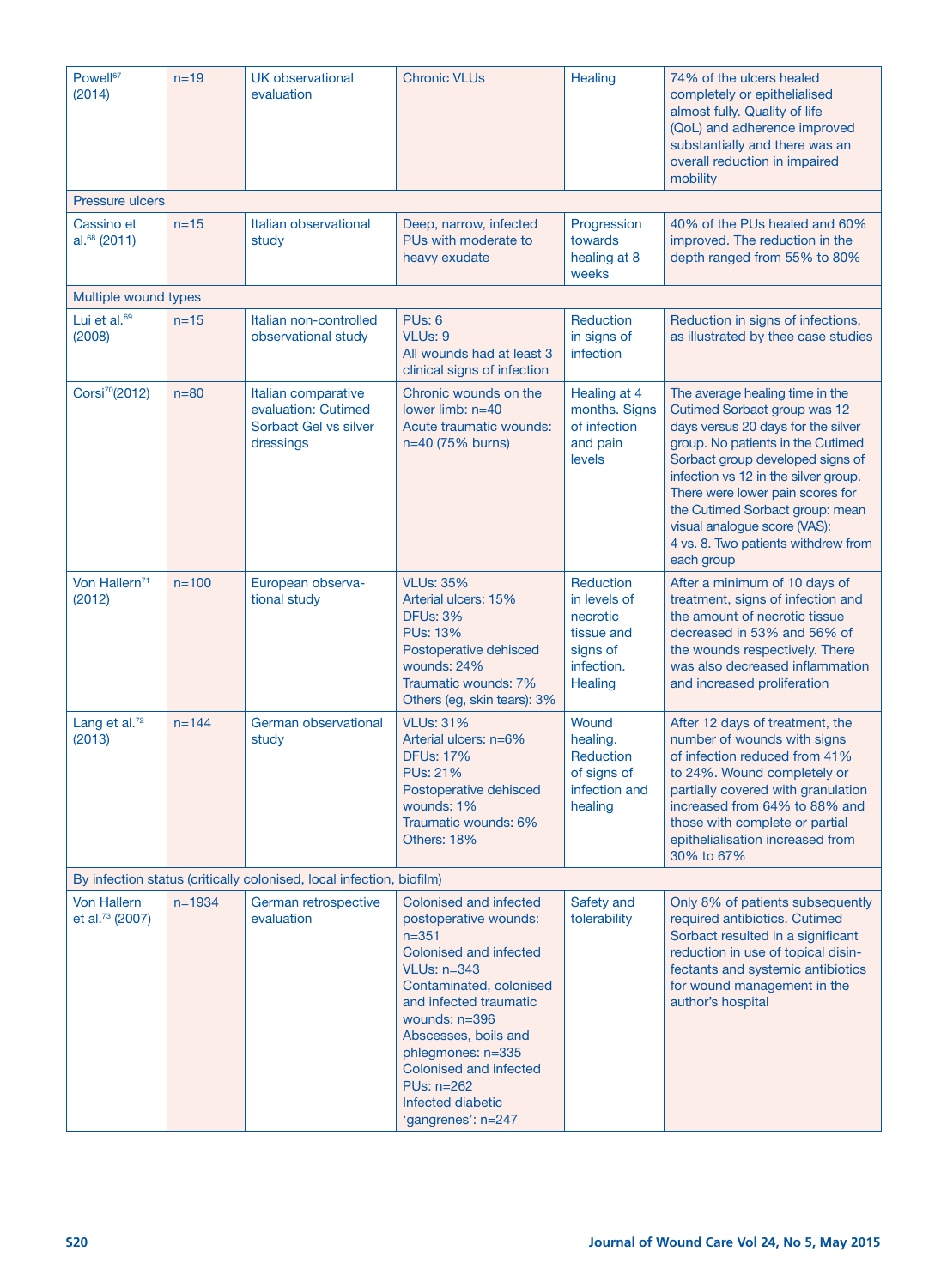| Grothier <sup>74</sup><br>(2013)       | $n=19$             | UK 4-week pilot audit<br>of a clinical pathway<br>designed to manage<br>infection or prevent it<br>in at-risk or high-risk<br>patients. Cutimed<br>Sorbact was included<br>in the treatment<br>pathway | Established infection: n=1<br><b>Critically colonised</b><br>wounds: $n=7$<br>High risk of infection or<br>recurrence: $n=11$                               | Effective-<br>ness of the<br>pathway             | None of the high-risk patients<br>developed an infection, despite<br>many previous instances of infec-<br>tion recurrence. There was also<br>an improvement in the symptoms<br>of critically colonisation and<br>infection, particularly pain. Within<br>6 months, incidence of wound<br>infection decreased with a 20%<br>savings in dressing costs |
|----------------------------------------|--------------------|--------------------------------------------------------------------------------------------------------------------------------------------------------------------------------------------------------|-------------------------------------------------------------------------------------------------------------------------------------------------------------|--------------------------------------------------|------------------------------------------------------------------------------------------------------------------------------------------------------------------------------------------------------------------------------------------------------------------------------------------------------------------------------------------------------|
| Cassino et<br>al. <sup>75</sup> (2011) | $n=72$<br>patients | Italian observational<br>study                                                                                                                                                                         | Infected chronic wounds<br>(aetiology not specified)                                                                                                        | Effect on<br>signs of<br>infection               | After 3 weeks, signs of<br>colonisation were eliminated in<br>>75% of cases and no allergic<br>reactions were reported. Swab<br>results revealed reductions in<br>MRSA in 69% of patients (11/16),<br>in Pseudomonas aeruginosa<br>in 79% (22/28), in Morganella<br>morganii in 83% (10/12) and<br>Serratia marcescens in 100% (2/2)                 |
| Probst <sup>76</sup><br>(2013)         | $n=10$             | German pilot study                                                                                                                                                                                     | Wound biofilms treated<br>with the regular protocol<br>of either sharp (5/10)<br>or ultrasonic (5/10)<br>debridement, followed by<br><b>Cutimed Sorbact</b> | Healing.<br><b>Reduction in</b><br>wound biofilm | All patients showed a reduction<br>in bacterial load and were<br>progressing towards healing. This<br>resulted in a change in protocol to<br>sharp or ultrasonic debridement,<br>followed by Cutimed Sorbact                                                                                                                                         |

|                                                      | Table 7. Summary of peer-reviewed case series |                                                                                                                                                                                                                                                                                                                                                                                                                                                                                                                                                                                                                                |                                                                                                                                                                                                                                                                                                                                                                                                                                                                                                                                                                                                                                                                                                                                                                                                          |  |  |
|------------------------------------------------------|-----------------------------------------------|--------------------------------------------------------------------------------------------------------------------------------------------------------------------------------------------------------------------------------------------------------------------------------------------------------------------------------------------------------------------------------------------------------------------------------------------------------------------------------------------------------------------------------------------------------------------------------------------------------------------------------|----------------------------------------------------------------------------------------------------------------------------------------------------------------------------------------------------------------------------------------------------------------------------------------------------------------------------------------------------------------------------------------------------------------------------------------------------------------------------------------------------------------------------------------------------------------------------------------------------------------------------------------------------------------------------------------------------------------------------------------------------------------------------------------------------------|--|--|
| Author                                               | No. of<br>patients                            | <b>Clinical challenges</b>                                                                                                                                                                                                                                                                                                                                                                                                                                                                                                                                                                                                     | <b>Outcomes</b>                                                                                                                                                                                                                                                                                                                                                                                                                                                                                                                                                                                                                                                                                                                                                                                          |  |  |
| Von<br><b>Hallern et</b><br>al. <sup>44</sup> (2004) | $n=3$                                         | Complete separation of dermis following a<br>serious injury: patient had femoral fracture.<br>Despite intensive antiseptic therapy, there<br>was poorly perfused granulation tissue.<br>Open wound after excision of labial<br>abscess: Patient had poorly controlled type 2<br>diabetes. Deep incision extended to perineal<br>region. Necrotic tissue extended to bone at<br>time of surgery<br>Chronic pilondial sinus: excision of sinus<br>resulted in an open wound that produced pus<br>when exposed to pressure                                                                                                        | Complete separation of dermis following a serious injury:<br>daily surgical debridement, following by application of<br>Cutimed Sorbact, were used to prepare the skin for mesh skin<br>transplantation. After 6 days, 'infection-free conditions' were<br>observed, along with well-perfused granulation tissue<br>Open wound after excision of labial abscess: the clean cavity<br>wound was packed with Cutimed Sorbact after the sixth<br>postoperative day. Seven weeks after incision the infection-free<br>wound was sutured. No other dressing was used<br>Chronic pilondial sinus: Cutimed Sorbact was used for 4 days,<br>and then replaced with a foam dressing. The wound healed in<br>4 weeks                                                                                               |  |  |
| Hampton <sup>46</sup><br>(2007)                      | $n=5$                                         | Multiple painful arterial leg ulcers: ulcer dura-<br>tion was 5 years. The patient frequently rated<br>his pain as 10 on a VAS. Wound bed comprised<br>red tissue and slough. Extremely malodorous<br>VLU: painful wound of 3 years' duration cov-<br>ered with malodorous thick slough. Patient had<br>metastatic breast cancer<br>Category IV PU: high levels of haemoserous,<br>extremely malodorous exudate. Wound bed<br>comprised 25% necrotic tissue<br>Traumatic leg wound: malodorous wound, with<br>red shiny appearance but no signs of infection<br>Chronic leg ulcer: had been inflamed and wet<br>for many years | Multiple painful arterial leg ulcers: pain reduced to 0 on VAS<br>within 1 week and the wound beds were granulating with<br>epithelial tissue present within 4 weeks<br>VLU: after 7 weeks, the wound was covered with 62% epithe-<br>lial tissue<br>Category IV PU: after 1 week the necrotic tissue was replaced<br>with yellow slough. The odour resolved by week 5 and full<br>healing occurred by week 18<br>Traumatic leg wound: after 9 days the wound had debrided<br>and granulation buds were appearing. Within 4 weeks, the<br>wound bed was clean with some contraction of the wound<br>margins. The wound went on to heal<br>Chronic leg ulcer: after 1 week there were signs of<br>Pseudomonas colonisation. After 2 weeks, epithelial tissue<br>was apparent and the redness had subsided |  |  |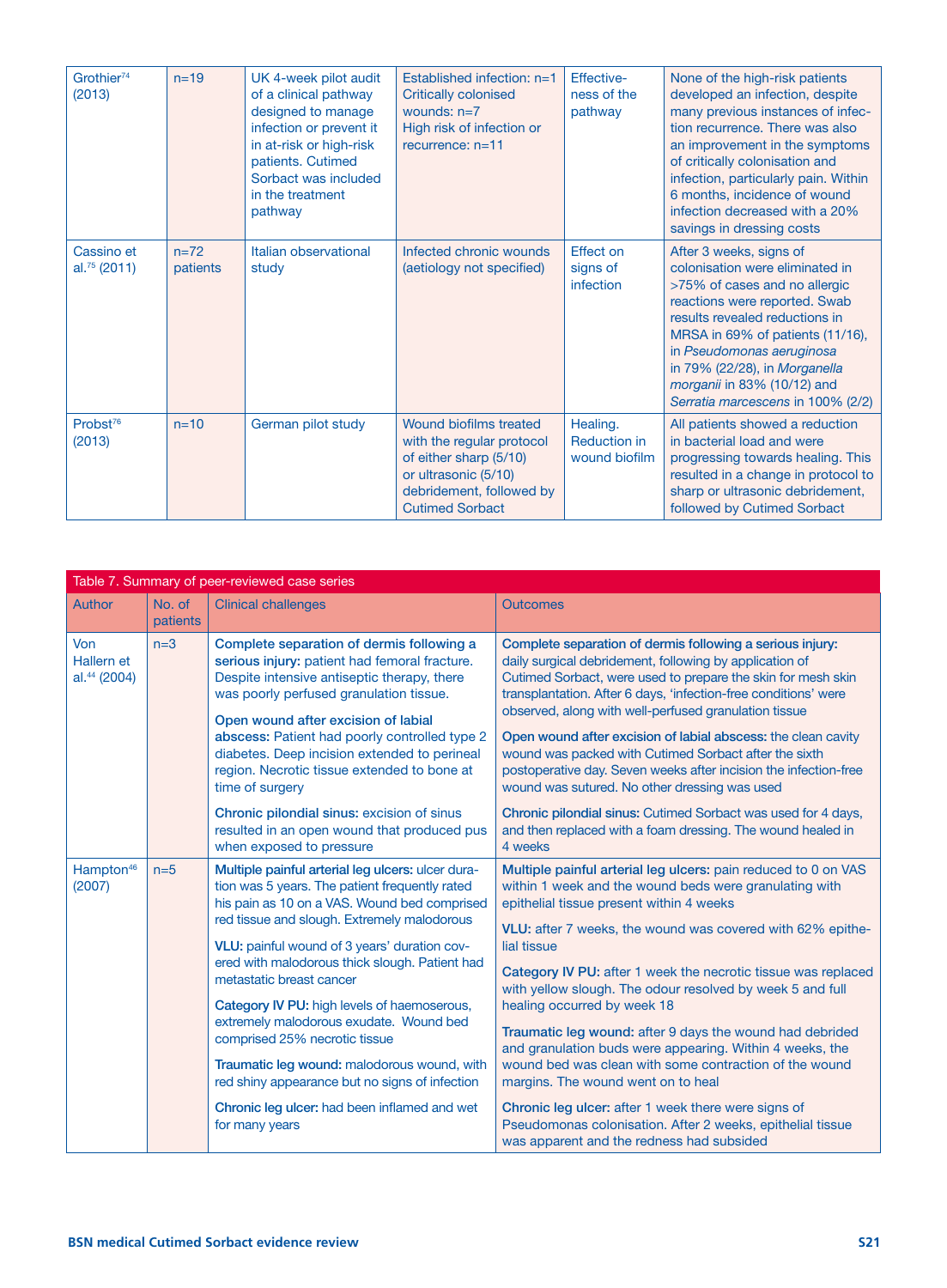| Pirie et<br>al. <sup>77</sup> (2009)                     | $n=3$ | Traumatic critically colonised wound on<br>the arm: evidence of hypergranulation and<br>bleeding when touched<br>Traumatic wound on the heel: wound had<br>local infection with yellow/red wound tissue<br>and high exudate levels. Wound margins were<br>macerated and the surrounding skin was red<br>Wound on leg on patient with cellulitis: the<br>patient had not responded to oral antibiotics.<br>Wound tissue was dusky red (75%) and<br>yellow (25%) with moderate exudate levels.<br>Intravenous antibiotics were administered                                                                                            | Traumatic critically colonised wound on the arm: after 14<br>days, the wound reduced in size from 4x2cm to 3x1cm,<br>with areas of epithelialisation across the wound bed. The<br>hypergranulation resolved in 1 week<br>Traumatic wound on the heel: after 20 days, the wound<br>had reduced in size from 4x2cm to 2.5x1.5cm and the local<br>infection had resolved. Only low viscosity exudate was present.<br>Treatment with Cutimed Sorbact continued after discharge to<br>a care home, where the wound reduced further to 2.0x1.0cm,<br>with no slough present<br>Wound on leg on patient with cellulitis: after 3 weeks, the<br>wound reduced in size from 17.5x11cm to comprise three small<br>areas, measuring 0.3x0.2cm, 0.2x0.2cm and 0.1x0.1cm, which<br>were still leaking exudate. There were no signs of infection |
|----------------------------------------------------------|-------|--------------------------------------------------------------------------------------------------------------------------------------------------------------------------------------------------------------------------------------------------------------------------------------------------------------------------------------------------------------------------------------------------------------------------------------------------------------------------------------------------------------------------------------------------------------------------------------------------------------------------------------|------------------------------------------------------------------------------------------------------------------------------------------------------------------------------------------------------------------------------------------------------------------------------------------------------------------------------------------------------------------------------------------------------------------------------------------------------------------------------------------------------------------------------------------------------------------------------------------------------------------------------------------------------------------------------------------------------------------------------------------------------------------------------------------------------------------------------------|
| Powell <sup>67</sup><br>(2009)                           | $n=5$ | Venous and mixed aetiology leg ulcers:<br>one patient with three highly exuding,<br>malodourous chronic wounds; one patient<br>with a highly exuding ulcer that had failed<br>to respond to silver dressings; one patient<br>whose painful ulcer was producing green<br>exudate and some malodour<br>Fungating wounds: abdominal and breast<br>wounds, with the latter covered with 100%<br>slough. Strong malodour<br>Pilonidal sinus: two wounds, one with total<br>wound breakdown and the other with painful,<br>inflamed (sloughy) wound                                                                                        | Venous and mixed aetiology leg ulcers: the first two patients'<br>wounds healed or almost healed in 7 months and 8 weeks<br>respectively; the third patient's wound reduced in size after<br>4 weeks and was less painful. Dressing change frequency<br>reduced from daily to twice weekly<br>Fungating wounds: the malodour and exudate levels had<br>reduced by day 3. The wound was de-sloughing and the<br>surrounding skin had noticeably improved by 2 weeks. There<br>was a significant reduction in wound size at 8 weeks<br>Pilonidal sinus: the first wound healed in 15 days and the<br>second one reduced in size with 100% granulation tissue after<br>1 week. (The first wound was treated for 7 days with silver<br>dressings and then 8 days with Cutimed Sorbact)                                                 |
| Derby-<br>shire <sup>78</sup><br>(2010)                  | $n=2$ | Arterial leg ulcers: patient with heavily ulcer-<br>ated legs with heavy slough, visible biofilm,<br>debris from previous wound products and<br>malodour. Wound edges were macerated<br>Leg ulcer: wound aetiology not specified,<br>but leg was heavily ulcerated. Large areas of<br>engorged tissue and biofilm on wound bed.<br>Dressing changes were very painful                                                                                                                                                                                                                                                                | Arterial leg ulcers: both legs improved significantly after<br>3 weeks, with clear signs of granulation. Maceration had<br>resolved<br>Leg ulcer: after 3 weeks, the wound was de-sloughed and<br>the pain at dressing change and maceration had reduced.<br>The wound was still exuding, but there was granulation tissue<br>formation                                                                                                                                                                                                                                                                                                                                                                                                                                                                                            |
| Hardy <sup>79</sup><br>(2010)                            | $n=2$ | Chronic oedema with leg ulceration and<br>lymphorrhoea: extremely painful and<br>inflamed circumferential ulcer. Malodour<br>present<br>Chronic oedema with varicose eczema<br>and lymphorrhoea: varicose eczema on the<br>(macerated) forefoot and toes                                                                                                                                                                                                                                                                                                                                                                             | Chronic oedema with leg ulceration and lymphorrhoea: after<br>2 months the malodour had almost disappeared and the leg<br>was almost pain-free. The leg was healing well<br>Chronic oedema with varicose eczema and lymphorrhoea:<br>reduction in bacterial load helped to treat the eczema,<br>while there was also an improvement in fungal infection. No<br>strikethrough reported                                                                                                                                                                                                                                                                                                                                                                                                                                              |
| Stephen-<br>Haynes et<br>al (2010) <sup>48</sup>         | $n=1$ | Pretibial laceration: wound was not infected.<br>but it was sloughy, malodorous and the<br>exudate volume was increasing                                                                                                                                                                                                                                                                                                                                                                                                                                                                                                             | Pretibial laceration: after 7 days the wound had reduced<br>in size from 6x6cm to 3x5cm, with no slough present. The<br>wound was showing signs of healing                                                                                                                                                                                                                                                                                                                                                                                                                                                                                                                                                                                                                                                                         |
| <b>Skinner</b><br>and<br>Hampton <sup>80</sup><br>(2010) | $n=4$ | Infected toe on diabetic foot: painful, locally<br>infected, non-healing wound of 4 weeks'<br>duration<br><b>DFUs:</b> the wounds were not expected to<br>heal owing to the patient's poorly controlled<br>diabetes and arterial disease. Wounds were<br>colonised, with an increase in exudate but little<br>pain. Wounds treated with Cutimed Sorbact<br>pads<br>Inflamed toe on diabetic foot: non-healing,<br>painful toe, with erythema and maceration.<br>Toe on diabetic foot at risk of infection: deep<br>wound with necrotic tissue. Following autolytic<br>debridement, Cutimed Sorbact ribbon was<br>used as prophylatic | Infected toe on diabetic foot: the wound started to heal<br>within 7 days, and reduced in size by one third after 10 days.<br>The pain stopped<br><b>DFUs:</b> the bioburden reduced, with the wound bed becoming<br>clean and healthy. There was slight maceration of the wound<br>margins but this was not a problem for the patient. Wound<br>remained free of colonisation<br>Inflamed toe on diabetic foot: erythema and pain reduced<br>within 24 hours, and the wound had almost healed on day 11<br>Toe on diabetic foot at risk of infection: use of the dressing<br>avoided colonisation, and the wound progressed towards<br>healing                                                                                                                                                                                    |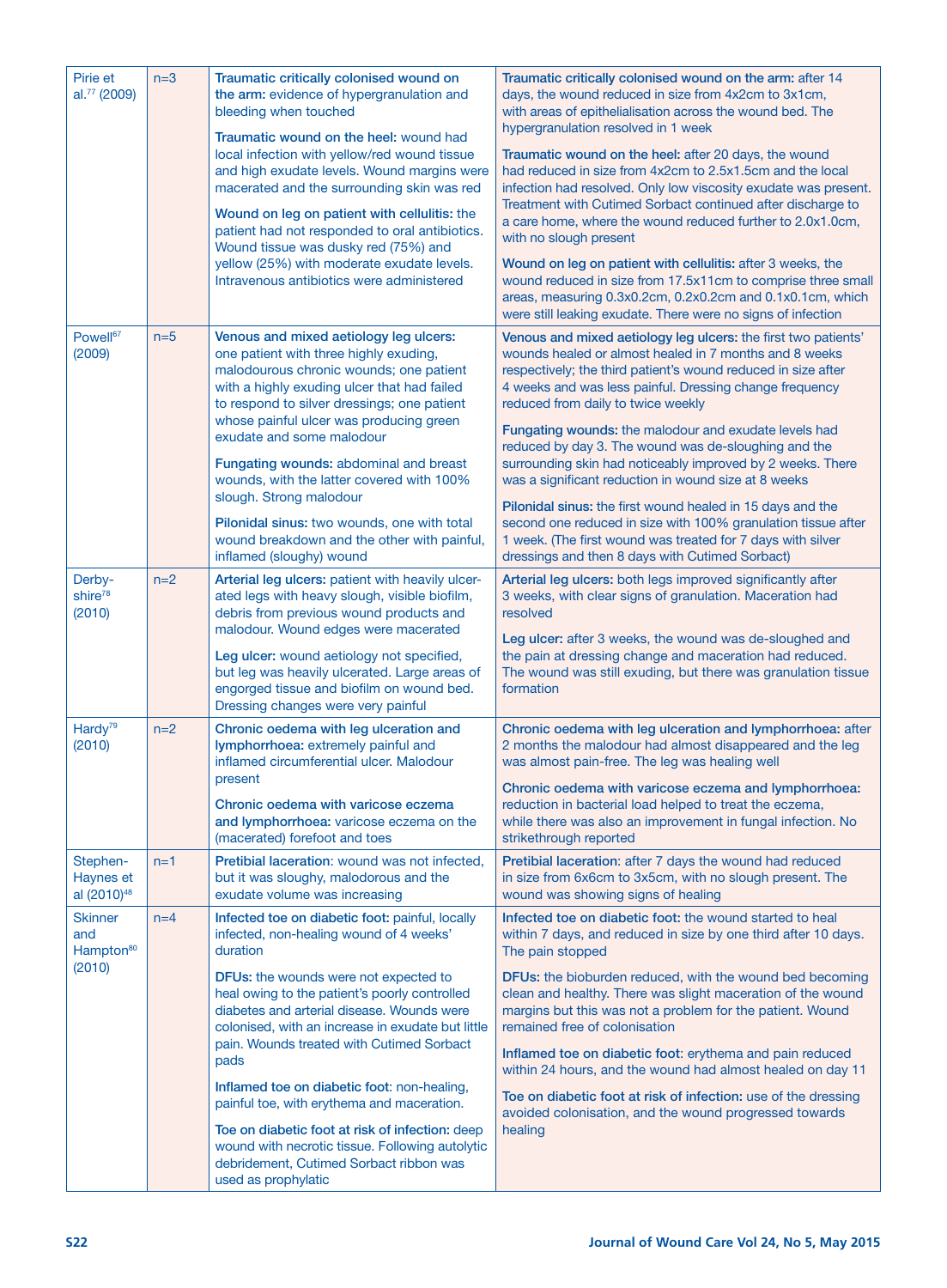| Gray et<br>$al.^{81}$ (2011)     | $n=4$ | Sacral PU: severely disabled patient; critically<br>colonised wound of 4 years' duration                                                                                                                                                                                                    | Sacral PU: after 4 weeks, wound reduced in size from<br>4x2x1cm to 1x2x1cm                                                                                                                                                                                           |  |
|----------------------------------|-------|---------------------------------------------------------------------------------------------------------------------------------------------------------------------------------------------------------------------------------------------------------------------------------------------|----------------------------------------------------------------------------------------------------------------------------------------------------------------------------------------------------------------------------------------------------------------------|--|
|                                  |       | Sinus plus cavity wound: highly exuding,<br>critically colonised wound of 2 months                                                                                                                                                                                                          | Sinus plus cavity wound: after 4 weeks of treatment, the<br>sinus had almost closed and the cavity had closed                                                                                                                                                        |  |
|                                  |       | duration. Wound size: 4x2x2cm. Had not<br>responded to a variety of antimicrobial<br>dressings.                                                                                                                                                                                             | Puncture wounds on leg: after 2 weeks of healing the<br>wounds either healed or reduced in size to a depth of <1mm.<br>The patient did not develop an infection                                                                                                      |  |
|                                  |       | Puncture wounds on leg: non-healing<br>wounds producing blood-stained fluid. Had<br>not responded to antimicrobial dressings                                                                                                                                                                | Leg ulcer: after 14 days the wound reduced in size from<br>12x12cm to 10x11cm, with epithelial tissue present. The risk<br>of infection was considered to be greatly reduced                                                                                         |  |
|                                  |       | Leg ulcer: patient history of rheumatoid<br>arthritis. Sloughy wound, with inflamed<br>edges, at risk of infection                                                                                                                                                                          |                                                                                                                                                                                                                                                                      |  |
| <b>Haycocks</b><br>$et$ al. $40$ | $n=2$ | Infected DFU: the wound, which was over<br>the right first metatarsal joint area, was blis-<br>tering, with local warmth and erythema on the<br>surrounding skin. Antibiotics were prescribed,<br>along with Cutimed Sorbact and Cutimed<br><b>Siltec</b>                                   | Infected DFU: the erythema resolved and the ulcer reduced in<br>size after 2 days. The wound healed in 5 weeks                                                                                                                                                       |  |
| (2011)                           |       |                                                                                                                                                                                                                                                                                             | DFU with osteomyelitis: the Cutimed Sorbact pad dress-<br>ing managed the exudate and the Pseudomonas infection<br>resolved. The dressing was used for 6 months until full healing<br>occurred                                                                       |  |
|                                  |       | DFU with osteomyelitis: heavily exuding<br>open wound that was prone to Pseudomonas<br>infection. Switched from silver dressing to<br>Cutimed Sorbact (absorbent pad version), as<br>silver dressings must be used with caution in                                                          |                                                                                                                                                                                                                                                                      |  |
|                                  |       | renal patients                                                                                                                                                                                                                                                                              |                                                                                                                                                                                                                                                                      |  |
| Bullough <sup>82</sup><br>(2012) | $n=4$ | Complex open abdominal wounds: all wounds<br>were infected. They had exposed bowel, were<br>close to a stoma and were at risk of developing<br>a fistula. Cutimed Sorbact was used instead of<br>NPWT for the duration of the patients' hospital<br>stay. All patients received antibiotics | Dehisced abdominal wound: the wound infection resolved in<br>14 days in all of the patients. Wound size reduced by 6-10%<br>per week throughout the treatment period. One patient<br>healed, two progressed towards healing in the community and<br>one patient died |  |

| Table 8. Summary of non-peer-reviewed case series and case reports (poster presentations) |                    |                                                                                                                                                                                                                                                                                                    |                                                                                                                                                                                                  |
|-------------------------------------------------------------------------------------------|--------------------|----------------------------------------------------------------------------------------------------------------------------------------------------------------------------------------------------------------------------------------------------------------------------------------------------|--------------------------------------------------------------------------------------------------------------------------------------------------------------------------------------------------|
| Author                                                                                    | No. of<br>patients | <b>Clinical challenge</b>                                                                                                                                                                                                                                                                          | <b>Outcomes</b>                                                                                                                                                                                  |
| Meuleneire <sup>83</sup><br>(2007)                                                        | $n=5$              | Wet eczema on leg: wet eczema                                                                                                                                                                                                                                                                      | Clinician reported that 'almost every<br>wound reduced in size'. Bacterial 'balance'<br>observed in a short period of time. No<br>patient reports of pain. No adverse events                     |
|                                                                                           |                    | Infected VLU: heavily exuding wound with<br>Pseudomonas aeruginosa.                                                                                                                                                                                                                                |                                                                                                                                                                                                  |
|                                                                                           |                    | Open abdominal wound: Cutimed Sorbact used with<br>NPWT to prevent infection. Antibiotic resistance                                                                                                                                                                                                |                                                                                                                                                                                                  |
|                                                                                           |                    | Fistula: heavily exuding, malodorous wound with<br><b>MRSA</b> infection                                                                                                                                                                                                                           |                                                                                                                                                                                                  |
|                                                                                           |                    | Infected lymphatic ulcer: exuding, malodorous and<br>painful wound with Pseudomonas aeruginosa infection                                                                                                                                                                                           |                                                                                                                                                                                                  |
| Von Hallern <sup>73</sup><br>(2007)                                                       | $n=4$              | Infected postoperative DFU infection occurred after<br>opening a plantar abscess. Cutimed Sorbact and<br>antibiotic therapy used                                                                                                                                                                   | Infected postoperative DFU: the wound<br>starts granulating within one week, with the<br>patient walking again at 3 weeks. Wound                                                                 |
|                                                                                           |                    | Postoperative DFU: open resection of second toe<br>and metatarsus resulting in a 2.5cm deep wound plus<br>maceration                                                                                                                                                                               | closure occurs after 9 weeks                                                                                                                                                                     |
|                                                                                           |                    |                                                                                                                                                                                                                                                                                                    | Postoperative DFU: patient walking again by<br>4 weeks and the wound closed at 12 weeks                                                                                                          |
|                                                                                           |                    | Infected PU: this 8-day-old wound was surgically<br>debrided but antibiotics were not administered. The<br>wound was debrided and irrigated with a topical<br>antiseptic solution on a daily basis. Cutimed Sorbact<br>Ribbon was applied to the wound cavity, along with<br>Cutimed absorbent pad | Infected PU: wound was infection free after<br>14 days, and the cavity was almost filled with<br>granulation tissue. Rotation flap was then<br>performed                                         |
|                                                                                           |                    |                                                                                                                                                                                                                                                                                                    | Infected dorsal foot ulcer: the infection<br>and necrotic tissue had disappeared after<br>12 days. The hypergranulation had reduced<br>and the wound was ready for mesh graft<br>transplantation |
|                                                                                           |                    | Infected dorsal foot ulcer: wound, which measured<br>12x4cm, was partly necrotic, with hypergranulation                                                                                                                                                                                            |                                                                                                                                                                                                  |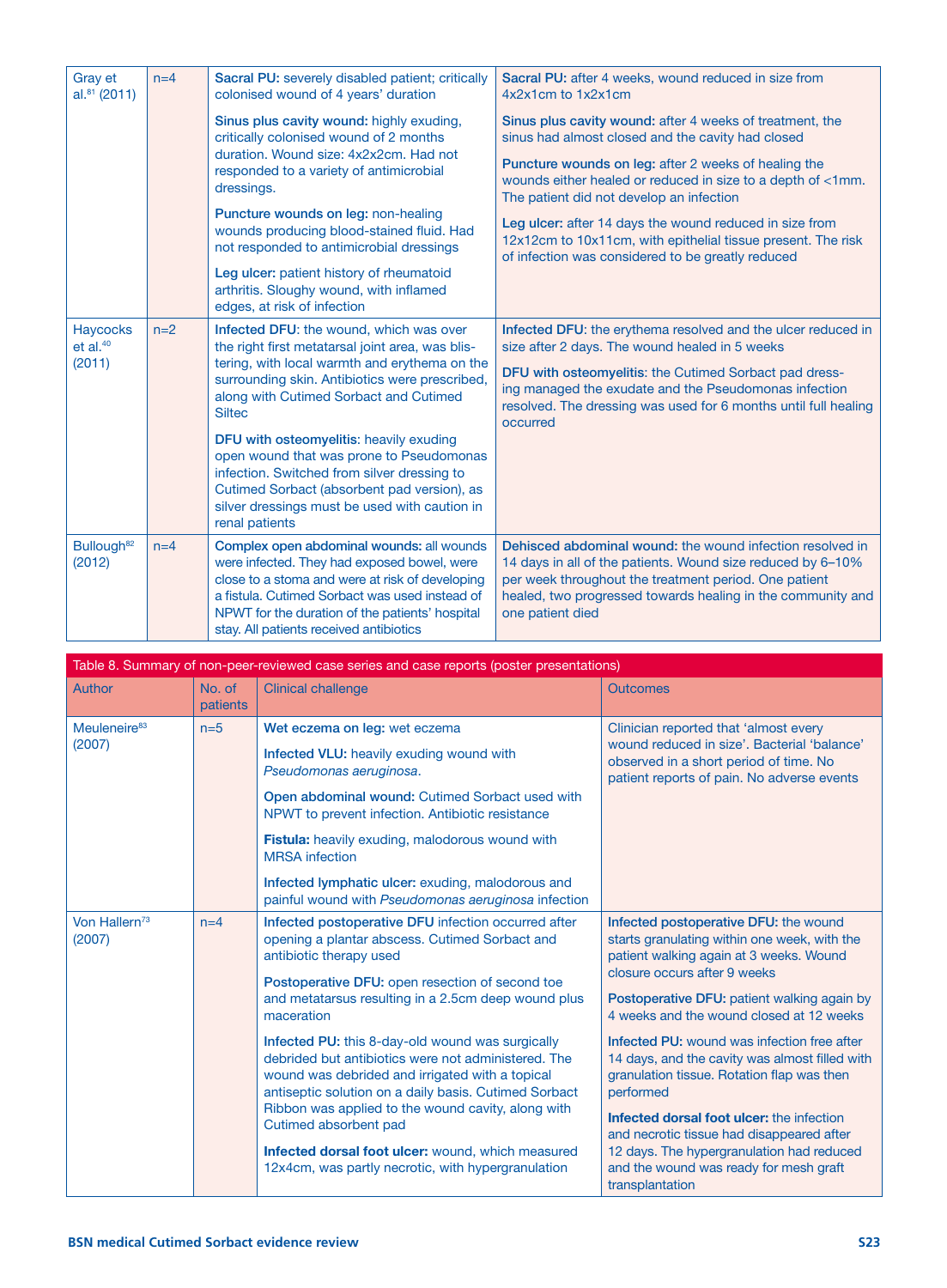| Baiano et al. <sup>84</sup><br>(2008)              | $n=1$ | Infected amputation stump: patient had a history of<br>vasculitis                                                                                                                                                                                                                                     | Infected amputation stump: dressing<br>effected autolytic debridement of dry tissue                                                                                                                                                                                                                                                                                                                                                                                                                                                                                                                                                                                                                                                                                                                                          |
|----------------------------------------------------|-------|-------------------------------------------------------------------------------------------------------------------------------------------------------------------------------------------------------------------------------------------------------------------------------------------------------|------------------------------------------------------------------------------------------------------------------------------------------------------------------------------------------------------------------------------------------------------------------------------------------------------------------------------------------------------------------------------------------------------------------------------------------------------------------------------------------------------------------------------------------------------------------------------------------------------------------------------------------------------------------------------------------------------------------------------------------------------------------------------------------------------------------------------|
| Del Prato et al. <sup>85</sup><br>(2008)           | $n=1$ | Neonate with an abdominal and upper-extremity<br>abscess: infected wound in extremely premature<br>baby. Treatment regimen included antibiotics, topical<br>disinfectant and Cutimed Sorbact                                                                                                          | Neonate with an abdominal and upper-<br>extremity abscess: granulation tissue<br>formed at 4 weeks and healing occurred at 6<br>weeks, although there was keloid scarring                                                                                                                                                                                                                                                                                                                                                                                                                                                                                                                                                                                                                                                    |
| Palazzesi et al. <sup>86</sup><br>(2008)           | $n=1$ | DFU: patient presented with infected phelgmon (diffuse<br>inflammation with purulent exudate or pus) and fever.<br>Culture revealed Streptococcus agalactiae infection.<br>Wound was cleansed with superoxide solution                                                                                | Cutimed Sorbact was applied daily until the<br>infection ceased, after which the wound<br>healed within 15 days                                                                                                                                                                                                                                                                                                                                                                                                                                                                                                                                                                                                                                                                                                              |
| Sigona and Pecci <sup>87</sup><br>(2008)           | $n=3$ | Non-healing ankle abscess: wound infected with<br>biofilm and surrounded by eczema. Cutimed Sorbact<br>was applied along with zinc-oxide ointment to protect<br>the edges<br>Chronic abscess on ball of foot: the wound was<br>infected, and surrounded by eczema                                     | Non-healing ankle abscess: After 3 weeks,<br>the wound bed was clean with signs of<br>granulation tissue formation, and there was<br>also an improvement of the surrounding<br>skin. After 5 weeks, the abscess had started<br>to reduce in size                                                                                                                                                                                                                                                                                                                                                                                                                                                                                                                                                                             |
|                                                    |       | Chronic abscess on ball of foot: wound was inflamed<br>with signs of biofilm                                                                                                                                                                                                                          | Chronic abscess on ball of foot: the wound<br>starts to progress towards healing after 4<br>weeks                                                                                                                                                                                                                                                                                                                                                                                                                                                                                                                                                                                                                                                                                                                            |
|                                                    |       |                                                                                                                                                                                                                                                                                                       | Chronic abscess on ball of foot: the<br>wound bed was cleaner and signs of severe<br>inflammation and biofilm reduced after<br>one month                                                                                                                                                                                                                                                                                                                                                                                                                                                                                                                                                                                                                                                                                     |
| Haycocks and<br>Chadwick <sup>88</sup> (2010       | $n=1$ | Complex diabetic foot wound: patient underwent<br>surgical resection of bone infected with osteomyelitis<br>and removal of the sesamoids. He was then prescribed<br>antibiotics, followed by Cutimed Sorbact                                                                                          | Complex diabetic foot wound: the dress-<br>ing managed the exudate well. The wound<br>healed after 15 weeks with no episodes of<br>infection or recurrence                                                                                                                                                                                                                                                                                                                                                                                                                                                                                                                                                                                                                                                                   |
| Veneziano <sup>89</sup> (2010)                     | $n=1$ | Infected circumferential wounds on both legs:<br>wounds infected with Staphylococcus aureus and<br>Pseudomonas aeruginosa, with risk of amputation.<br>Patient had cryoglobulinaemia-induced vasculitis                                                                                               | Infected circumferential wounds on both<br>legs: Wounds were visibly clean within 12<br>days. Both legs healed, with the right leg<br>healing in 8 weeks (healing time not given<br>for left leg)                                                                                                                                                                                                                                                                                                                                                                                                                                                                                                                                                                                                                            |
| Probst <sup>90</sup> (2011)                        | $n=1$ | Infected chronic VLU: highly inflamed ulcer with signs<br>of periwound maceration. Wound swabs were positive<br>for Pseudomonas aeruginosa and Proteus mirabilis.<br>Wound underwent repeated surgical debridement,<br>followed by ultrasound-assisted wound irrigation and<br><b>Cutimed Sorbact</b> | Infected chronic VLU: wound swabs<br>revealed a reduction of bacterial load<br>throughout the course of treatment. The<br>wound improved and granulation tissue<br>formation occurred within 3 weeks, paving<br>the way for skin grafting. Complete healing<br>occurred in just over 10 weeks                                                                                                                                                                                                                                                                                                                                                                                                                                                                                                                                |
| <b>Probst and</b><br>Matthies <sup>91</sup> (2011) | $n=1$ | Arterial leg ulcer: patient declined bypass surgery.<br>Patient self-harm                                                                                                                                                                                                                             | Arterial leg ulcer: 6 weeks after<br>debridement, wound was treated with<br>collagen powder and Cutimed Sorbact.<br>At 11 weeks, the wound had enlarged,<br>but granulation tissue was present. After<br>reports of an increase in pain and swelling,<br>NPWT and Cutimd Sorbact were applied.<br>Wound subsequently divided into two<br>smaller wounds. One wound closed within<br>2 months. Wound re-opening resulted in<br>bypass and wounds reduced in size within<br>9 weeks. Cutimed Sorbact and collagen<br>powder used again. Wounds reduced in size<br>within 3 months. New wounds occurred,<br>for which a microbial cellulose dressing<br>was used, with complete closure occurring<br>one month later. After a further episode of<br>self-harm, the wound finally closed. Total<br>treatment time was 26 months. |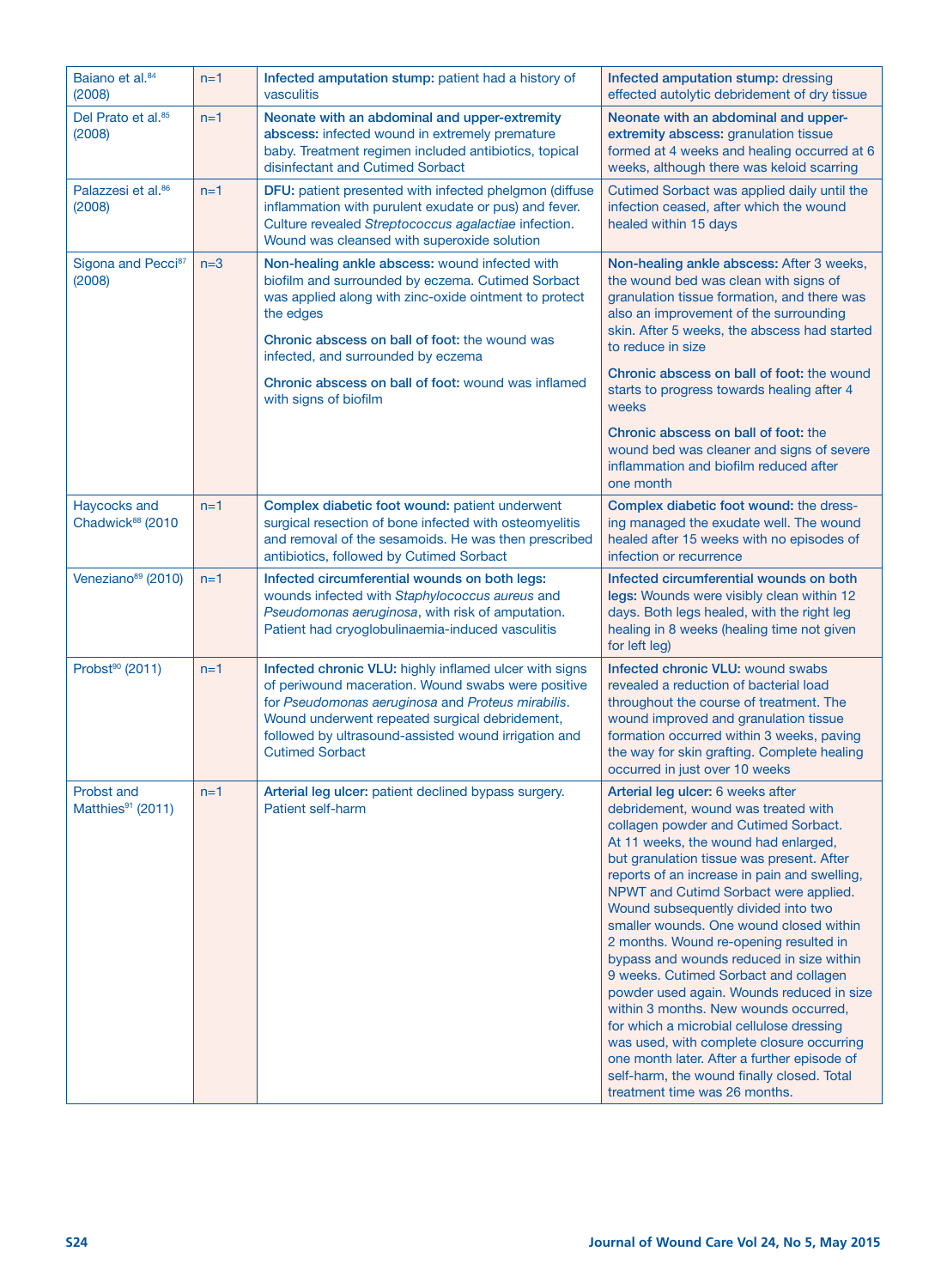| <b>Probst and</b><br>Steinhoff <sup>92</sup> (2011) | $n=1$ | Postoperative wound: impaired healing following<br>muscle removal in a patient who had undergone a<br>mastectomy                                                                                                                                                                                                                                                                                                                                                                                                                                        | Postoperative wound: NPWT, along with<br>Cutimed Sorbact, was applied for 39 days.<br>After this, Cutimed Sorbact and collagen<br>powder only were applied in order to prevent<br>infection. The wound improved over the<br>next 6 weeks. Cutimed Siltec and collagen<br>powder were then applied for approximately<br>1 month, resulting in a further reduction<br>in wound size. Cutimed Sorbact was<br>re-applied again, resulting in full healing<br>2 weeks later. The patient was pain-free<br>throughout this treatment period                                                                                                                                                                              |
|-----------------------------------------------------|-------|---------------------------------------------------------------------------------------------------------------------------------------------------------------------------------------------------------------------------------------------------------------------------------------------------------------------------------------------------------------------------------------------------------------------------------------------------------------------------------------------------------------------------------------------------------|--------------------------------------------------------------------------------------------------------------------------------------------------------------------------------------------------------------------------------------------------------------------------------------------------------------------------------------------------------------------------------------------------------------------------------------------------------------------------------------------------------------------------------------------------------------------------------------------------------------------------------------------------------------------------------------------------------------------|
| <b>Probst and</b><br>Steinhoff <sup>93</sup> (2011) | $n=1$ | Infected heel ulcer and ankle joint wound: the heel<br>ulcer was covered with dry necrosis and the ankle joint<br>wound was infected with Staphylococcus aureus. The<br>patient had arterial occlusive disease                                                                                                                                                                                                                                                                                                                                          | Infected heel ulcer and ankle joint wound:<br>the heel wound improved significantly after<br>31 days and healed in 95 days. The ankle<br>wound<br>initially improved following debridement,<br>application of Cutimed Sorbact and skin<br>grafting. However, it became infected with<br>Pseudomonas aeruginosa and Staphylococ-<br>cus aureus after 9 days, necessitating in<br>surgical debridement and NPWT. Cutimed<br>Sorbact was reapplied on day 72, together<br>with a hydrogel for autolytic debridement<br>and a collagen matrix. The wound had<br>reduced in size by day 95                                                                                                                              |
| Riley <sup>94</sup> (2011)                          | $n=2$ | Infected heel PU: patient was diabetic and developed<br>osteomyelitis, for which antibiotics were prescribed.<br><b>Risk of amputation</b><br>Dehisced forefoot amputation site: patient had<br>diabetes. The wound, which had a gaping suture line,<br>had 60% slough, and was malodorous, with moderate<br>to heavy exudate levels. There was also periwound<br>maceration. Following NPWT, antibiotics and Cutimed<br>Sorbact were prescribed                                                                                                        | Infected heel PU: after 6 weeks the wound<br>reduced in size from 4x2.5cm (with 1cm<br>undermining) to 2.25x1.5cm, and was no<br>longer considered at risk of amputation.<br>By week 13, exposed bone was covered<br>with granulation tissue, and by week 27 the<br>wound had reduced to 0.75x0.5cm. The<br>wound subsequently healed.<br>Dehisced forefoot amputation site: after<br>removal of sutures at 9 days, the wound<br>dehisced, measuring 13.5cm with areas of<br>dry necrotic tissue. Cutimed Sorbact pads<br>replaced with Cutimed Sorbact swabs.<br>By week 10, the wound had reduced to<br>10x2.5cm, and by week 20 it had contracted<br>still further to 2.5x1cm. The wound<br>subsequently healed |
| Turns <sup>95</sup> (2011)                          | $n=1$ | Non-healing DFU: inflamed and painful ulcer accom-<br>panied by cellulitis and tracking up the foot. Antibiotics<br>and Cutimed Sorbact were prescribed. Previously, the<br>patient had undergone transmetatarsal amputation of<br>the other foot                                                                                                                                                                                                                                                                                                       | Non-healing DFU: within 4 weeks, the cel-<br>lulitis had reduced, and the tracking resolved<br>and the patient did not experience pain.<br>There were no systemic symptoms                                                                                                                                                                                                                                                                                                                                                                                                                                                                                                                                         |
| Weerasena and<br>McGinnis <sup>96</sup> (2011)      | $n=1$ | Neonate with critically colonised sternotomy wound:<br>dehisced wound, colonised with MRSA and covered<br>with slough and necrotic tissue. Minimal local erythema<br>and oedema were present. Patient had sepsis and was<br>immunocompromised.                                                                                                                                                                                                                                                                                                          | Neonate with critically colonised<br>sternotomy wound: the MRSA colonisation<br>was managed successfully and the wound<br>healed                                                                                                                                                                                                                                                                                                                                                                                                                                                                                                                                                                                   |
| Cook <sup>97</sup> (2012)                           | $n=2$ | Dehisced amputation site on diabetic foot: slough<br>was debrided with a Hydrofiber dressing but the<br>wound remained static, measuring 4x3cm. Wound bed<br>was clean with fragile granulation tissue, but there was<br>some malodour. Silver dressings were used with little<br>effect.<br>Dehisced amputation site on diabetic foot: at 10<br>weeks post-amputation, there was superficial slough,<br>with moderate exudate levels and significant malodour.<br>Wound edges were static. Use of cadexomer iodine<br>appeared not to reduce bioburden | Dehisced amputation site on diabetic<br>foot: the wound edges started to advance<br>after 2 weeks and the wound had almost<br>completely healed by 6 weeks<br>Dehisced amputation site on diabetic foot:<br>the wound improved within 2 weeks and full<br>healing occurred at 6 weeks                                                                                                                                                                                                                                                                                                                                                                                                                              |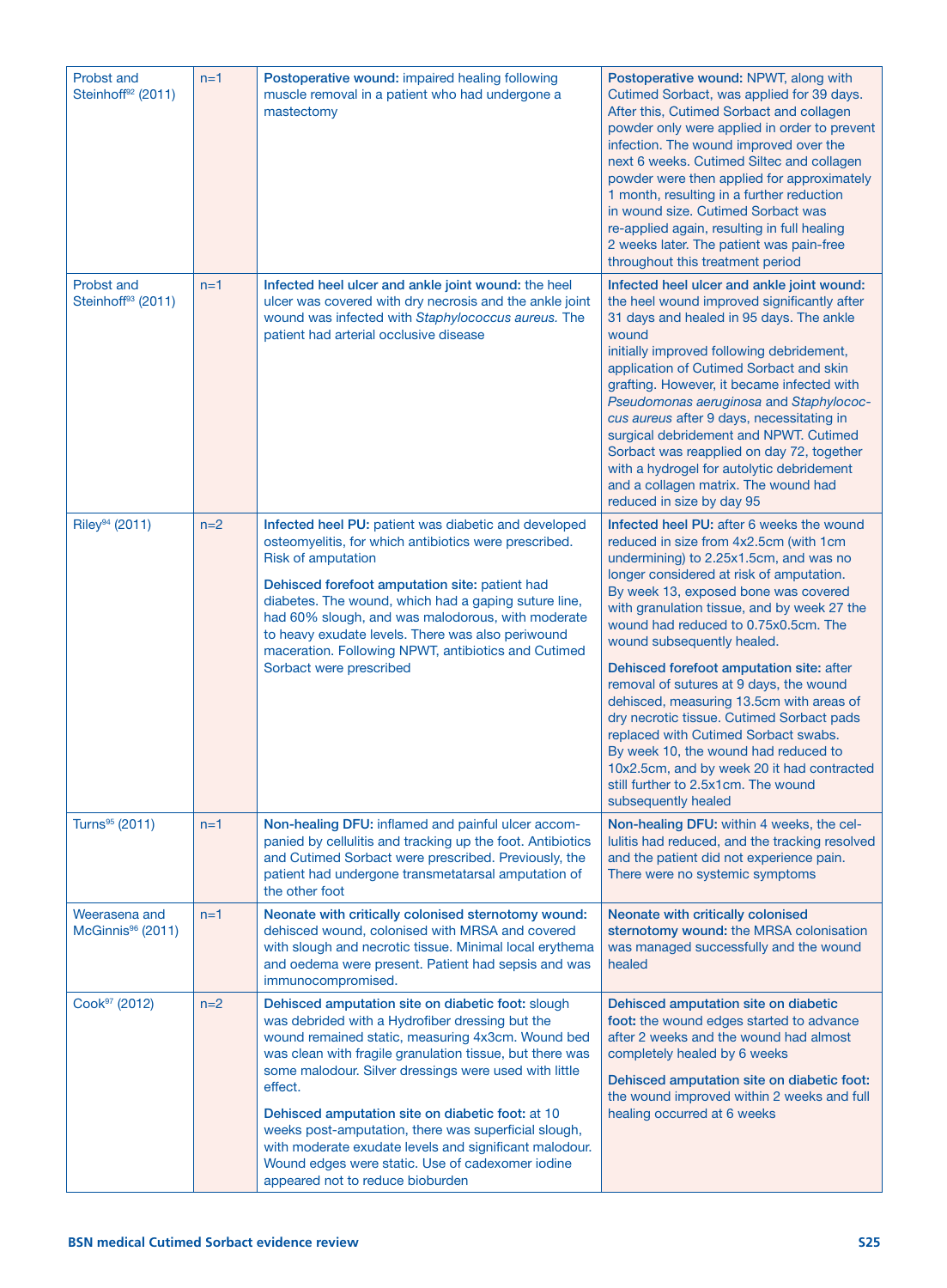| Corsi <sup>98</sup> (2012)               | $n=4$ | Wound following surgical diathermy for a non-can-<br>cerous skin lesion: extensive dry or soft necrosis; pia<br>mater exposed                                                                                                                                                                                                                                                                          | Wound following surgical diathermy<br>for a non-cancerous skin lesion: auto-<br>lytic debridement of pia mater at 3 weeks;<br>necrosis disappeared after 2 months; bone                                                                                                        |
|------------------------------------------|-------|--------------------------------------------------------------------------------------------------------------------------------------------------------------------------------------------------------------------------------------------------------------------------------------------------------------------------------------------------------------------------------------------------------|--------------------------------------------------------------------------------------------------------------------------------------------------------------------------------------------------------------------------------------------------------------------------------|
|                                          |       | Sacral PU: extended to deep tissue with large areas of<br>necrosis and biofilm                                                                                                                                                                                                                                                                                                                         | gap almost covered in just over 3 months.<br>Antibiotics not used                                                                                                                                                                                                              |
|                                          |       | Forearm wound: patient history of Behcet's disease<br>and pyoderma gangrenosum. Silver dressings had<br>resulted in an immediate recurrence and healing times<br>of up to 12 months                                                                                                                                                                                                                    | Sacral PU: necrotic tissue disappeared after<br>30 days; granulation tissue formation at 6<br>weeks. Healthy surrounding skin                                                                                                                                                  |
|                                          |       | Calf erysipelas following tattoo: oedema of<br>subcutaneous tissue and intense hyperaemia. Patient                                                                                                                                                                                                                                                                                                     | Forearm wound: epithelialisation almost<br>complete at 3 months. Good scar formation                                                                                                                                                                                           |
|                                          |       | was feverish and in pain                                                                                                                                                                                                                                                                                                                                                                               | Calf erysipelas following tattoo: symptoms<br>disappeared after 8 days. No antibiotics<br>used                                                                                                                                                                                 |
| Dursley et al. <sup>99</sup><br>(2012)   | $n=1$ | <b>Chronic VLU infected with MRSA: this extremely</b><br>painful, sloughy wound was producing high levels<br>of exudate, despite administration of intravenous<br>antibiotics. Cutimed Sorbact was used in conjunction<br>with compression bandages                                                                                                                                                    | <b>Chronic VLU infected with MRSA: wound</b><br>size reduced significantly, with granulation<br>and epithelial tissue visible, within 2 weeks.<br>District nurse visits reduced from daily to<br>twice weekly. The pain reduced and the<br>patient's quality of life improved  |
| McDonald <sup>100</sup><br>(2012)        | $n=1$ | Infected traumatic leg wound: patient had a history of<br>leg ulceration, lymphoedema and vasculitis, and was at<br>high risk of infection recurring. The wound was covered<br>in 80% slough and producing high levels of exudate.<br>Cutimed Sorbact was used with Cutimed Siltec                                                                                                                     | Infected traumatic leg wound: In 5<br>weeks, wound reduced from 4.6x1.9cm to<br>1.5x1.4cm, with 80% epithelial tissue and<br>20% healthy granulation tissue. There was<br>no infection                                                                                         |
| McGuire <sup>101</sup> (2012)            | $n=1$ | Dermal fungal infection complicated by secondary<br>bacterial infection: severe tinea pedis (athlete's<br>foot) with secondary bacterial cellulitis. Had failed to<br>respond to an antifungal agent, silver sulphadiazine<br>cream and antibiotics. The wound was inflamed,<br>painful and highly malodorous. Cutimed Sorbact<br>was used in combination with oral antibiotics and<br>fluoroquinolone | Dermal fungal infection complicated by<br>secondary bacterial infection: the pain and<br>malodour had almost resolved after one<br>week. Itching and the interdigital ulceration<br>resolved after 3 weeks, with only mild<br>scaling remaining                                |
| Solit and Tobin <sup>102</sup><br>(2012) | $n=1$ | Infected chronic VLUs: the patient had two infected<br>wounds (one on pre-tibia and one on lateral leg) that<br>had not responded to antibiotics and topical treat-<br>ments. On presentation, she underwent radiofrequency<br>ablation, followed by debridement, application of a skin<br>substitute, and subsequent use of Cutimed Sorbact<br>and compression therapy                                | Infected chronic VLU: no signs of infection<br>were observed during the treatment period.<br>Granulation tissue formation occurred in<br>both wounds by week 2. The pre-tibial ulcer<br>had healed fully by week 5, while the lateral<br>leg wound continued to reduce in size |
| Suzuki <sup>103</sup> (2012)             | $n=3$ | Chronic VLU: the ulcer, which had a duration of 2<br>years, was large, malodorous and painful, with copious<br>exudation. Periwound skin was inflamed and there<br>were signs of mild cellulitis. The patient also had severe<br>chronic oedema. Previous courses of antibiotics and<br>gauze bandages were ineffective. Antibiotics, Cutimed<br>Sorbact and compression therapy were applied          | <b>Chronic VLU:</b> the malodour resolved after<br>one week, while the wound reduced in size,<br>until full healing occurred after 16 weeks<br>Chronic VLU: the wound healed in 13 weeks<br><b>Chronic VLU:</b> the wound healed in 15 weeks                                   |
|                                          |       | Chronic VLU: 6-month duration. The wound was sharp<br>debrided and irrigated, and Cutimed Sorbact was ap-<br>plied with compression therapy                                                                                                                                                                                                                                                            |                                                                                                                                                                                                                                                                                |
|                                          |       | Chronic VLU: the ulcer had been recurrent over 2 years.<br>The patient had type 2 diabetes mellitus. The wound was<br>sharp debrided and irrigated, and Cutimed Sorbact was<br>applied with compression therapy                                                                                                                                                                                        |                                                                                                                                                                                                                                                                                |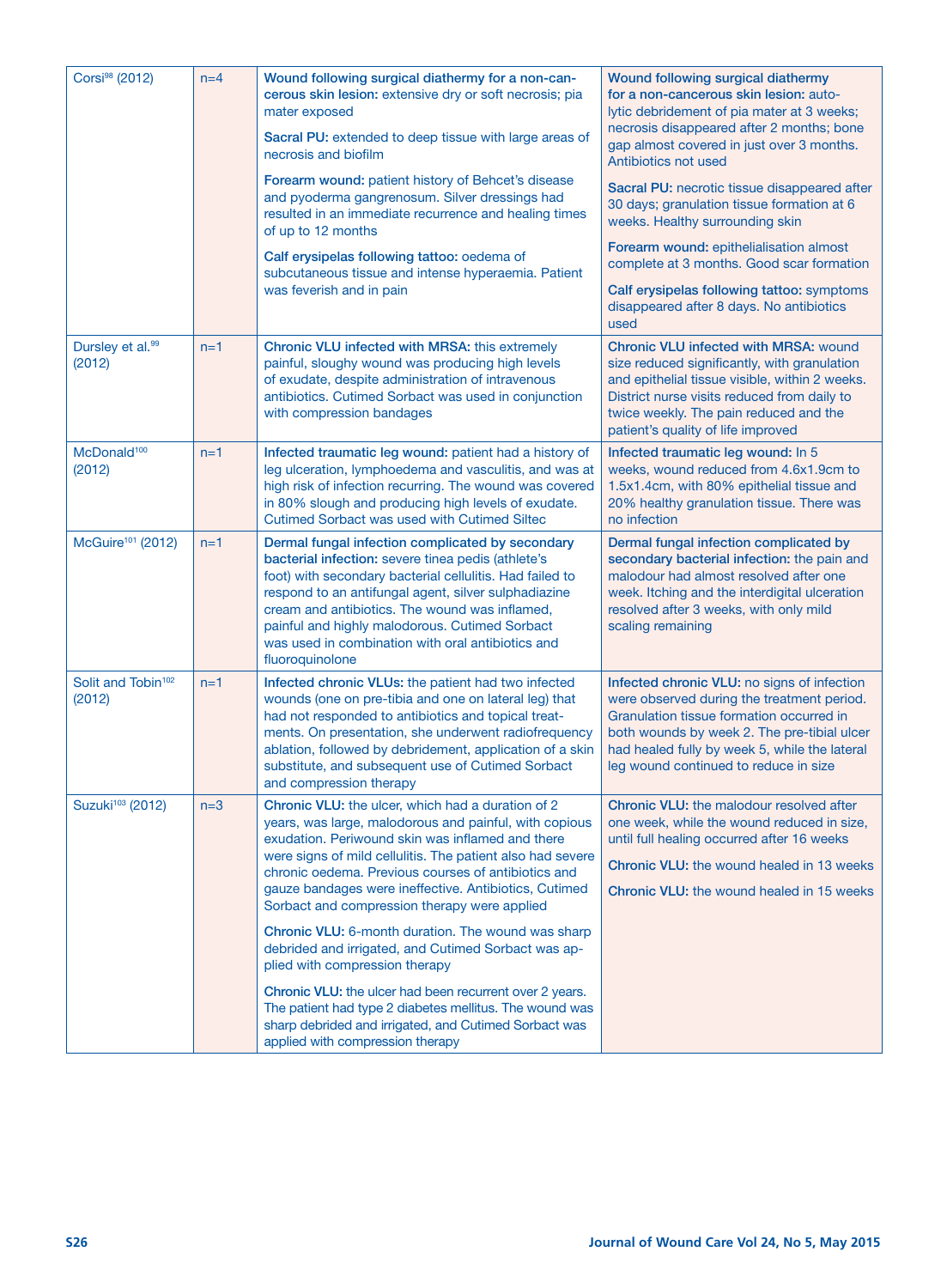| Ambrose and<br>Greene <sup>104</sup> (2013) | $n=4$ | Overgranulation of perianal abscess: silver dressing<br>and NPWT applied for 2 weeks, followed by Cutimed<br>Sorbact                                                                                                                                                                     | Overgranulation of perianal abscess:<br>the overgranulation resolved, allowing the<br>wound to heal                                                                                                                                                                                                 |
|---------------------------------------------|-------|------------------------------------------------------------------------------------------------------------------------------------------------------------------------------------------------------------------------------------------------------------------------------------------|-----------------------------------------------------------------------------------------------------------------------------------------------------------------------------------------------------------------------------------------------------------------------------------------------------|
|                                             |       | Overgranulation of groin abscess: initial use of NPWT<br>followed by silver dressing, which was discontinued<br>when it had no effect on over-granulation                                                                                                                                | Overgranulation of groin abscess: the<br>overgranulation quickly diminished and the<br>wound reduced in size                                                                                                                                                                                        |
|                                             |       | Overgranulation following toenail avulsion: wound<br>overganulated following application of a foam dressing<br>because it was thought the wound bed was too moist                                                                                                                        | Overgranulation following toenail avulsion:<br>the wound healed in approximately 4 weeks                                                                                                                                                                                                            |
|                                             |       | Overgranulation of traumatic wound on arm: wound<br>did not heal within 8 weeks (treatment not specified)<br>most likely due to high bioburden                                                                                                                                           | Overgranulation of traumatic wound on<br>arm: overgranulation resolved within 10 days,<br>when Cutimed Sorbact was discontinued.<br>Full healing occurred in one month                                                                                                                              |
| Calvin-Thomas <sup>105</sup><br>(2014)      | $n=1$ | Chronic infected VLU: ulcer duration was 10 years.<br>Wound bed comprised 20% epithelial tissue, 20%<br>granulation tissue and 60% slough. Malodour<br>and green-tinged exudate were present, while the<br>surrounding skin was inflamed. Patient would not wear<br>compression bandages | <b>Chronic infected VLU: the wound reduced</b><br>from 3.5x2cm to 2x1cm in 4 weeks. The<br>inflammation reduced and condition of<br>the periwound skin improved. The amount<br>of granulation tissue and epithelial tissue<br>increased to 50% and 40% respectively, with<br>slough reducing to 10% |
| Debono and<br>Taliana <sup>106</sup> (2013) | $n=1$ | Traumatic wound with haematoma and popliteal<br>cyst: the wound was infected and very painful.<br>Overgranulation and discolouration were present                                                                                                                                        | Traumatic wound with haematoma and<br>popliteal cyst: the wound started to reduce<br>in size at 2 weeks, and healed completely at<br>17 weeks with minimal scarring                                                                                                                                 |
| Derbyshire <sup>107</sup><br>(2013)         | $n=1$ | Chronic leg ulcer: aetiology not specified. Wound<br>was covered with a thick layer of slough and was<br>producing high exudate levels resulting in maceration<br>of periwound skin                                                                                                      | Chronic leg ulcer: after 2 weeks, exudate<br>levels reduced and the wound showed signs<br>of healing with 10% granulation tissue and<br>5% epithelial tissue                                                                                                                                        |
| Espiritu et al. <sup>108</sup><br>(2013)    | $n=3$ | Traumatic leg ulcer of over 4 weeks' duration: ulcer<br>measuring 4.0x3.5x0.1cm. Fibrin and necrotic tissue<br>present on wound bed                                                                                                                                                      | Traumatic leg ulcer of over 4 weeks'<br>duration: complete epithelialisation occurred<br>after 4 weeks                                                                                                                                                                                              |
|                                             |       | Traumatic leg ulcer of over 6 weeks' duration: two<br>ulcers measuring 3.0x3.0cm and 1.0x1.0cm. Fibrin on<br>wound bed                                                                                                                                                                   | Traumatic leg ulcer of over 6 weeks'<br>duration: complete epithelialisation occurred<br>after 6 weeks                                                                                                                                                                                              |
|                                             |       | Traumatic leg ulcer of over 3 months' duration: ulcer<br>measured 6.5x3.5x0.1cm. Fibrin and necrotic tissue<br>present on wound bed                                                                                                                                                      | Traumatic leg ulcer of over 3 months'<br>duration: complete epithelialisation occurred<br>after 6 weeks                                                                                                                                                                                             |
|                                             |       | None of the ulcers showed evidence of malodour,<br>purulent discharge or ascending erythema. Treatment<br>regimen comprised porcine extracellular matrix plus<br><b>Cutimed Sorbact</b>                                                                                                  |                                                                                                                                                                                                                                                                                                     |
| Fudge <sup>109</sup> (2013)                 | $n=2$ | Traumatic wound: substantial laceration to leg<br>complicated by an infected seroma, resulting in<br>gangrenous ulceration. Patient received surgical<br>debridement and NPWT with Cutimed Sorbact as the<br>liner                                                                       | Traumatic wound: tissue improved within 3<br>days. Three weeks following this, the wound<br>measured 89.54cm <sup>2</sup> , decreasing to 68.4cm <sup>2</sup><br>within 14 days with no odour. Full healing<br>occurred after approximately 20 weeks                                                |
|                                             |       | Complex wound to the buttock and coccyx: baseline<br>wound size was 117.42cm <sup>3</sup> . The wound was treated<br>with NPWT and then Dakin's for 5 months before<br>switching to Cutimed Sorbact                                                                                      | Complex wound to the buttock and coc-<br>cyx: the wound had almost (99.3%) healed<br>after approximately 10 weeks, although two<br>small open tracks were still present                                                                                                                             |
| McGuire <sup>110</sup> (2013)               | $n=1$ | <b>Chronic VLU:</b> The 4-month old wound showed signs<br>of haemosiderin staining as well as a Pseudomonas<br>biofilm. Treatment included Cutimed Sorbact and<br>compression therapy                                                                                                    | <b>VLU:</b> there was a reduction in slough within<br>7 days, as well as rapid epithelialisation and<br>a significant improvement in the periwound<br>skin. The wound closed within 4 weeks                                                                                                         |
| Probst et al. <sup>111</sup><br>(2013)      | $n=2$ | Mycoses (fungal infection) in the abdominal skin fold:<br>intense infection with erythema and open exuding<br>wounds                                                                                                                                                                     | Mycoses in the abdominal skin fold: after<br>3 days erythema and signs of inflammation<br>reduced, and after 6 days almost all of the                                                                                                                                                               |
|                                             |       | Mycoses in the inguinal fold: erythema.                                                                                                                                                                                                                                                  | open wounds had healed                                                                                                                                                                                                                                                                              |
|                                             |       | In both cases, Cutimed Sorbact was changed daily and<br>no additional antifungal medication was used                                                                                                                                                                                     | Mycoses in the inguinal fold: erythema and<br>signs of infection had almost disappeared<br>and the skin healed within 4 days                                                                                                                                                                        |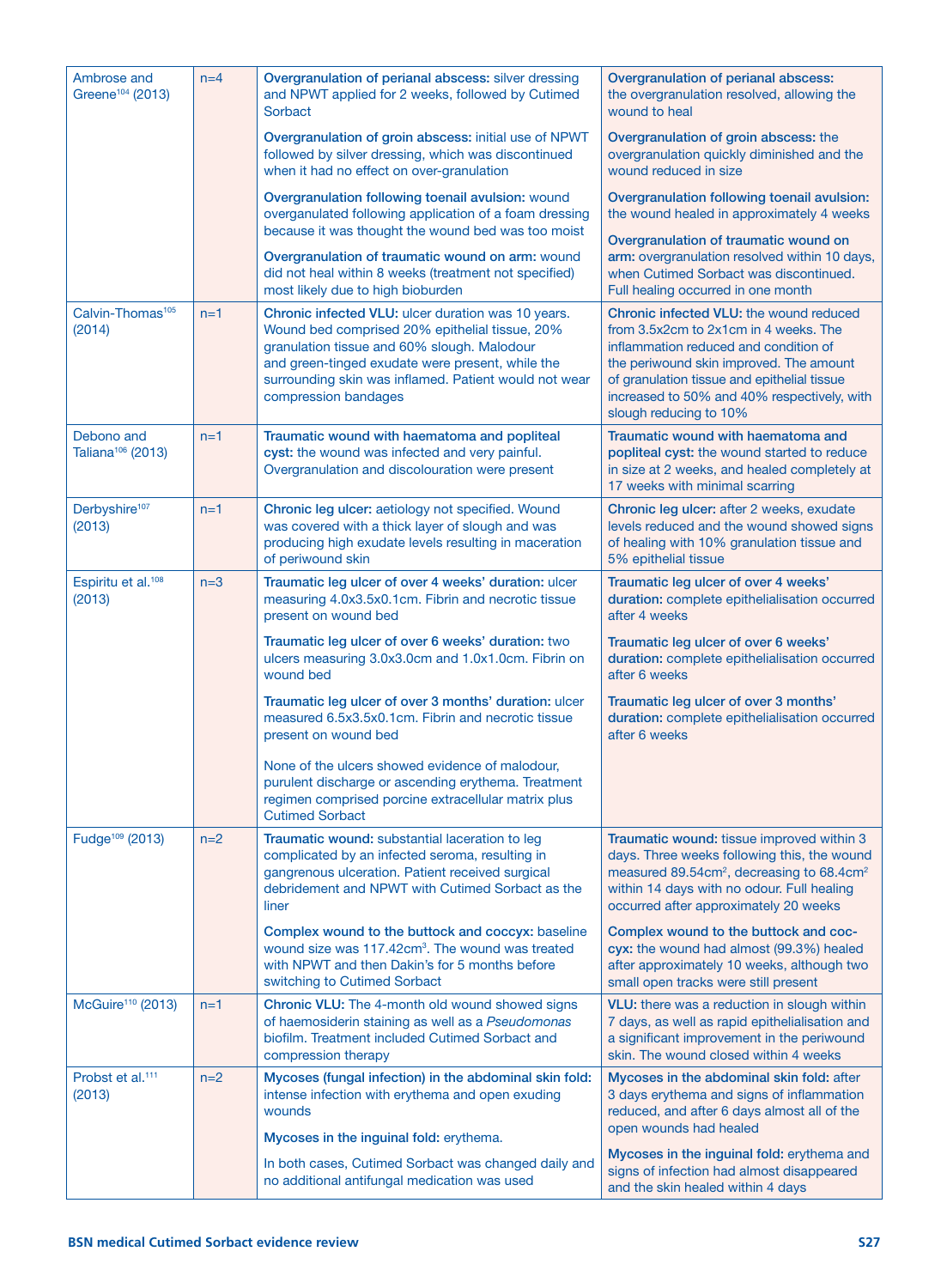| Rupert <sup>112</sup> (2013) | $n=3$ | Open abdomen with bowel discontinuity and necrotic<br>fascia<br>Complex surgical wound: surgery included hernia and<br>small bowel reduction, colostomy resiting, resection<br>of necrotic abdominal wall and mesh placement for<br>biological bridge of the fascia. Pseudomonas was<br>present on the mesh<br>Amputation (hemipelvectomy) site with fistula: heavy<br>bioburden and periwound excoriation present<br>NPWT and Cutimed Sorbact applied in all cases | Open abdomen: measures 6x1.5x1cm<br>when Cutimed Sorbact first applied. After<br>2 weeks, slough, peri-wound maceration<br>and infection disappeared, while healthy<br>granulation tissue was present. Full healing<br>occurred in just over 3 weeks<br>Complex surgical wound: the wound closed<br>after approximately 11 weeks of treatment<br>with Cutimed Sorbact<br>Amputation site: wound reduced from<br>190 $cm2$ to 45 $cm2$ in 37 days |
|------------------------------|-------|---------------------------------------------------------------------------------------------------------------------------------------------------------------------------------------------------------------------------------------------------------------------------------------------------------------------------------------------------------------------------------------------------------------------------------------------------------------------|--------------------------------------------------------------------------------------------------------------------------------------------------------------------------------------------------------------------------------------------------------------------------------------------------------------------------------------------------------------------------------------------------------------------------------------------------|
| Probst <sup>113</sup> (2014) | $n=3$ | Large ulcer on the gaiter region (two patients)<br>Leg ulcer with abscess formation<br>All ulcers required wound bed preparation in advance<br>of skin grafting. This comprised sharp debridement<br>followed by application of Cutimed Sorbact                                                                                                                                                                                                                     | Large ulcer on the gaiter area (two<br>patients: in first patient, mesh grafting was<br>possible after 10 days of treatment with<br>Cutimed Sorbact. In second patient (who<br>had multiple other leg ulcers), the wound<br>was ready for grafting after 4 weeks<br>Leg ulcer with abscess formation:<br>treatment protocol included NPWT. Wound<br>was ready for skin grafting in 2 weeks                                                       |

#### **References**

- 1 Gottrup, F., Apelqvist, J., Price, P. Outcomes in controlled and comparative studies on non-healing wounds: recommendations to improve the quality of evidence in wound management. J Wound Care 2010; 19: 6, 239–226
- 2 Percival, S.L., Dowd, S.E. Microbiology of Wounds. In: Percival, S.L., Cutting K.F. (eds) The Microbiology of Wounds. CRC Press, Taylor & Francis Group LLC 2010.
- 3 Wolcott, R.D., Rhoads, D.D., Dowd, S.E. Biofilms and chronic wound inflammation. J Wound Care 2008: 17; 8, 333–341.
- 4 Wolcott, R.D., Cutting, K.F., Dowd, S.E. Percival, S.L. Types of wounds and infections. In: Percival, S.L., Cutting K.F. (eds) Microbiology of Wounds. CRC Press, Taylor & Francis Group LLC 2010.
- 5 Purevdorj-Gage, B., Costerton, W.J., Stoodley, P. Phenotypic differentiation and seeding dispersal in non-mucoid and mucoid Pseudomonas aeruginosa biofilms. Microbiology 2005 151: Pt 5, 1569–1576.
- 6 Wolcott, R.D., Ehrlich, G.D. Biofilms and chronic infections. JAMA 2008; 299: 22, 2682–2684.
- 7 Cutting, K.F., Wolcott, R., Dowd, S.E., Percival, S.L. Biofilms and significance to wound healing. In: Percival, S.L., Cutting K.F. (eds) The Microbiology of Wounds. CRC Press, Taylor & Francis Group LLC 2010.
- 8 Nichols, R.L. Florman, S. Clinical presentations of soft-tissue infections and surgical site infections. Clin Infect Dis 2001; 33: Suppl 2, S84–S93.
- 9 Anderson, G.G. O'Toole, G.A. Innate and induced resistance mechanisms of bacterial biofilms. Curr Top Microbiol Immunol 2008; 322: 85–105.
- 10 Davies, D. Understanding biofilm resistance to antibacterial agents. Nat Rev Drug Discov 2003; 2: 2, 114–122.
- 11 Rozgonyi, F., Ljungh, A., Mamo, W. Bacterial cell-surface hydrophobicity. In: Wadström, T., Eliasson I., Holder, I., Ljungh, A (eds). Pathogenesis of Wound and Biomaterial-associated Infections. Springer, 1990.
- 12 de Carvalho, C.C. Biofilms: recent developments on an old battle. Recent Pat Biotechnol 2007; 1: 1, 49–57.
- 13 Ofek, I., Doyle, R.J. Bacterial Adhesion to Cells and Tissues. Chapman and Hall, 1994.
- 14 Donlan, R. M. Biofilms: microbial life on surfaces. Emerg Infect Dis 2002; 8: 9, 881–890.
- 15 Hjertén, S. Wadström, T. (1990). What types of bonds are responsible for the adhesion of bacteria and viruses to native and artificial surfaces? In: Wadström, T., Eliasson I., Holder, I., Ljungh, A (eds). Pathogenesis of Wound and Biomaterial-associated Infections. Springer, 1990.
- 16 Ljungh, A., Yanagisawa, N., Wadström, T. Using the principle of hydrophobic interaction to bind and remove wound bacteria. J Wound Care 2006; 15: 4, 175–180.
- 17 Ljungh, A., Hjertén, S., Wadström, T. High surface hydrophobicity of autoaggregating *Staphylococcus aureus* strains isolated from human infections studied with the salt aggregation test. Infect Immun 1985; 47: 2, 522–526.
- 18 Ljungh, A., Osterlind, M., Wadström, T. Cell surface hydrophobicity of group D and viridans streptococci isolated from patients with septicaemia. Zentralbl Bakteriol Mikrobiol Hyg A 1986; 261: 3, 280–286.
- 19 Cowan, M.M., van der Mei, H.C., Rouxhet P.G., Busscher, H.J. Physicochemical and structural properties of the surfaces of *Peptostreptococcus micros* and *Streptococcus mitis* as compared to those of mutans streptococci, *Streptococcus sanguis* and *Streptococcus salivarius*. J Gen Microbiol 1992; 138: 12, 2707–2714.
- 20 Eriksson, K.O., Naidu, A.S., F. Kilar, F. et al. Surface hydrophobicity and electrophoretic mobilities of staphylococcal exotoxins with special reference to toxic shock syndrome toxin-1. APMIS 1989; 97: 12, 1081–1087.
- 21 Teepe, R.G., Koebrugge, E.J., Löwik, C.W. et al. Cytotoxic effects of topical antimicrobial and antiseptic agents on human keratinocytes *in vitro*. J Trauma 1993; 35: 1, 8–19.
- 22 Ljungh, Å., Wadström, T., Growth conditions influence expression of cell surface hydrophobicity of staphylococci and other wound infection pathogens. Microbiol Immunol 1995; 39:10, 753–757
- 23 Butcher, M. Introducing a New Paradigm for Bioburden Management. J Wound Care 2011; 20: Suppl 3, 4–19.
- 24 Johansson, A., Ljungh, A., Apelqvist, J. Open study on the topical treatment of interdigital fungal infections in diabetic patients. J Wound Care 2009; 18: 11, 470–473.
- 25 Wadström, T., Björnberg, S., Hjertén, S. Hydrophobized wound dressing in the treatment of experimental *Staphylococcus aureus* infections in the young pig. Acta Pathol Microbiol Immunol Scand B 1985; 93: 5, 359–363.
- 26 Bowler, P.G., Jones, S.A., Davies, B.J., Coyle, E. Infection control properties of some wound dressings. J Wound Care 1999; 8: 10, 499–502.
- 27 Von Hallern, B., Lang, F. Has Cutisorb® Sorbact® proved its practical value as an antimicrobial dressing? Medizin & Praxis Spezial - Infected wounds, 2005.
- 28 Kammerlander, G., Locher, E., Suess-Burghart, A., et al. An investigation of Cutimed® Sorbact® as an antimicrobial alternative in wound management. Wounds UK 2008; 4: 2, 10–18.
- 29 Ronner, A.C., Curtin, J., Karami, N., Ronner, U. Adhesion of meticillinresistant *Staphylococcus aureus* to DACC-coated dressings. J Wound Care 2014; 23: 10, 484–488.
- 30 Hastings, R. Binding of *Clostridium difficile* and *Staphylococcus aureus* to the hydrophobic wound dressing Cutimed® Sorbact®. Poster presented at Wounds UK, 2009.
- 31 Cooper, R., Jenkins, L. Binding of biofilm to Cutimed® Sorbact®. Poster presented at Wounds UK, 2009.
- 32 Gentili, V., Gianesini, S., Balboni, P.G., et al. Panbacterial real-time PCR to evaluate bacterial burden in chronic wounds treated with CutimedTM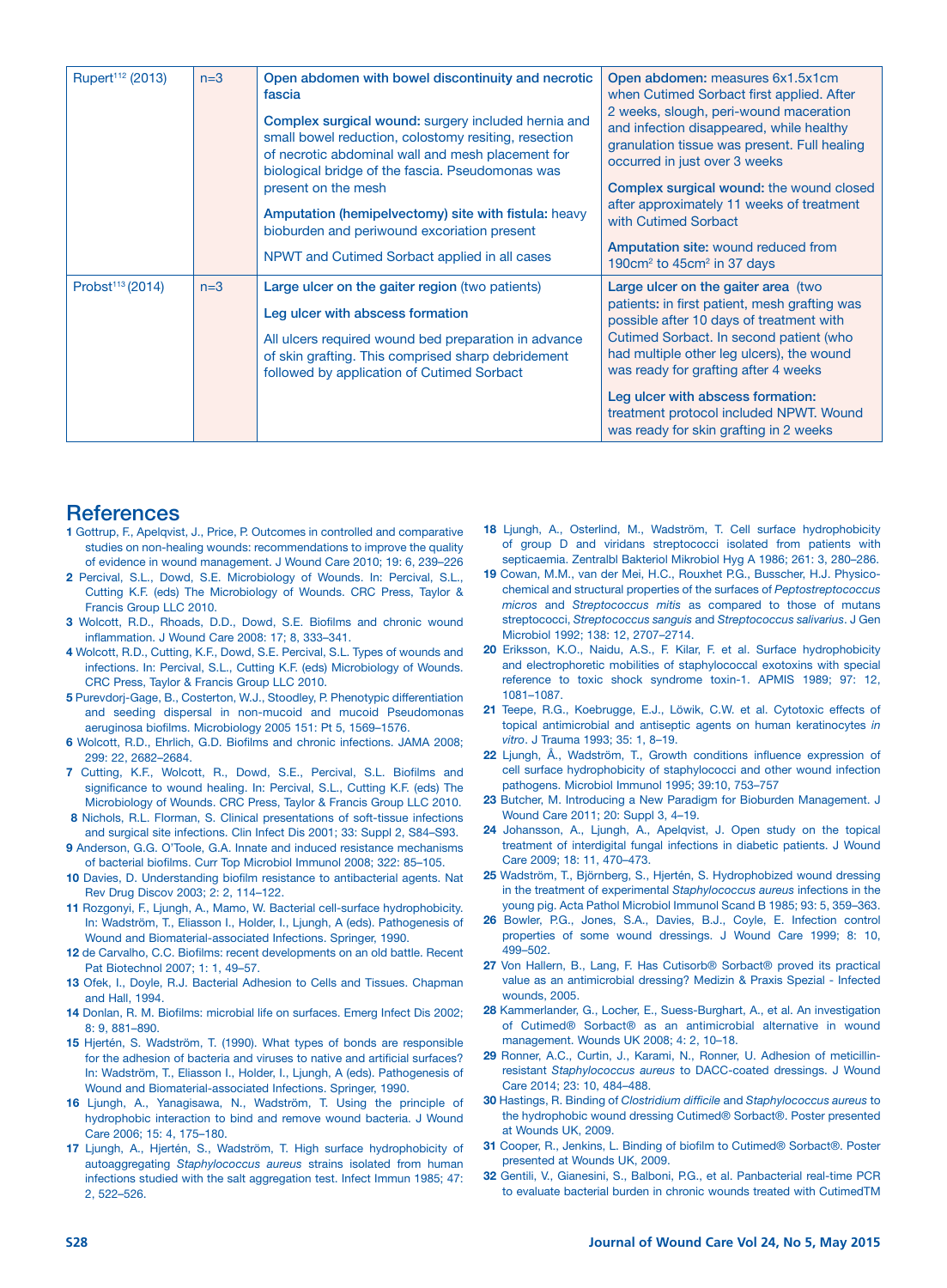SorbactTM. Eur J Clin Microbiol Infect Dis 2011; 31: 7, 1523-1529.

- 33 Donovan, S. Wound infection and wound swabbing. Prof Nurse 1998; 13; 11: 757–759.
- 34 Bruce, Z. Using Cutimed® Sorbact® Hydroactive in chronic infected wounds. Wounds UK 2012; 8: 11, 119–129.
- 35 Brambilla, R., Aloisi, D., Weingard, I., et al. Successful VLU healing: Implementation of a comprehensive therapy concept (VERUM) in daily practice. EWMA Journal 2013; 13: 2, 19–23.
- 36 Mosti, G., Magliaro, A., Mattaliano, V. et al. Comparative study of two antimicrobial dressings in infected leg ulcers: a pilot study. J Wound Care 2015; 24: 3, 121–127.
- 37 Lansdown, A.B. A pharmacological and toxicological profile of silver as an antimicrobial agent in medical devices, Adv Pharmacol Sci 2010; ID910686, doi: 10.1155/2010/910686.
- 38 Mussi, C., Salvioli, G. Clinical Evaluation of Sorbact® (Bacteria absorbing dressing) in the treatment of infected pressure sores. Acta Vulnol 2004; 2: 1–2, 9–11.
- 39 Falk, P., Ivarsson, M.L. Effect of a DACC dressing on the growth properties and proliferation rate of cultured fibroblasts. J Wound Care 2012; 21: 7, 327–332.
- 40 Haycocks, S., Chadwick, P., Guttormsen, K. Use of a DACC-coated antimicrobial dressing in people with diabetes and a history of foot ulceration. Wounds UK 2011; 7: 1, 108–114.
- 41 Lipsky, B.A., Berendt, A.R., Deery, H.G. et al. Diagnosis and treatment of diabetic foot infections. Plast Reconstr Surg 2006; 117: Suppl 7, S212–238.
- 42 Schopf, R., Hettler, O., Brautigam, M., et al. Efficacy and tolerability of terbinafine 1% topical solution used for 1 week compared with 4 weeks clotrimazole 1% topical solution in the treatment of interdigital tinea pedis: a randomized, double-blind, multi-centre, 8-week clinical trial. Mycoses 1999; 42: 5-6, 415–420.
- 43 Friman, G. A new hydrophobized wound dressing (Sorbact 105) in the treatment of infected wounds. Current Therapeutic Res. 1987; 42: 1, 88-93.
- 44 Von Hallern, B.v., Doerk, M.R., Weth, A.v.d. Removal of wound bacteria from infected and colonized wounds with Cutimed® Sorbact®. Medizin & Praxis Spezial, Disturbances of Wound Healing, 2004.
- 45 Von Hallern, B.v., Lang, F. Has Cutimed® Sorbact®. proved its practical value as an antibacterial dressing? Medizin & Praxis Speziali, 2005.
- 46 Hampton, S. An evaluation of the efficacy of Cutimed® Sorbact® in different types of non-healing wounds. Wounds UK 2007; 3: 4, 1-6.
- 47 Sibbald, G., Woo, K., Coutts, P. The effectiveness of a new antimicrobial dressing with microbinding action for the management of chronic wounds. Wound Care Canada 2012; 10: 3, 20–22.
- 48 Stephen-Haynes, J., Leak, K., Timmons, J., et al. Cutimed Siltec foam and Cutimed® Sorbact® gel dressings: a clinical audit. Wounds UK 2010; 6: 1, 130-136.
- 49 Henderson, V., Timmons, J., Hurd, T. et al. NPWT in everyday practice. Wounds International 2010; 1: 5, 1–6.
- 50 Huang, C., Leavitt, T., Bayer, L.R., Orgill, D.P. Effect of negative pressure wound therapy on wound healing. Curr Probl Surg 2014; 51: 7, 301–331.
- 51 Campbell, P.E., Smith, G.S., Smith, J.M. Retrospective clinical evaluation of gauze-based negative pressure wound therapy. Int Wound J 2008; 5: 2, 280–286.
- 52 Glass, G.E., Nanchahal, J. The methodology of negative pressure wound therapy: separating factor from fiction. J Plast Reconstr Aesthet Surg 2012; 65: 8, 989–1001.
- 53 Dorafshar, A.H., Franczyk, M., Gottlieb, L.J. et al. A prospective randomized trial comparing subatmospheric wound therapy with a sealed gauze dressing and the standard vacuum-assisted closure device. Ann Plast Surg 2012; 69: 1, 79–84.
- 54 Fraccalvieri, M., Ruka, E., Bocchiotti, M.A. et al. Patient's pain feedback using negative pressure wound therapy with foam and gauze. Int Wound J 2011; 8: 5, 492–499.
- 55 Jonsson, K., Jensen, J.A., Goodson, W.H.I., et al. Tissue oxygenation, anemia, and perfusion in relation to wound healing in surgical patients. Ann Surg 1991; 214: 5, 605-613.
- 56 Malmsjö, M., Ingemansson, R., Lindstedt, S., Gustafsson, L. Comparison of bacteria and fungus binding mesh, foam and gauze as fillers in negative pressure wound therapy: pressure transduction, wound edge contraction, microvascular blood flow and fluid retention. Int Wound J 2012; 10: 5, 597–605.
- 57 Argenta, L.C., Morykwas, M.J. Vacuum-assisted closure: a new method for wound control and closure: clinical experience. Ann Plast Surg 1997; 38: 6, 563–576.
- 58 Petzina, R., Ugander, M., Gustafsson, L. et al. Hamodynamic effects of vacuum-assisted closure in cardiac surgery: assessment using magnetic resonance imaging. J Thorac Cardiovasc Surg 2007; 133: 1154–1162
- 59 Malmsjö, M., Lindstedt, S., Ingemansson, R., Gustafsson, L. Use of bacteria- and fungus-binding mesh in negative pressure wound therapy provides significant granulation tissue without tissue ingrowth. Eplasty. 2014; 14: e3.
- 60 Greene, A.K., Puder, M., Roy, R. et al. Microdeformational wound therapy: effects on angiogenesis and matrix metalloproteinases in chronic wounds of 3 debilitated patients. Ann Plast Surg 2006; 56: 4, 418–422.
- 61 Bateman, S.D. Evidence is building to support using a DACC-coated antimicrobial wound contact layer with NPWT. Wounds UK 2015; 11: 1, 70-74
- 62 Bateman, S.D. Use of an antimicrobial primary wound layer with routine negative pressure wound therapy. Wounds UK. 2013; 9: 4, 96–100.
- 63 Jeffrey, S.L.A. Non-adherent and flexible: using Cutimed Sorbact as a filler and liner with NPWT. J Wound Care 2014; 23: 8, S1-15.
- 64 Corsi, A., Baldacci, S., Visi, G. Is prevention of chronic traumatic ulcers possible? An observational study with use of DACC. Poster presented at EWMA conference, 2012.
- 65 Will, K., Weingard, I., Heisterkamp, T., Janthur, E. Implementation of Complex Therapy Concepts in Treatment of Venous Leg Ulcers. Poster presented at Canadian Association of Wound Care (CAWC) annual conference, 2011.
- 66 Brambilla, R., Aloisi, D., Fioruzzi, M., Will, K. Treatment options for large VLUs with / without mesh graft wounds. Poster presented at EWMA, 2014.
- 67 Powell, G. Evaluating Cutimed® Sorbact®: using a case study approach. Br J Nurs 2009; 18: 15, S30-6.
- 68 Cassino, R., Secreto, P., Cuffaro, P., Corsi, A. DACC (dialkylcarbamoyl chloride) in deep narrow pressure ulcers. Poster presented at EPUAP meeting, 2011.
- 69 Lui, P., Forma, O., Ritrovato, B. Does an absorbent hydrophobic wound dressing affect the follow-up treatment of microbial contamination and exudation? Analysis performed by three specialists. [In Italian]. Poster, 2008.
- 70 Corsi, A. Comparison of a novel non-medicated bacteria-binding dressing to silver dressings in the management of acute and chronic skin lesions. Poster presented at SAWC, 2012.
- 71 Von Hallern, B. Absorbent DACC coated dressings, a new approach in treating wound infection: a multi-centre European study. Poster presented at EWMA conference, 2012.
- 72 Lang, F., Süß-Burghart, A., Trappe, R., et al. Clinical experience with a novel absorbent bacteria-binding wound dressing: a multi-centre study. Poster presented at EWMA conference, 2013.
- 73 Von Hallern, B. Reducing complications in diabetic foot ulcers on the basis of a hydrophobic bacteria binding dressing. Poster presented at EWMA conference, 2007.
- 74 Grothier, L. Managing wound infection decisions via a color-coded patient pathway for improved patient outcomes and reduced healthcare costs. Poster presented at SAWC, 2013.
- 75 Cassino, R., Ippolito, A.M., Cuffaro, P. et al. DACC in infected wounds. Poster presented at EWMA conference, 2011.
- 76 Probst, A. Successful management of chronic wound biofilm by combining surgical debridement and bacteria-binding wound dressings. Poster. Poster presented at SAWC, 2013.
- 77 Pirie, G., Duguid, K., Timmons, J. Cutimed® Sorbact® gel: a new infection management dressing. Wounds UK 2009; 5: 2, 74-78.
- 78 Derbyshire, A. Innovative solutions to daily challenges. Br J Community Nurs. 2010; Suppl S38, S40-45.
- 79 Hardy, D. Chronic oedema and associated complications. Wounds UK 2010; 6: 4, 138-145.
- 80 Skinner, R., Hampton, S. The diabetic foot: managing infections with Cutimed© Sorbact© dressings. Br J Nurs 2010; 19: 11, S30-S36
- 81 Gray, D., Russell, F., Stringfellow, S., et al. Managing complex wounds with Cutimed Sorbact and Cutimed Siltec. Complex Wounds 2011; 18-22.
- 82 Bullough, L., Little, G., Hodson, J., Morris, A. The use of DACC-coated dressings for the treatment of infected, complex abdominal wounds. Wounds UK 2012; 8: 4, 102-109.
- 83 Meuleneire, F. Dressing choice for infected wounds with resistant bacteria and problems of contact allergy. Poster presented at EWMA Conference, 2007.
- 84 Baiano, L., Messina, F., De Tullio, D., et al. Wound Bed Preparation: Experience in the application of Cutimed Sorbact gel. [in Italian]. Poster presented at AUC, 2008.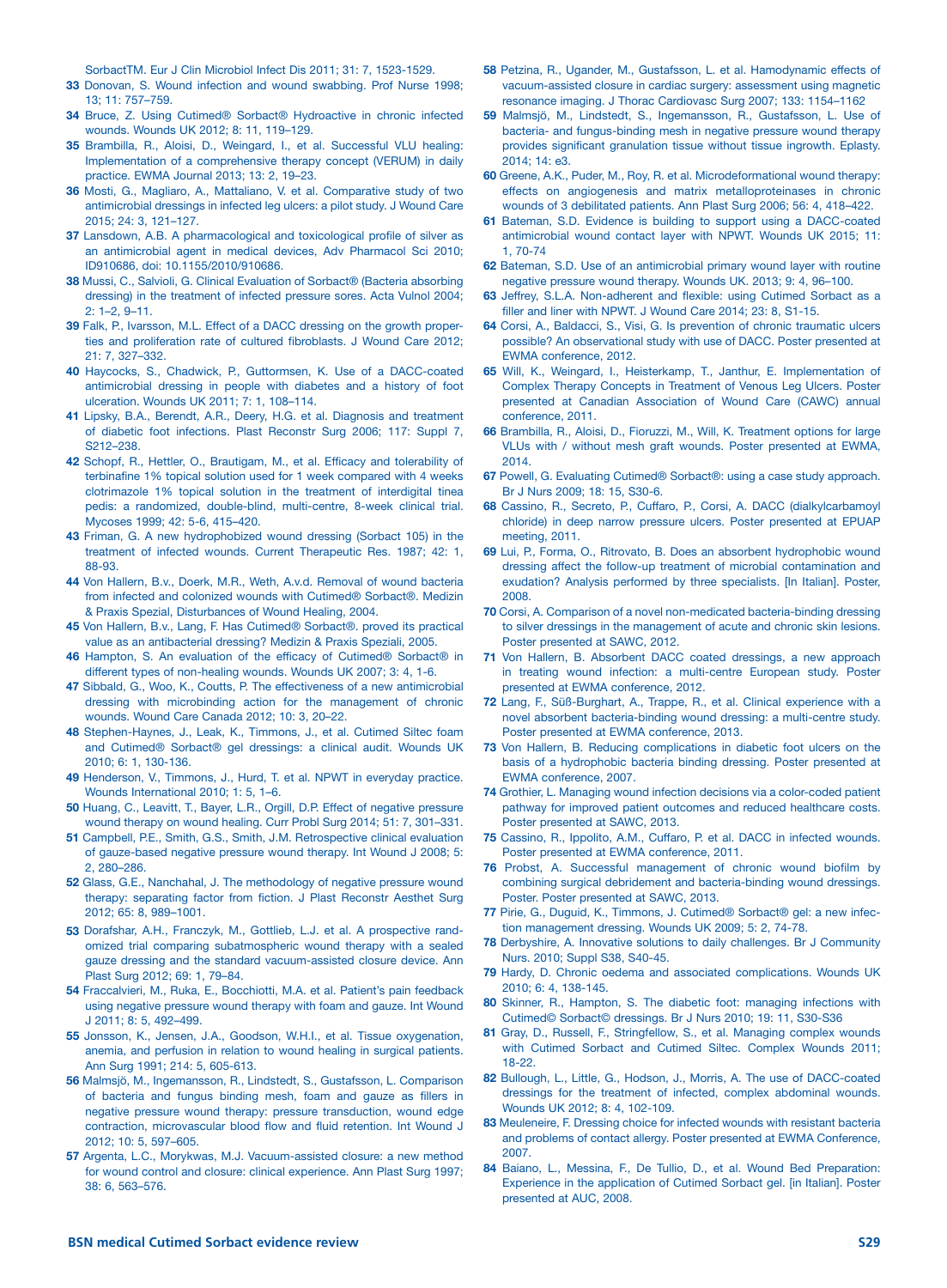- 85 Del Prato, F., Como, I., Di Matteo, A., Minichino, M. Treatment of skin abscesses in extremely premature births. [in Italian]. Poster presented at AUC, 2008.
- 86 Palazzesi, M., Pirani, C., Tanase, L., et al. Localised treatment of infections in cases of diabetic abscess with a wound dressing featuring bacterial absorption, Cutimed Sorbact: a case report. [in Italian]. oster presented at AUC, 2008.
- 87 Sigona, M., Pecci, G. The use of a bacterium-absorption agent in the treatment of the biofilm of the chronic abscess. [in Italian]. Poster presented at AUC, 2008.
- 88 Haycocks, S., Chadwick, P. The use of a novel dressing, Cutimed Sorbact to manage infection in a complex diabetic wound. Poster presented at Wounds UK, 2010.
- 89 Veneziano, M .L. Reducing complications in diabetic foot ulcers on the basis of a hydrophobic bacteria binding dressing. [In Italian]. VII Poster presented at AUC, 2008.
- 90 Probst, A. Comparison of silver based wound dressings to a nonmedicated, highly hydrophobic dressing. Poster, Kreiskliniken Reutlingen, 2011.
- 91 Probst, A., Matthies, A. Treatment of patients with chronic wounds: a special challenge. Poster presented at EWMA conference, 2011.
- 92 Probst, A., Steinhoff, A. Treatment options for an infected ulcus cruris arteriosum. Poster presented at EWMA Conference, 2011.
- 93 Probst, A., Steinhoff, A. Wound healing disorder after malignant breast neoplasm. Poster presented at EWMA conference, 2011
- 94 Riley, S. Managing wound infection in diabetic patients using Cutimed Sorbact. Poster presented at Wounds UK, 2010.
- 95 Turns, M. Use of Cutimed Sorbact in managing an infected diabetic foot ulcer. Poster presented at Wounds UK, 2010.
- 96 Weerasena, N.A., McGinnis, E. The use of a novel dressing, Cutimed Sorbact, in managing an infected wound in a neonate. Poster presented at Wounds UK, 2010.
- 97 Cook, L. Evaluation of Cutimed® Sorbact®: clinical case studies. Poster presented at EWMA, 2012.
- 98 Corsi, A. Unusual acute and chronic skin lesions: novel dressings as rapid solution: observations with the DACC-coated wound dressing Cutimed® Sorbact® Gel. Poster presented at SAWC, 2012.
- 99 Dursley, J., Davies, L., Harper, E. Managing MRSA infection and oedema

in VLUs using Cutimed® Sorbact® and Compression Bandages. Poster presentation at EWMA conference, 2012.

- 100 McDonald, A. Managing leg ulceration under compression hosiery. Poster presented at Wounds UK, 2012.
- 101 McGuire, J. Treatment of a dermal fungal infection, complicated by a secondary bacterial infection,using a novel hydrophobic dressing. Poster presented at SAWC, 2012.
- 102 Solit, R.W., Tobin, E. Treatment of chronic venous Stasis ulcers, complicated by venous insufficiency and reflux disease, with a unique hydrophobic wound dressing. Poster presented at SAWC, 2012.
- 103 Suzuki, K. Treatment of severe VLU using unique bacteria-binding dressing with a fatty acid contact layer, combined with a multi-layer compression dressing. Poster, Cedars-Sinai, 2012.
- 104 Ambrose, N., Greene, J., Diamond, J., et al. The use of DACC-coated antimicrobial dressings for the treatment of over-granulation. Poster presented at EWMA, 2013.
- 105 Calvin-Thomas, G. The management of a hard to heal VLU with a DACCcoated antimicrobial foam dressing. Poster presented at EWMA, 2014.
- 106 Debono, D., Taliana, M. The use of a hydrophobic broad spectrum antimicrobial dressing containing DACC (dialkylcarbamoylchloride). Poster presented at EWMA, 2013.
- 107 Derbyshire, A. Management of a leg ulcer with an innovative foam and antimicrobial dressings. EWMA, 2013.
- 108 Espiritu, A., Ellenhorn, J., Aronowitz, J. An improved non-adherent dressing for porcine extracellular matrix skin substitute therapy. Primary contact dressing impregnated with a dialkyl carbamoyl fatty acid derivative (DACC). SAWC, 2013.
- 109 Fudge, E. DACC Defying comorbidities. Poster presented at SAWC, 2013.
- 110 McGuire, J. A new approach to combining moist wound care and compression therapy for successful VLU treatment. Poster presented at SAWC, 2013.
- 111 Probst, A., Steinhoff, A., Otte, J. Treatment of mycoses in skin folds. Poster presented at EWMA, 2013
- 112 Rupert, P. Managing Open Abdominal Wound Bio-Burden With Bacteria-Binding Dressing To Prevent Infection. Poster presented at EWMA, 2013.
- 113 Probst, A. Two step wound bed preparation for skin graft transplantation on leg ulcers. Poster presented at EWMA conference, 2014.